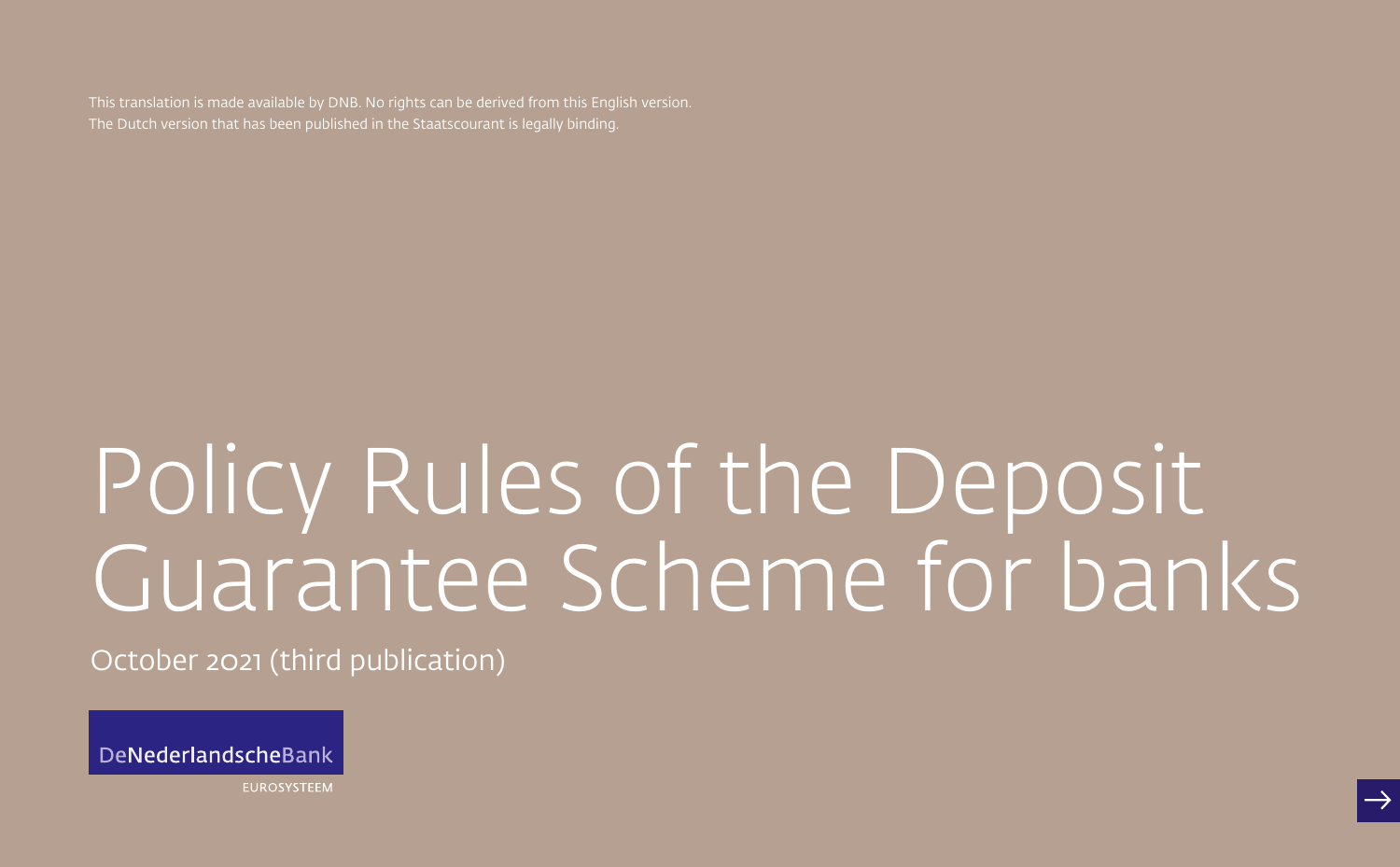<span id="page-1-0"></span>

| Summary                                                                    |    |
|----------------------------------------------------------------------------|----|
| Introduction                                                               | 4  |
| 2 Amendments to policy rules and Statements Regulation                     |    |
| Single Customer View Policy Rule<br>3                                      | 12 |
| 4 Policy Rule on the Scope and Execution of the Deposit Guarantee Scheme   | 36 |
| Amendments to the Regulation on Statements of Financial Institutions<br>5. | 50 |
| Example                                                                    | 61 |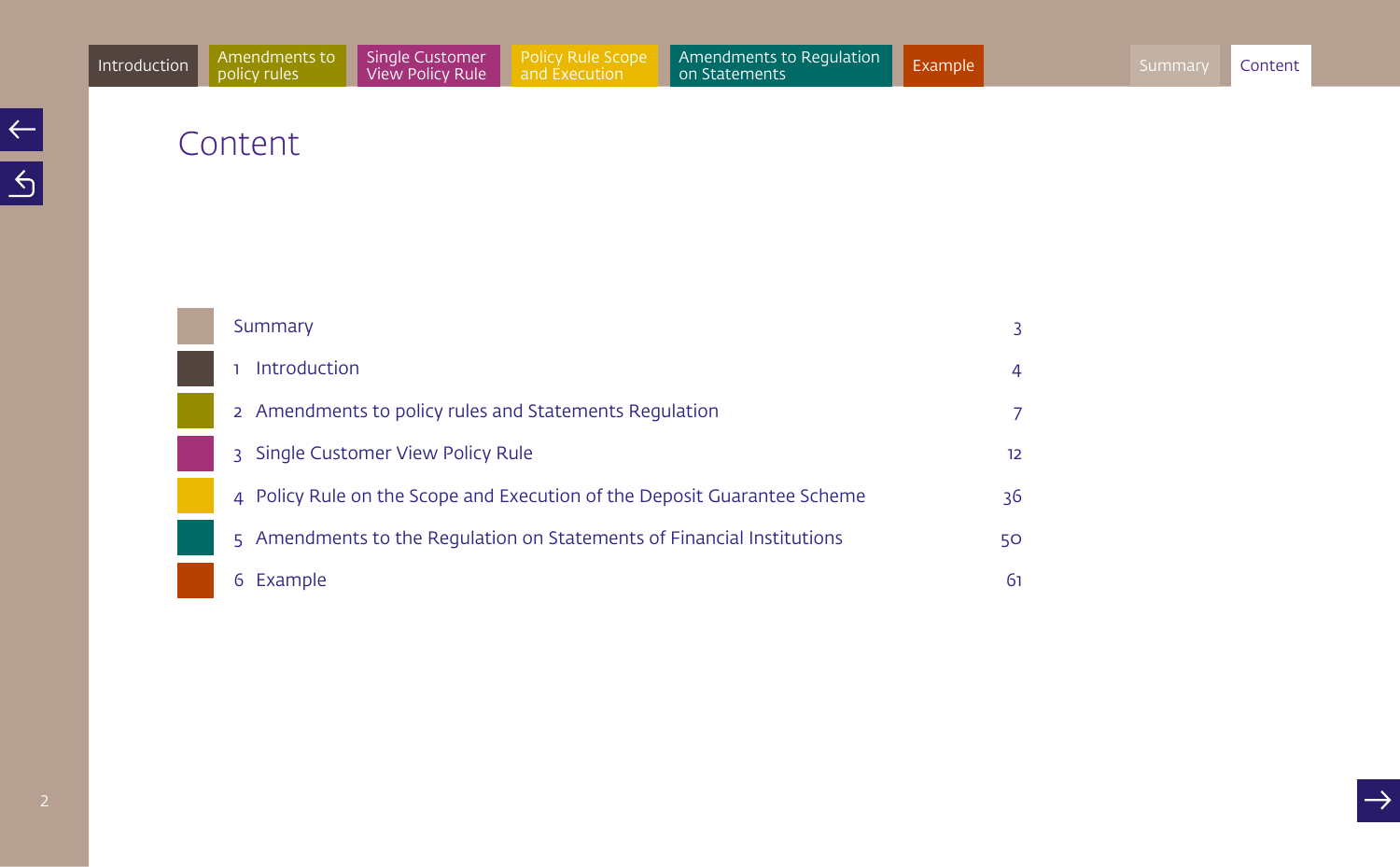# <span id="page-2-1"></span><span id="page-2-0"></span>Summary

In July 2017 we published the Single Customer View Policy Rule (SCV), the Policy Rule on the Scope and Execution of the Deposit Guarantee Scheme (DGS) and an amendment to the Regulation on Statements of Financial Institutions under the Financial Supervision Act 2011 [*Regeling staten financiële ondernemingen Wft 2011*] ('the Statements Regulation'). This fulfilled the obligations under Directive 2014/49/EU on deposit guarantee schemes. An important obligation is the reduction of the DGS payout deadline. The introduction of the single customer view (SCV), which is a comprehensive overview of a customer's deposits (accounts) compiled by the banks, will help to achieve this.

The DGS rules were amended for the first time in 2019 and for the second time in 2021. This document integrates all the amendments. These amendments were made in response to questions raised by banks and our own wish to provide further clarification of a number of specific situations involving the DGS.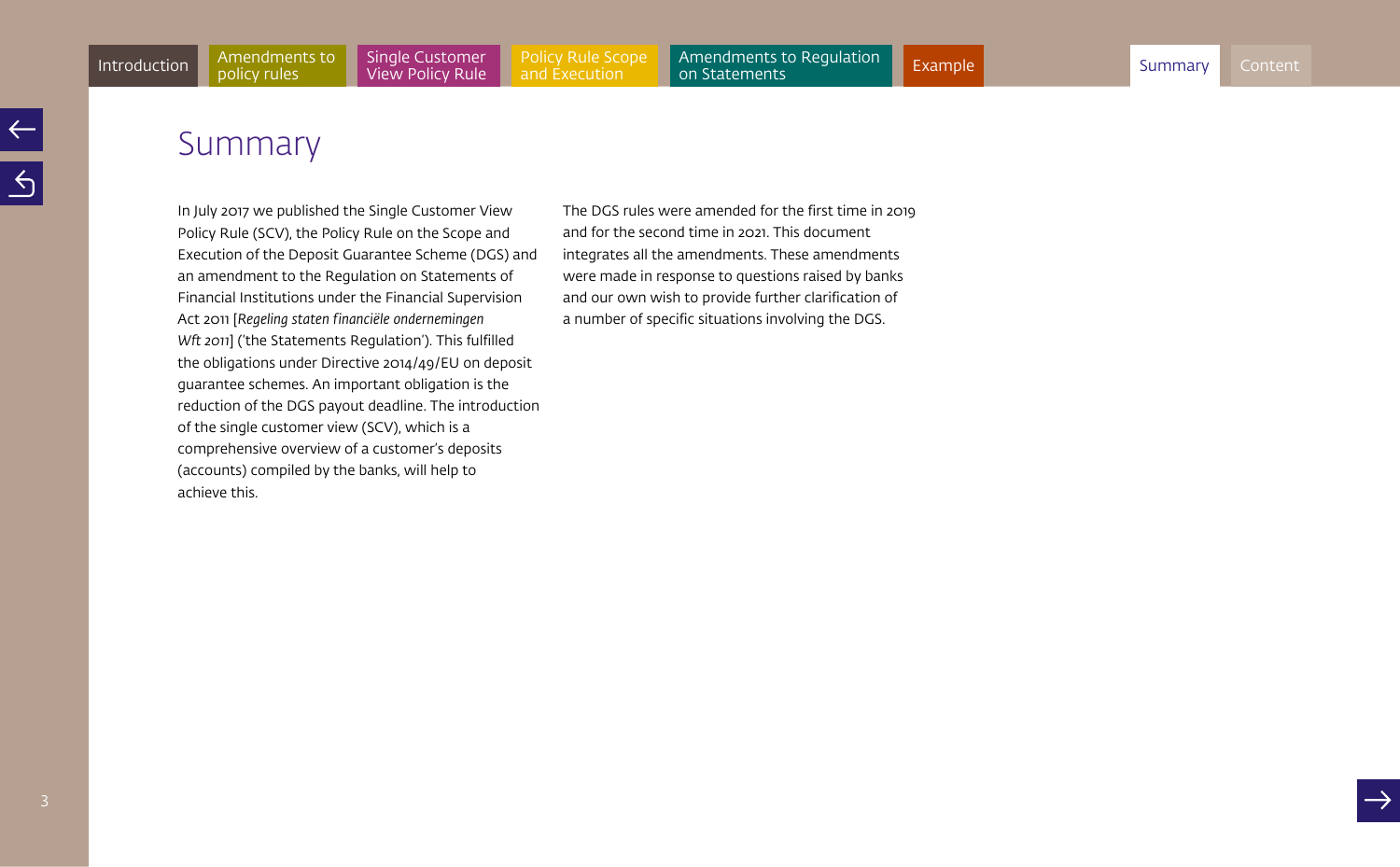# <span id="page-3-1"></span><span id="page-3-0"></span>1 Introduction

Directive 2014/49/EU on deposit guarantee schemes<sup>1</sup> (a recast of the old Deposit Guarantee Scheme Directive – DGSD) was transposed into Dutch law in late 2015. Its transposition has led to changes in the way in which we are required to administer the DGS. Key changes include the shorter payout deadline, temporary additional coverage of up to EUR 500,000 for deposits relating directly to the purchase or sale of a residential property, and the establishment of a Deposit Guarantee Fund funded from quarterly levies paid by banks.

To support this new DGS structure, we developed policy rules in 2017, thereby fulfilling the obligations relating to the administration of the DGS. This led to the Single Customer View Policy Rule, the Policy Rule on the Scope and Execution of the Deposit Guarantee Scheme and the Regulation on Statements of Financial Institutions under the Financial Supervision Act 2011 (Statements Regulation), which concerns the quarterly and other reports for the DGS.

# Single Customer View Policy Rule

The Single Customer View Policy Rule ensures timely payouts by the DGS and supports orderly resolution when a bank fails. The Single Customer View (SCV) is

# Figure 1 Maximum payout deadline in number of working days



 $\blacksquare$  Legal payout deadline

a standardised list of all deposits held by each depositor. The information is presented according to a data model prescribed by DNB and enables deposits covered by the DGS to be paid out in a timely fashion.

The need for an SCV standard format arises from the recast DGS requirements. We are required to reduce the payout deadline over the next few years. By 2024 it must be a maximum of seven working days (see Figure 1). Our ambition is to meet this requirement before 2024. This will result in improved efficiency for both banks and DNB. Depositors will also benefit if we are able to compensate them within seven working days before 2024.

A shorter payout deadline also means that a depositor's right to compensation under the DGS will need to be established faster. To achieve this, banks will be required to produce and submit the SCV themselves. Up until 2019 the SCV was compiled by DNB. The Policy Rule is a more detailed implementation of national legislation requiring banks to have procedures and controls in place to ensure that the information necessary to administer the DGS is continually updated and adequately documented, and to submit this information at DNB's request in a manner and within a time period specified by DNB<sup>2</sup>. The national legislation gives effect to the provisions of the DGSD stipulating that Member States must ensure that (i) a DGS, at any time and upon the DGS's request,

Target payout deadline

<sup>1</sup> Directive 2014/49/EU of the European Parliament and of the Council of 16 April 2014 on deposit guarantee schemes (recast).

<sup>2</sup> See Section 26a of the Decree on Prudential Rules for Financial Undertakings (*Besluit prudentiële regels Wft*).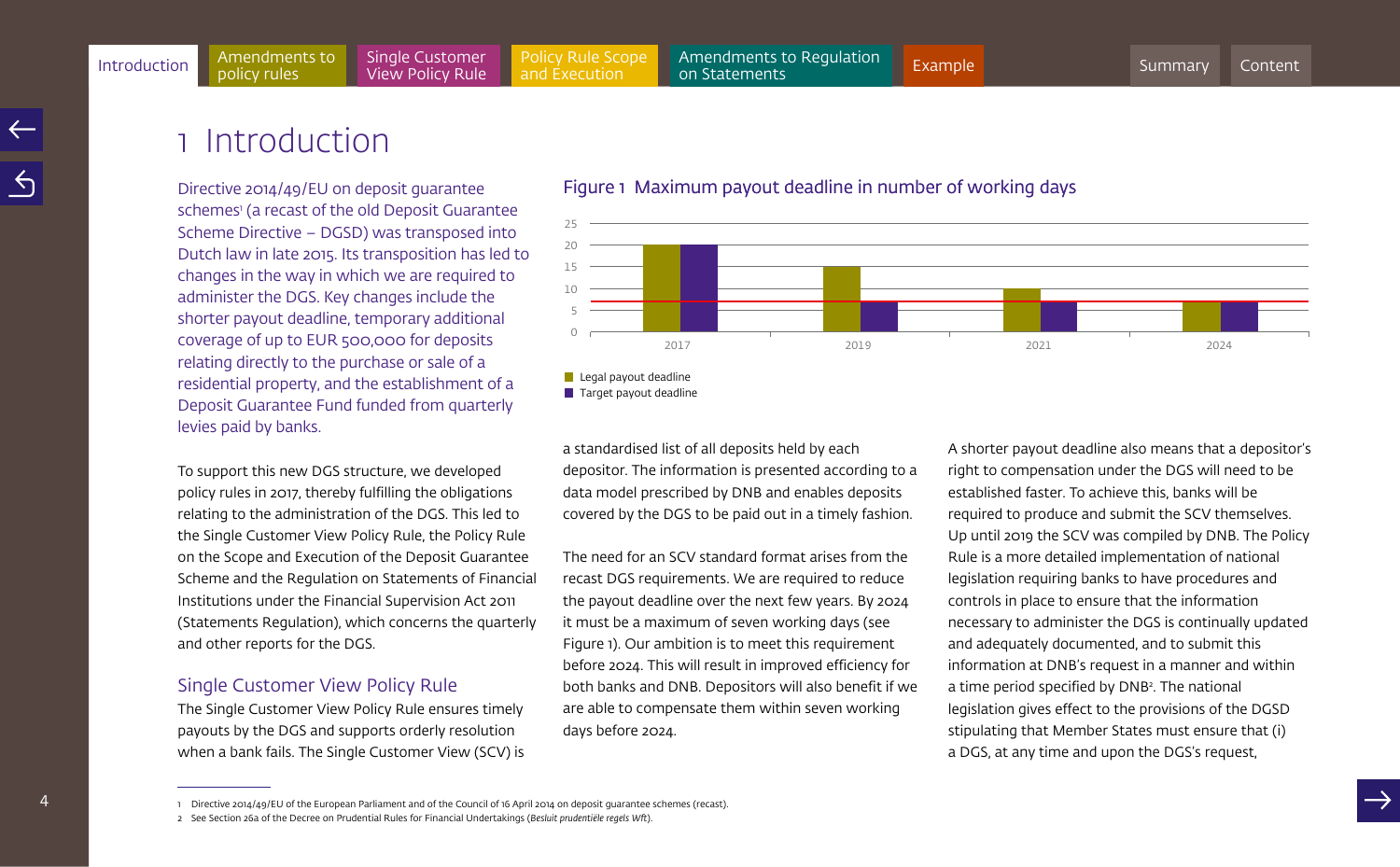receives from its members all information necessary to prepare for payouts to depositors, (ii) banks "mark eligible deposits in a way that allows immediate identification of such deposits", and (iii) deposit guarantee schemes may at any time request credit institutions to inform them about the aggregate amount of eligible deposits of every depositor.3

As well as enabling faster payouts, this working method, with banks producing the SCV files, will also enhance the accuracy and adequacy of banks' procedures and controls, and the reporting of covered deposits to calculate the levies payable into the Deposit Guarantee Fund. The SCV also contributes to the fulfilment of our resolution mandate.

In order to achieve this, the Policy Rule requires a bank to have procedures and controls in place allowing it to create an SCV file, calculate eligible and covered amounts and take any action to support its resolution mandate. We will then use the SCV to determine the amount payable to each depositor (see Figure 2). The procedures and controls a bank has in place to ensure compliance with its obligations are referred to as the SCV system.

The Single Customer View Policy Rule sets out the requirements for record-keeping, procedures and controls that banks need to have in place to produce complete, accurate and timely SCV files. It also

# Figure 2 Payout system based on SCV files submitted by banks



describes the operation of the SCV system, the SCV file submission deadline and data quality assurance. Finally, it describes how DNB supervises the application of this Policy Rule.

# Policy Rule on the Scope and Execution of the Deposit Guarantee Scheme

The Policy Rule on the Scope and Execution of the Deposit Guarantee Scheme sets rules on aspects for which the national rules give DNB discretionary room or which require further clarification. By means of the adopted amendments we provide clarity for depositors on the handling of various situations that may arise during a DGS payout. The Policy Rule describes the cover for escrow accounts, the treatment of temporarily high deposits, structured deposits and customers holding deposits in different countries. It thus provides the information necessary in order to

compile the SCV, especially with regard to the handling of escrow accounts. We constantly supplement the Policy Rule with other DGS-related provisions.

# Amendment to the Regulation on Statements of Financial Institutions under the Financial Supervision Act 2011

The amendments to the Regulation on Statements of Financial Institutions under the Financial Supervision Act 2011 (Statements Regulation) fulfil banks' obligation to supply quarterly information for the calculation of levies to be paid into the Deposit Guarantee Fund. Banks have reported numbers of accounts and balances on a quarterly basis since 2016 to enable DNB to calculate the levies. The information is still relevant to the administration of the DGS and the revised statement is supplemented with a list of covered deposits based on the SCV.

3 See Article 4(8), Article 5(4) and Article 7(6) respectively of the DGSD.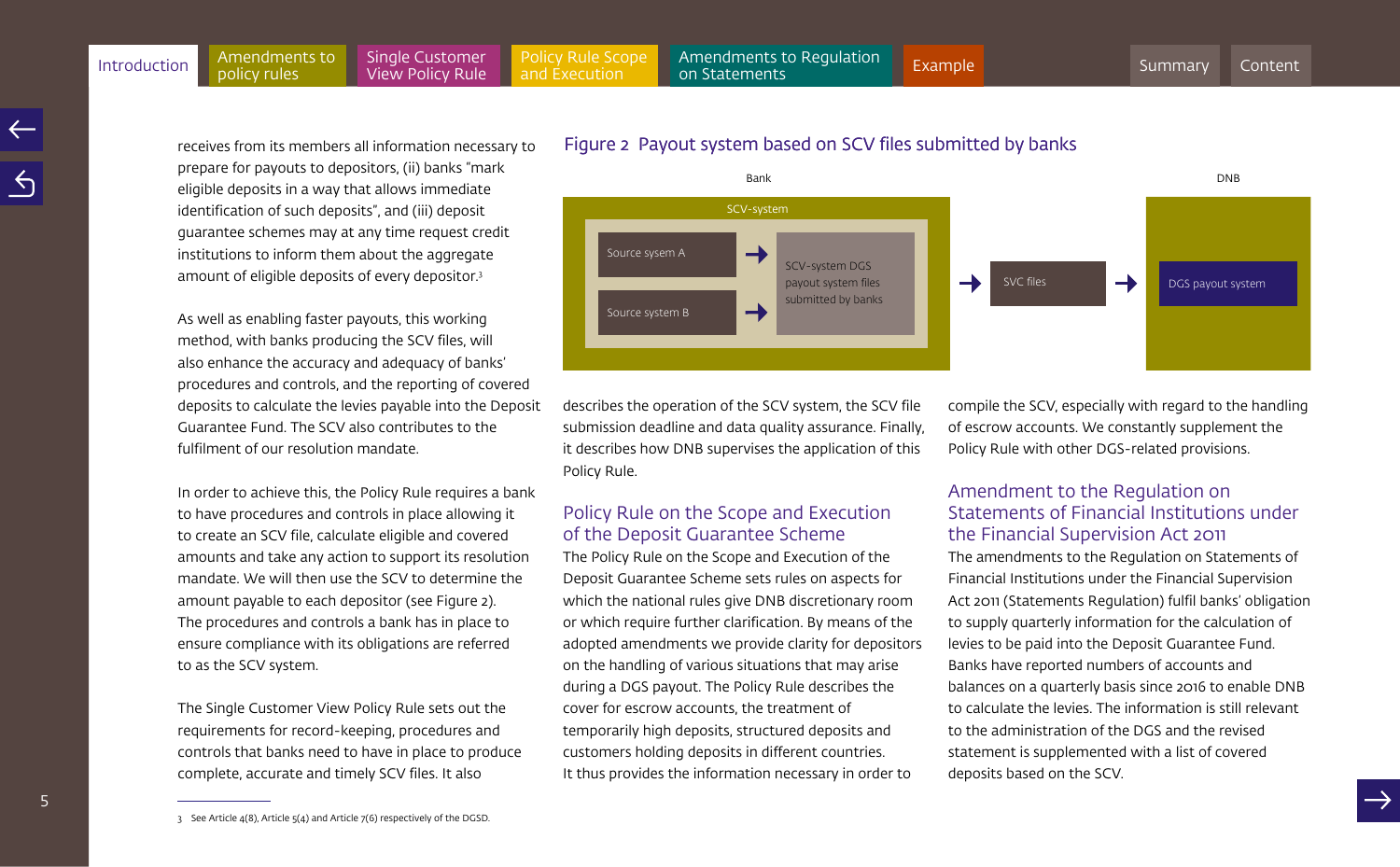# Additional documentation

In addition to the rules, we have published a Manual, a Data Delivery Agreement (DDA) and an Assessment Framework. The DGS Data Delivery Manual provides a practical explanation of the rules. The DDA also sets out all the formal logical and technical aspects of the data and file exchanges. Finally, we have adopted an Assessment Framework to supervise compliance with the requirements of the SCV Policy Rule.

# Compilation of the rules

The policy rules were compiled in consultation with the Dutch Banking Association (NVB, Reduced Payout Deadline Subgroup) and put out to public consultation in the spring of 2017. The amendment rounds were put out to public consultation in the autumn of 2018 and the summer of 2021. A detailed explanation of the main amendments in 2019 and 2021 can be found in Chapter 2 of this document.

# Table 1 Previous versions

| Version       | Date of entry into force Nature of amendment |                                          | Amended element                                                                                              |
|---------------|----------------------------------------------|------------------------------------------|--------------------------------------------------------------------------------------------------------------|
| July 2017     | 22 July 2017                                 | Publication of DGS Rules                 | Whole document                                                                                               |
| February 2019 | 6 February 2019                              | First round of<br>amendments to the DGS  | Chapter 2<br>New and amended sections and explanatory notes<br>in the policy rules and Statements Regulation |
| October 2021  | 12 October 2021                              | Second round of<br>amendments to the DGS | Chapter 2<br>New and amended sections and explanatory notes<br>in the policy rules and Statements Regulation |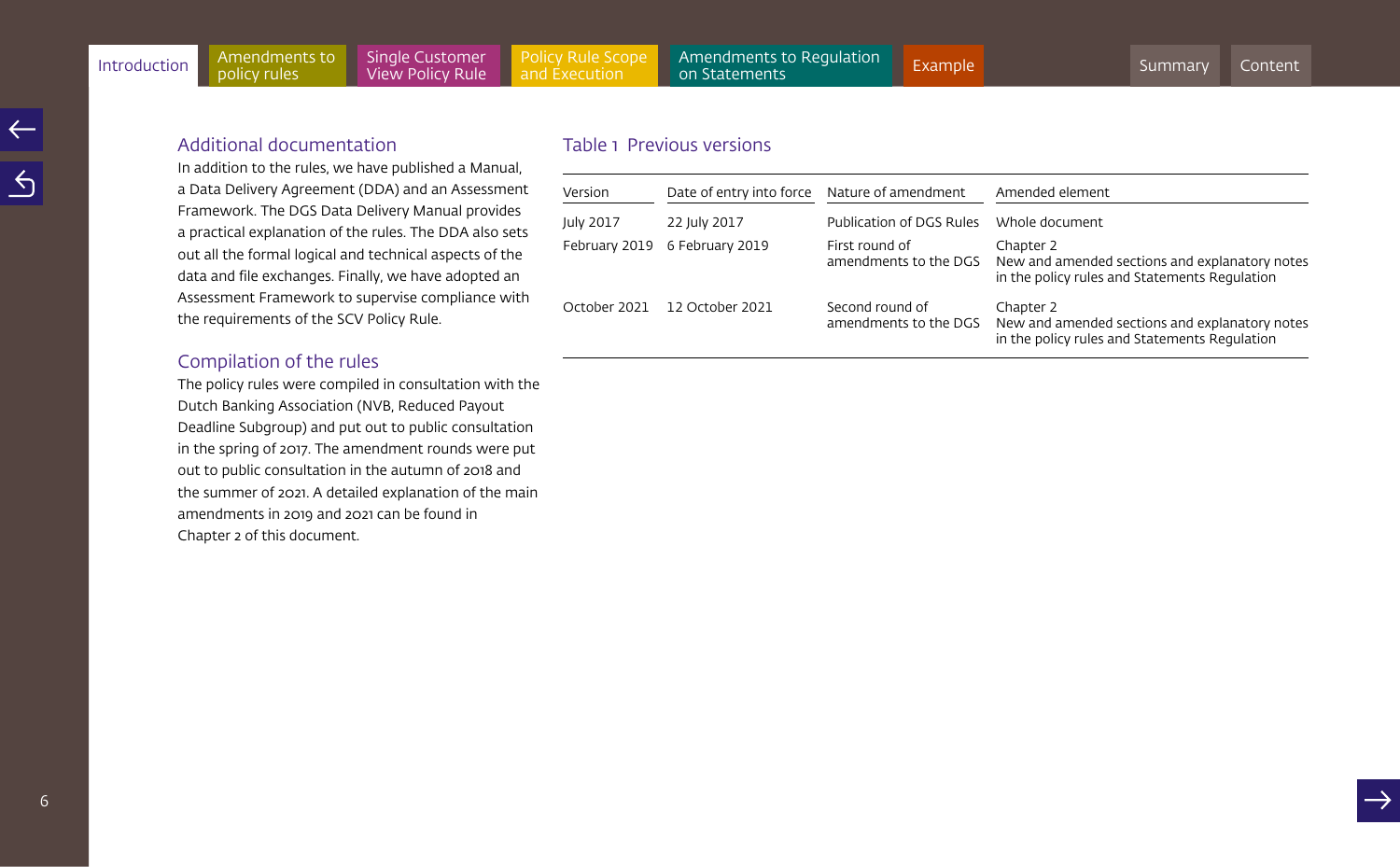# <span id="page-6-1"></span><span id="page-6-0"></span>2 Amendments to policy rules and Statements Regulation

Since the publication of the policy rules in 2017 two rounds of amendments have been issued (in 2019 and 2021). Both were made in response to questions raised by banks and our own evolving insights during the transition to the SCV. We also felt the need to clarify a number of specific situations pertaining to the DGS. This chapter describes the main changes in both rounds of amendments for each Policy Rule and the Statements Regulation.<sup>1</sup>

# Single Customer View Policy Rule

#### Second round of amendments – 2021

The main changes concern (i) banks' treatment of withholding tax in the SCV report, (ii) clarification of the conditions under which DNB accepts the SCV as a basis for the covered deposits, (iii) additional reporting obligations in respect of legal entities and (iv) new markers for specific situations.

#### Withholding tax

Some banks operate branches in Member States that levy withholding tax on savings interest. It is not always clear to banks whether this withholding tax forms part of the interest accrued but not yet credited that they are required to report to DNB. The Policy Rule makes clear that the withholding tax must be deducted from the interest amount so that DNB will not pay out the amount of withholding tax to depositors.

#### Determination of the deposit base

We determine each bank's covered deposits on a quarterly basis to calculate the levy. We do so ideally using the single customer view, which is the most accurate calculation method. The Policy Rule clearly states, however, that we can revert to the traditional calculation method (based on numbers of accounts and associated balances, usually leading to an overestimate) if the bank's SCV file is of insufficient quality or its SCV system is inadequately controlled. This prevents a bank taking improper advantage of the SCV report (through lower levies).

#### Categorisation of legal entities

The amendment introduces an obligation on banks to state why, in their view, some legal entities are not eligible for protection by the DGS. A bank must state that a depositor is excluded because it is, for example, a public authority or a financial undertaking. This helps us to administer and supervise exclusions by banks, and to deal with any objections from depositors.

#### Marking and treatment of home construction accounts

The amendment introduces a marker for home construction accounts, which is used to identify such accounts. This may be desirable due to the possible tax consequences of an immediate payout of the deposit on a home construction account. The marker allows the introduction of a targeted policy. However, this does not mean we consider that all home construction accounts are eligible for the DGS and hence need to be reported. Whether the home construction account fulfils the definition of a deposit – and is thus eligible for the DGS – depends on the precise legal structure of the home construction account. The addition of the marker only means that if a bank includes a home construction account in the SCV, it must be marked as such. Figure 1 provides a more detailed schematic explanation of the addition of the marker for home construction accounts.

<sup>1</sup> The amendment to the Statements Requlation was separate from the second round of amendments to the two Policy Rules but has been included in this document. On 28 June 2021 we adopted a new amendment to the Statements Requlation. This amendment was published on the DNB website at the end of June 2021 and published in the Government Gazette (*Staatscourant*) in August 2021.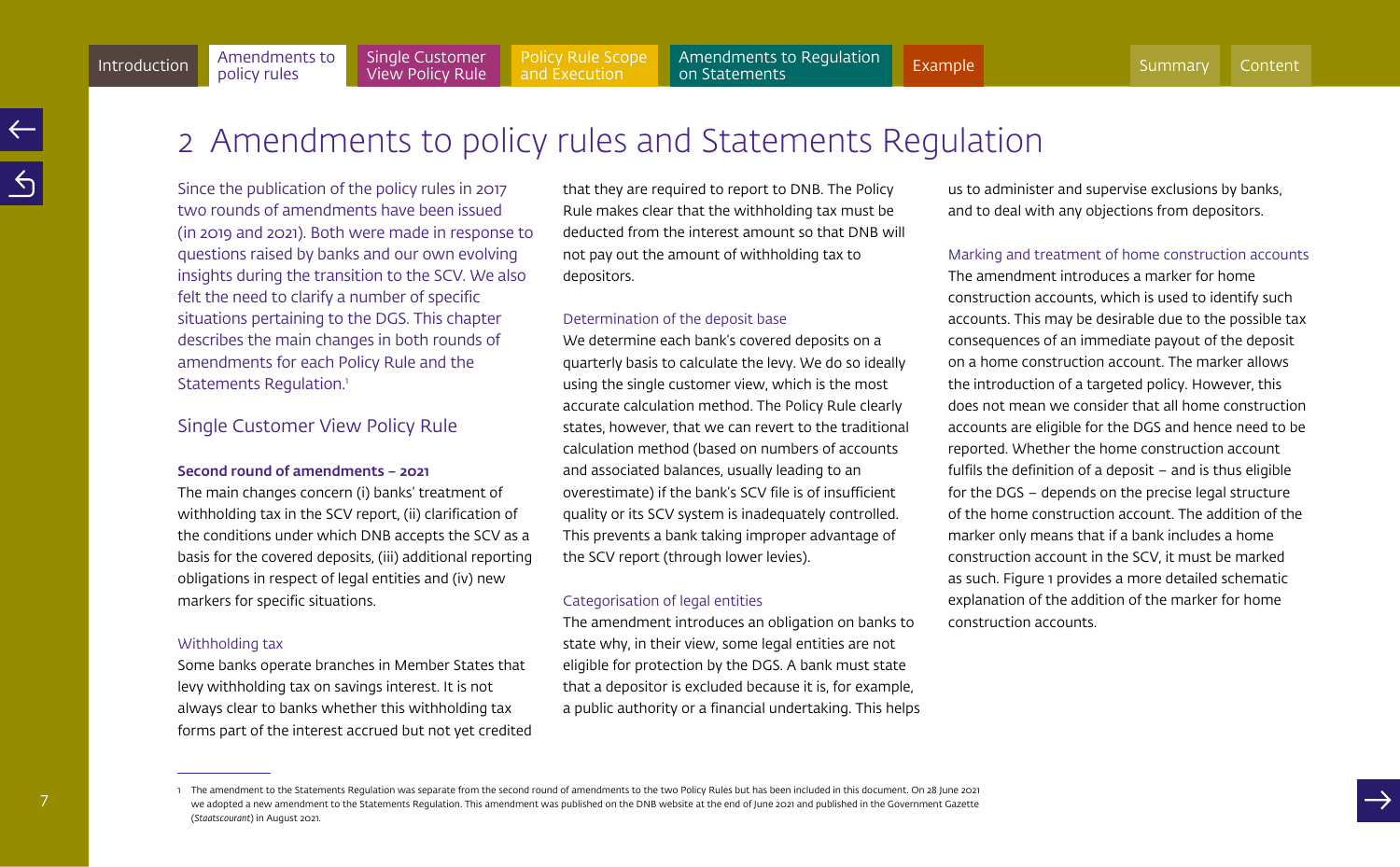Home construction accounts are similarly not included in the calculation of the covered amount used for the quarterly levies for the Deposit Guarantee Fund (DGF). This reflects the specific and temporary nature of home construction accounts and provisionally ensures a level playing field.

#### New markers

The amendment introduces three news markers for various purposes:

- There was still no marker for *deposits of depositors who had been granted a suspension of payments*. This marker is required because compensation for this group must be paid out in consultation with the administrator.
- The marker for *annuities and standing right savings accounts* helps in the creation of a new payout policy; see the amendment to the Policy Rule on the Scope and Execution of the Deposit Guarantee Scheme.
- The marker for a deposit that is subject to a *BEM (minors' investment, inheritance and other monies) clause or similar administration at account level* shows DNB that this deposit can only be paid out in consultation with the subdistrict court (BEM clause) or the administrator. Following the consultation responses a number of more detailed examples were added at the request of the sector.



# Figure 3 Scope of home construction account marker in the SCV

#### First round of amendments – 2019

The main changes to the Single Customer View Policy Rule are the marking of deposits collected under a European passport for cross-border services and the possibility of more accurate estimates of covered amounts held on escrow accounts for periodic reporting purposes.

# Deposits held under European passport for crossborder services

The DGSD provides for different payout methods on the one hand for deposits held at branches abroad and on the other hand for deposits collected abroad

through cross-border services. In the first scenario the DGSD requires the payout to be made by the DGS in the Member State in which the branch is established ("host DGS") on behalf of the DGS under which the bank is protected ("home DGS"). In the second case the home DGS must make this payout itself (see Figure 1). Providing information on deposits held under a European passport for cross-border services is therefore relevant and mandatory to ensure that communications with depositors are accurate.

#### 8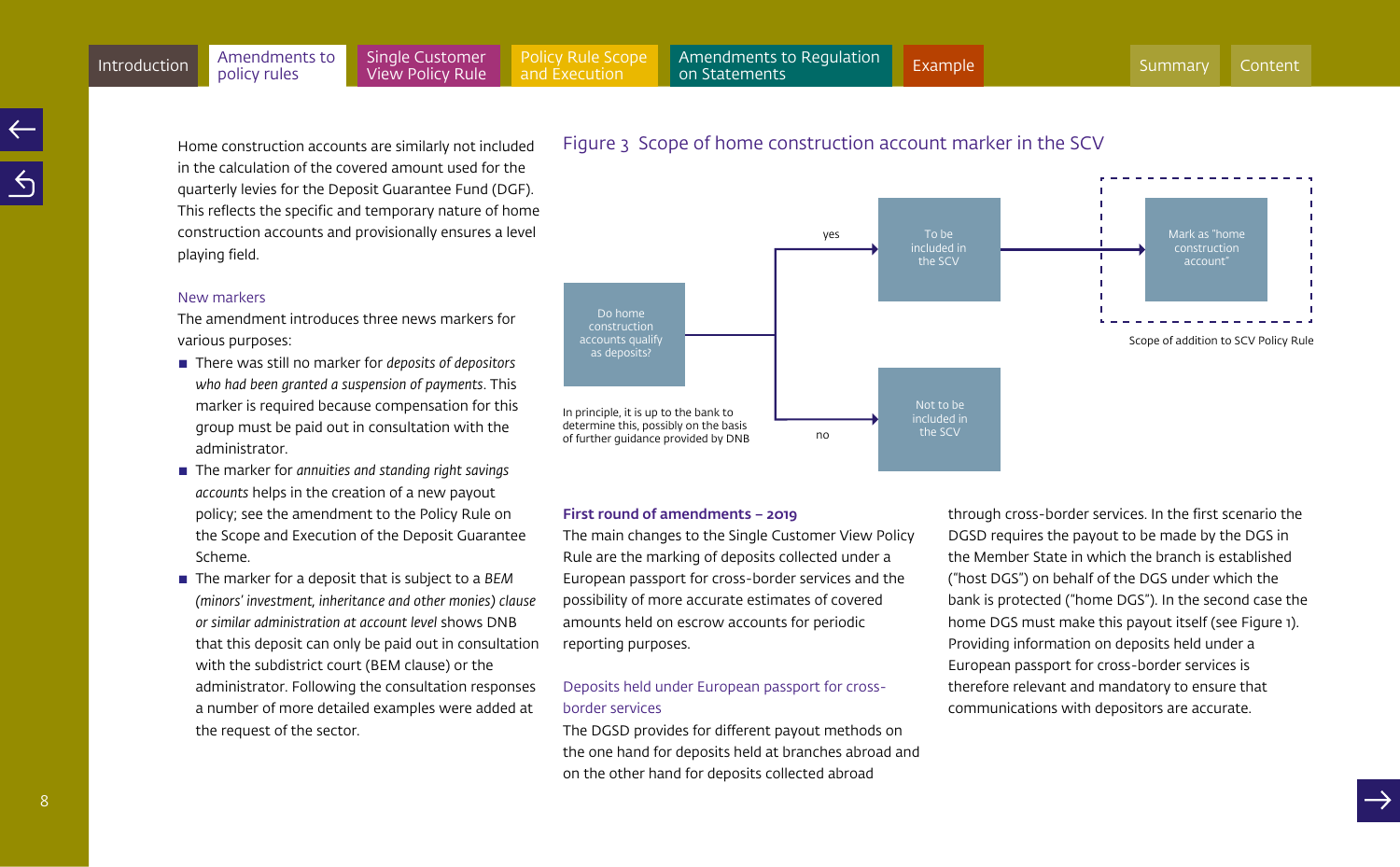Bank active in other EU Member State via branch

Bank active in other EU Member State via European passport for

services

# Estimating escrow accounts for calculation of the deposit base

policy rules

Another change is the introduction of a means by which banks can provide more accurate estimates of the eligible covered amounts held through escrow accounts. One of the purposes for which these estimates are used is to calculate banks' quarterly contributions to the deposit guarantee fund. Banks can choose from four different methods and will make their own assessment. Using a more accurate calculation method could reduce a bank's guaranteed deposit base and thus result in lower quarterly levies.

The amendments to the Single Customer View Policy Rule also include a number of minor changes concerning (i) the use of depositors' first names, (ii) the exchange rates to be used for foreign currency deposits, (iii) the meaning of the marker for pledged deposits, and (iv) incorrect references.

# Policy Rule on the Scope and Execution of the Deposit Guarantee Scheme

#### Second round of amendments – 2021

The main changes concern (i) support of an alternative payout method for annuities and standing right savings accounts, (ii) a more precise definition of "public authority" and (iii) clarification of when deposits of legal entities without legal personality are excluded from the DGS.





# Alternative payout approach for tax-advantaged savings accounts

Under tax law depositors only pay tax on annuity accounts and standing right savings accounts when they are paid out. The intention is therefore that a depositor cannot access the accrued capital before the start of the payout phase. A bank failure may interfere with this tax arrangement. If a depositor were to receive a payment from the DGS for a tax-advantaged savings account, it could trigger an immediate tax liability of more than 70% (regular income tax plus 20% penalty interest). The legislation with regard to this type of tax-advantaged savings product does not take account of possible bank failures.

The additional provision proposes deviating from the DGS directive for tax-advantaged savings accounts in the interest of depositors and not paying out automatically through the web portal. At the same time the depositor is entitled to the payout, so if it is requested, we will first inform the depositor orally of the possible consequences of a payout. In addition, the Policy Rule creates a basis for a tax-neutral payout using the existing transfer regime drawn up by the Dutch Banking Association and the Dutch Association of Insurers (Protocol on the Streamlining of Capital Transfers). This nevertheless requires cooperation from banks seeking to attract savings on new taxadvantaged accounts. The addition to the Policy Rule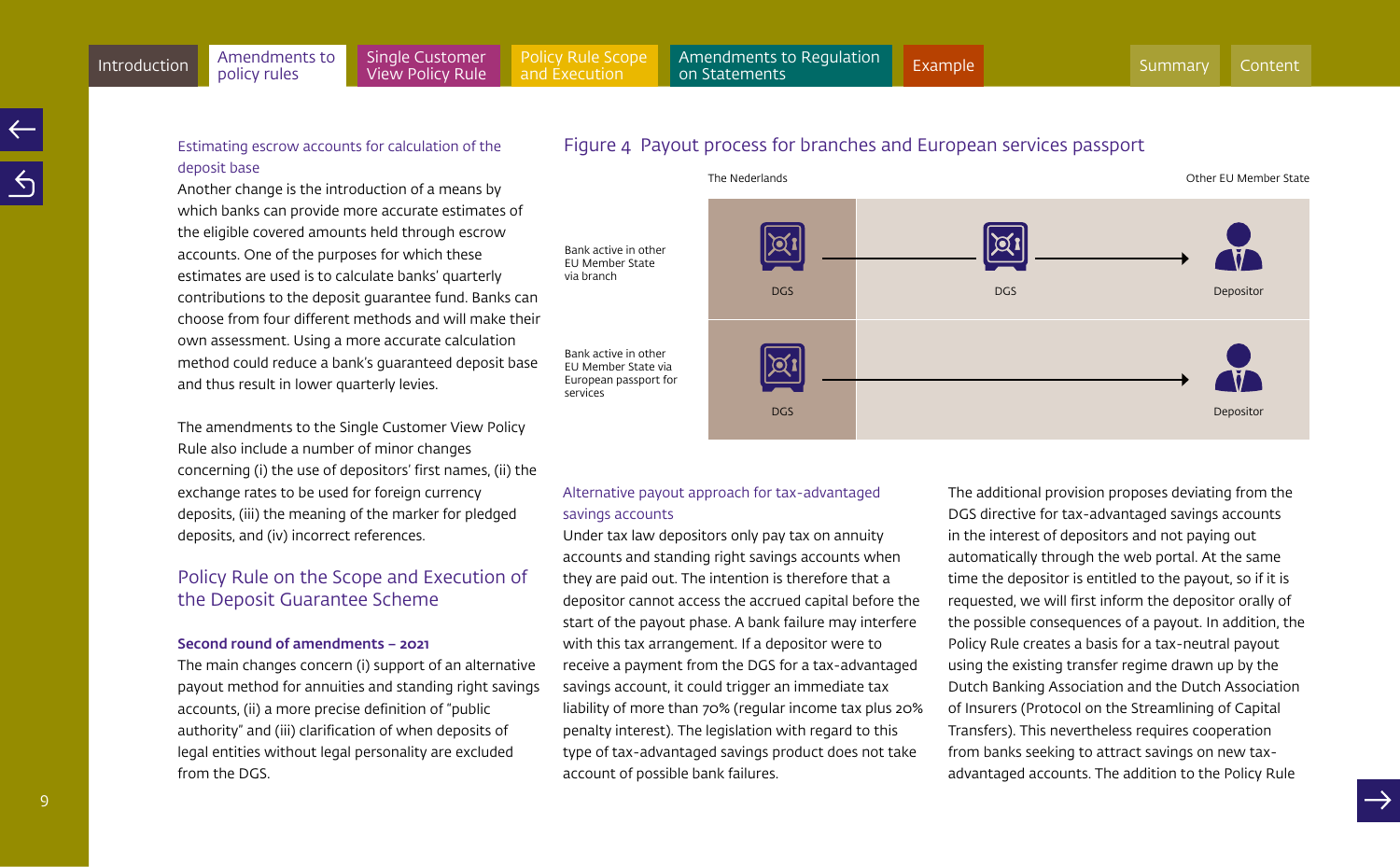provides a basis on which to develop this further with the sector?

Banks endorse the proposed policy in their consultation responses, although they highlight the operational complexity of using the Protocol on the Streamlining of Capital Transfers for this purpose.

#### Definition of public authority

Public authorities' deposits are not protected by the DGS. In practice banks (and DNB) often have to determine whether an entity qualifies as a "public authority". The addition to the Policy Rule provides clarity and is consistent with the explanatory memorandum on the 2015 amendment to the Decree on Special Prudential Measures, Investor Compensation and Deposit Guarantees under the Financial Supervision Act (*Besluit bijzondere prudentiële maatregelen, beleggerscompensatie en depositogarantie Wft* – Bbpm), which explicitly states that only "pure" public authorities are excluded from the DGS. In the Netherlands these are (i) the State, (ii) provinces, (iii) municipalities, (iv) water boards and (v) the public bodies of the BES islands. This also provides a basis for analogous interpretation with regard to foreign and supranational authorities. The Policy Rule also makes clear that DGS protection does apply to government organisations under public law that are not a direct,





integral part of these public authorities. The same applies to private law organisations that are publicly owned.3

In the consultation responses banks request further examples that can help determine the scope of the definition of public authority. Such an example has been added to the final version.

# Exclusions of certain legal entities without legal personality

A complexity of the DGS rules concerns situations in which legal entities without legal personality form an undertaking in a category excluded from DGS protection. Two aspects are involved: on the one hand the compensation for such persons is attributed to the underlying associates, partners or members (and these may be entitled to DGS protection on an individual basis). On the other hand the deposits of certain undertakings are excluded. The addition to the Policy Rule makes clear that when a legal entity without legal personality is a financial undertaking, for example,

<sup>2</sup> In the longer term, increasing the possibility of deposit transfers using DGS funds when a bank fails is a more comprehensive solution to this payout issue that affects all banks in the market for tax-advantaged savings products.

<sup>3</sup> Example: TNO was established by law in 1932. It is a public law organisation that is not a direct, integral part of the State or other Dutch public authorities. A TNO deposit is therefore protected by the DGS.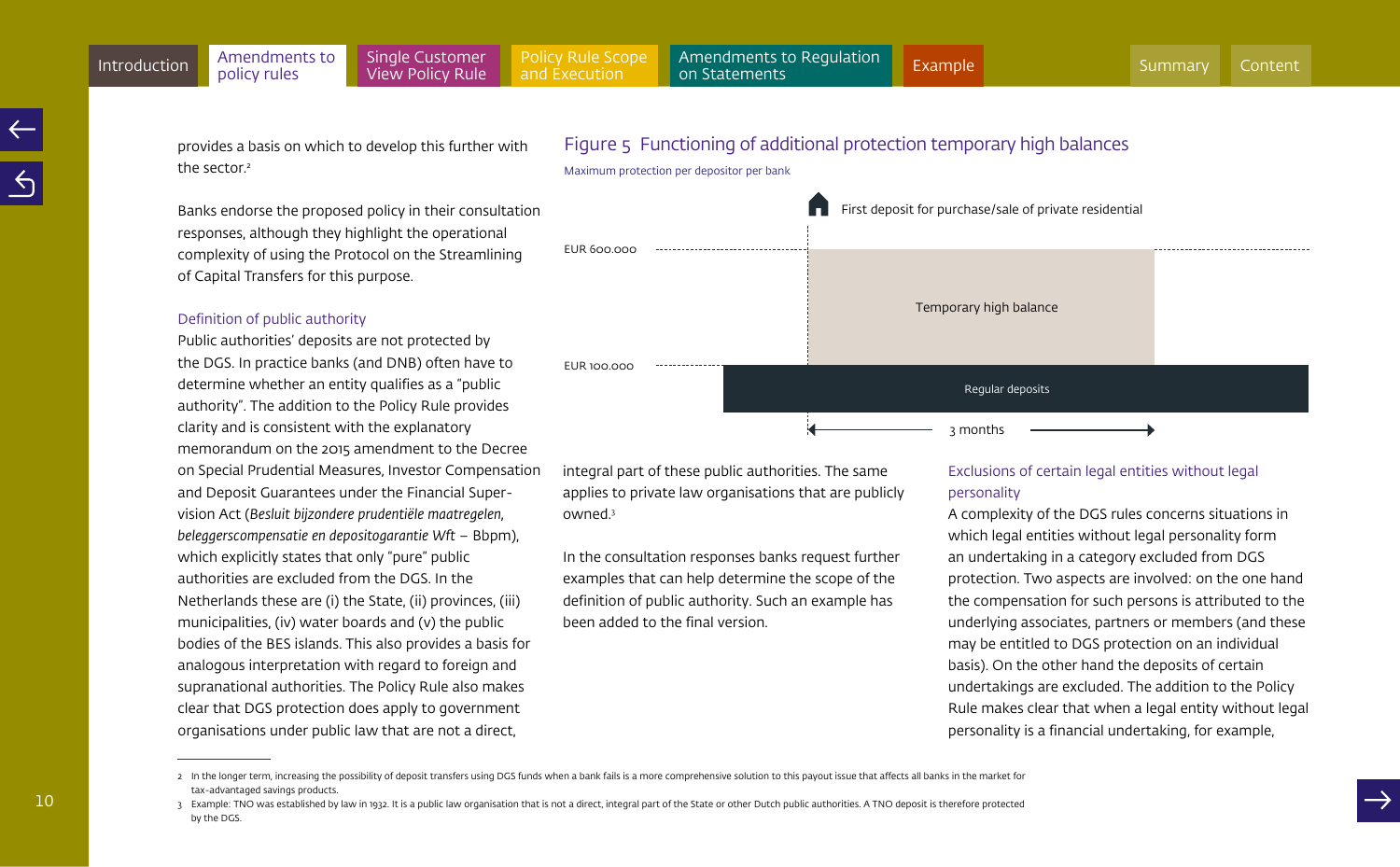11

DNB will pay no compensation to the underlying associates, partners or members.4

> Following the consultation responses a further clarification has been added stating that this treatment also applies if the legal entity is a third-party beneficiary.

#### First round of amendments – 2019

A number of new sections were added to the Policy Rule on the Scope and Execution of the DGS. The main additions to the Policy Rule concern the treatment of temporarily high deposits, structured deposits and payouts to customers holding deposits in different countries.

#### Temporarily high deposits

The DGS offers additional three-month protection up to EUR 500,000 for the purchase or sale of a private residential property. This temporarily takes the total protection under the DGS to EUR 600,000, depending on the amount of the deposit associated with the transaction (see Figure 2). As temporarily high deposits cannot be identified from a bank's records, the depositor must notify us when the DGS is triggered. The proposed addition to the Policy Rule introduces provisions for this notification procedure and for the

way in which we calculate the amount of a temporarily high deposit.

#### Structured deposits

A further addition to the Policy Rule concerns structured deposits. The revised Markets in Financial Instruments Directive (MIFID II) defines structured deposits as a special type of deposit that is also eligible for payout under the DGS. A structured deposit differs from regular deposits in that the credit interest is not based on an agreed interest rate but on external market factors, such as indices. The Policy Rule makes clear that the interest payment is subject to an investment risk, so the accrued interest is not deemed to be part of the covered amount, unlike in the case of regular deposits.

#### Accounts at multiple branches of the same bank

A further complexity concerns depositors holding deposits at different branches. As a rule, guaranteed deposits held at branches abroad are paid out by the host DGS on behalf of the home DGS. In the adopted amendment to the Policy Rule we introduce an exception to this principle: if a depositor holds deposits in various countries, having different DGSs making payouts is too complex (and hence too risky). We will therefore pay out the covered amount as the home DGS.

The adopted amendment to the Policy Rule also contains several additions relating to (i) the position of complex accounts in the order of priority of eligible deposits, (ii) the exchange rates we can use for deposits in more exotic currencies, and (iii) the treatment of negative balances.

# Amendments to the Statements Regulation

#### Second round of amendments – 2021

A set of amendments to the Statements Regulation was published in mid-2021.5 This aimed to shorten the submission deadlines from six to four weeks. We also explained the difference between deposits held by corporates and those of other organisations. In addition, we added an obligation to report on cross-border services to the Statements Regulation.

#### First round of amendments – 2019

The difference between the definitions of deposits used by FINREP and the DGSD led to a minor adjustment to the Statements Regulation. The explanatory notes to the tables were also amended in accordance with Section 4 of the Single Customer View Policy Rule.

<sup>4</sup> In parallel DNB seeks to use a Member State option in the DGS directive whereby partnerships and other forms of collaborative ventures without legal personality can be considered as a single person for the purposes of the DGS. This would provide a structural solution to the issue.

<sup>5</sup> On 28 June 2021 we issued a new set of amendments to the Statements Regulation. This was published on the DNB website at the end of June 2021 and in the Government Gazette in August 2021. It was implemented separately from the second round of amendments to the two Policy Rules but has been included in this document.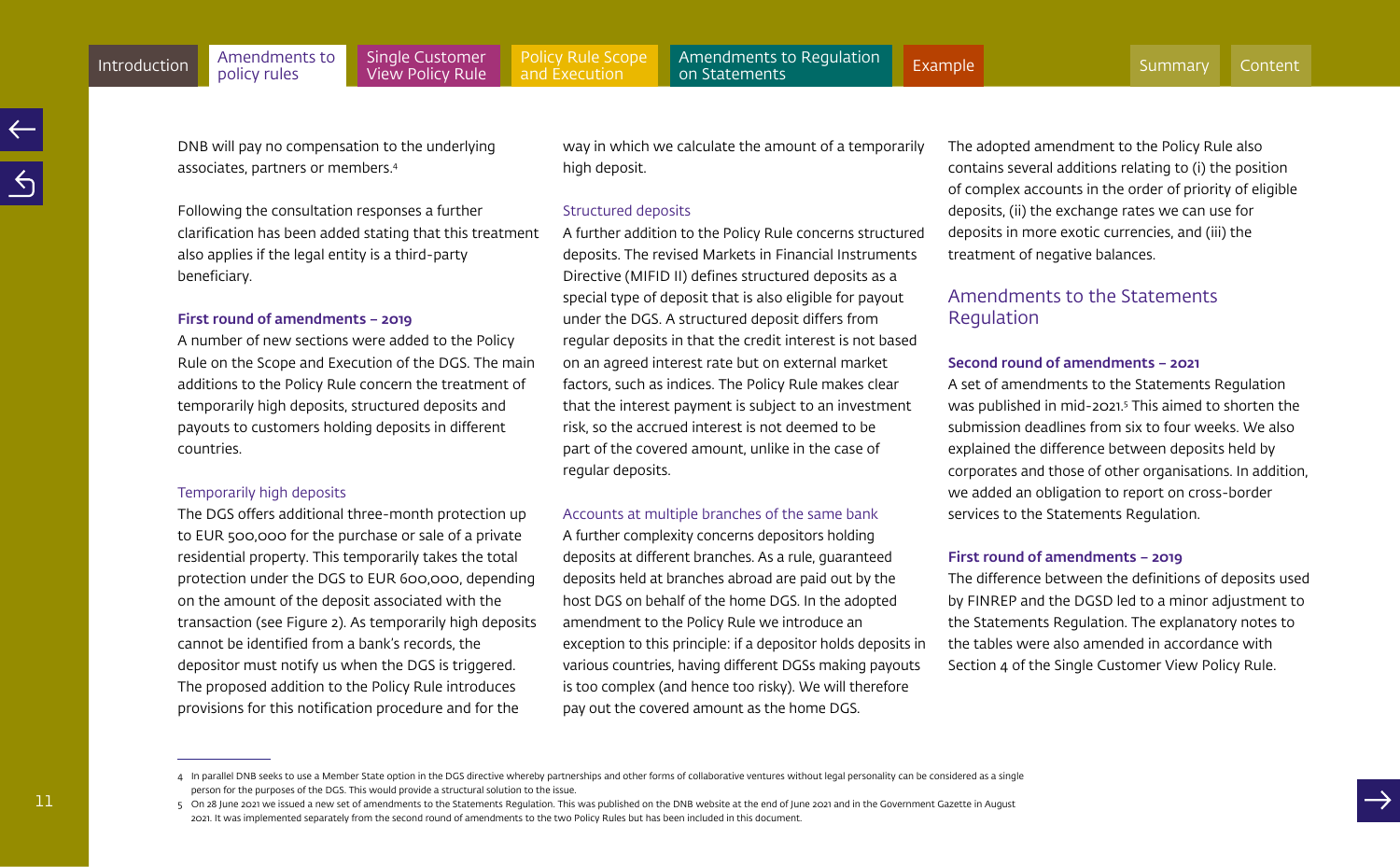h. Eligible depositor: a depositor that is not excluded

under Section 29.01(2)(a) of the Bbpm;

- i. Covered deposit: has the meaning given in Section 7k(1) of the Bbpm;
- j. Depositor: the holder or, in the case of a joint account as referred to in Section 29.02(2) of the Bbpm, each of the holders of a deposit, including a third party as referred to in Section 29.02(3) of the Bbpm;
- k. Representative: a person authorised to perform acts on the depositor's behalf as referred to in Section 29.07(1) of the Bbpm.
- l. Single customer view: an overview of a depositor's aggregate deposits at a bank, presented in accordance with the data model referred to in Section 2;
- m.SCV: single customer view;
- n. SCV file: a data set in the format described in Section 2 that provides a list of all of a bank's single customer views;
- o. SCV system: the set of procedures and controls a bank may use to produce an SCV file, to calculate the eligible and covered amounts and to take any resolution action, in a manner and within a time period specified by DNB;
- p. Micro, small and medium-sized enterprises: has the meaning given in Section 212g(1)(n) of the Bankruptcy Act;

# <span id="page-11-1"></span><span id="page-11-0"></span>3 Single Customer View Policy Rule

De Nederlandsche Bank N.V.'s Policy Rule dated 10 July 2017 containing rules on the preparation of SCV files by banks for the deposit guarantee scheme and resolution (Single Customer View Policy Rule)

De Nederlandsche Bank N.V;

policy rules

Having regard to Section 3:17(2), opening words and (d), of the Financial Supervision Act (*Wet op het financieel toezicht*) and Section 26a of the Decree on Prudential Rules for Financial Undertakings (*Besluit prudentiële regels Wft*);

Having regard to Section 3:261 of the Financial Supervision Act and Section 29.05(3) to (5), Section 29.06(1), Section 29.07(4) and Section 29.16(1) of the Decree on Special Prudential Measures, Investor Compensation and Deposit Guarantees under the Financial Supervision Act (*Besluit bijzondere prudentiële maatregelen, beleggerscompensatie en depositogarantie Wft*);

Having regard to Section 212ra of the Bankruptcy Act (*Faillissementswet*);

Having consulted the representative organisations involved and the general public;

Decrees as follows:

# Chapter 1 General provisions

# **Section 1** [explanation](#page-19-0)  $\rightarrow$

Unless expressly defined otherwise, the terms used in this Policy Rule have the same meaning as in the Financial Supervision Act and secondary legislation based on that Act.

The following definitions apply in this Policy Rule:

- a. DNB: De Nederlandsche Bank N.V;
- b. Wft: Financial Supervision Act (*Wet op het financieel toezicht*);
- c. *Bpr*: Decree on Prudential Rules for Financial Undertakings (*Besluit prudentiële regels Wft*);
- d. Bbpm: Decree on Special Prudential Measures, Investor Compensation and Deposit Guarantees under the Financial Supervision Act (*Bijzondere prudentiële maatregelen, beleggerscompensatie en depositogarantie Wft*);
- e. Deposit guarantee scheme: has the meaning given in Section 3:259(2) of the Wft.
- f. Bank: a deposit-taker whose deposits are covered by the deposit guarantee scheme, as referred to in Section 29.01 of the Bbpm;
- g. Eligible deposit: a deposit that falls within the scope of the deposit guarantee scheme;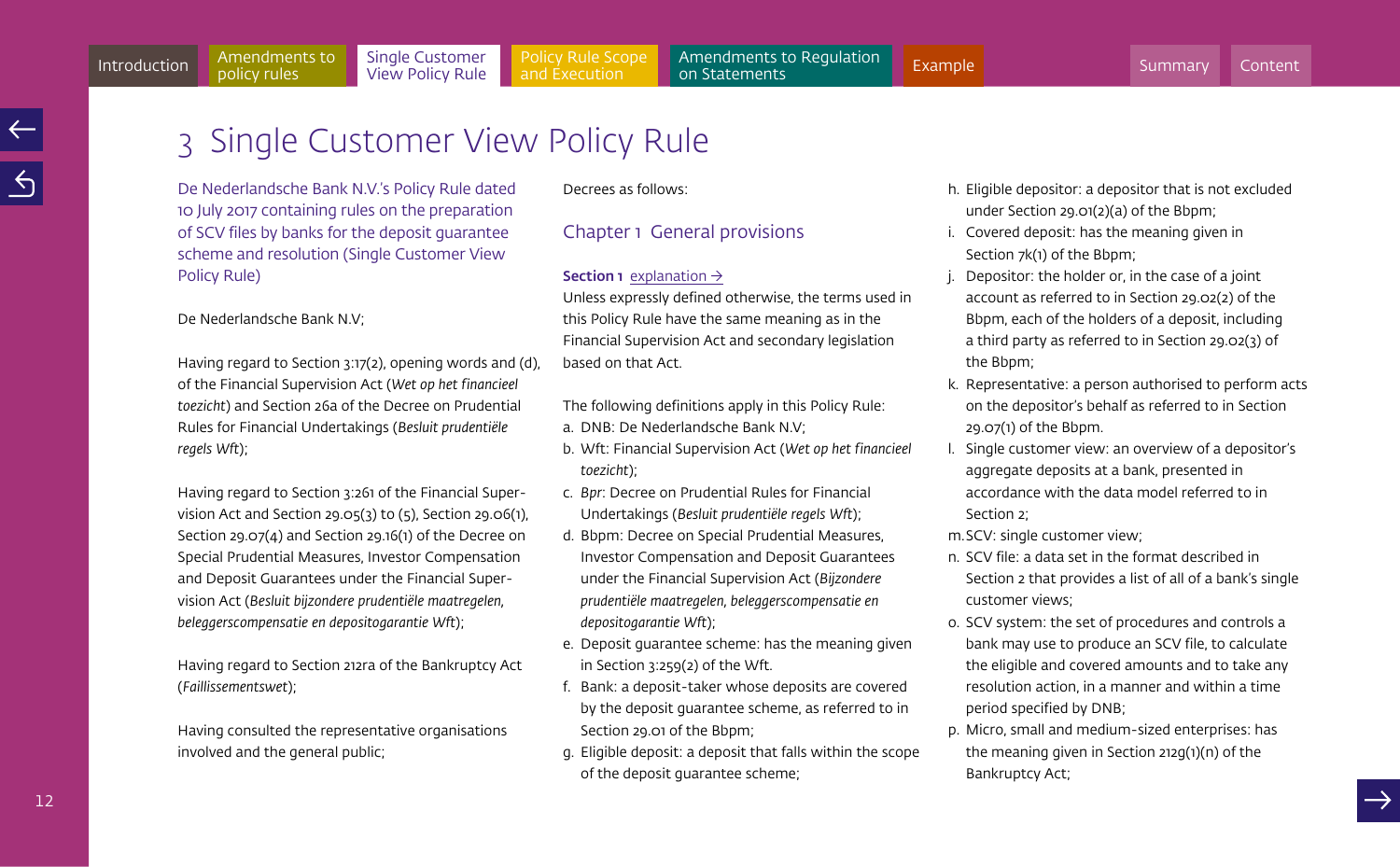<span id="page-12-0"></span>q. ISAE 3402: international standard on assurance engagements 3402, assurance reports on controls at a service organisation.

Chapter 2 Format of the single customer view

# Part 2.1. Scy file content and submission

#### **Section 2** [explanation](#page-20-0)  $\rightarrow$

- 1. A bank must create an SCV file that contains all the information necessary to administer the deposit guarantee scheme, according to a data model prescribed by DNB, and designed in such a manner as to link the deposit information to the details of the depositors and, if applicable, their representatives.
- 2. For each depositor, the SCV file must contain the following information as a minimum:
	- a. A unique identifier for each depositor;
	- b. Markers as referred to in Section 6(1)(a);
	- c. Markers as referred to in Section 6(2) and (3);
	- d. Customer category as referred to in Section 7(2)(a)
	- e. In the case of a natural person:
	- 1. The initials or first names as stated in the identity document, birth name and date of birth;
	- 2. Address including country;

4. Vital status;

3. The national identification number or the fiscal identification number and issuing country, if natural persons have these;

- f. In the case of a legal entity:
	- 1. Registered name;
	- 2. Registered place of business including country;
	- 3. Address including country;
	- 4. If registered in the Netherlands, the Chamber of Commerce number or RSIN;
	- 5. If registered abroad, the fiscal identification number or the Chamber of Commerce number and the issuing country;
	- 6. Indication of whether it is a legal entity with legal personality or without legal personality;
- 3. For each representative, the SCV file must contain the following information as a minimum:
	- a. A unique identifier for each representative;
	- b. Initials, birth name;
	- c. Date of birth, if known;
	- d. Address including country;
	- e. National identification number or fiscal identification number and issuing country, if representatives have these;
	- f. The type of authority conferred on the representative for each representation.
- 4. For each deposit, the SCV file must contain the following information as a minimum:
	- a. A unique identifier for each deposit;
	- b. Markers as referred to in Section 6(1)(a);
	- c. The account number known to the depositor;
	- d. The name documented for the deposit;
	- e. A product name or description of the deposit as known to the depositor;
- f. A categorisation of the type of deposit as referred to in Section  $5(2)$ :
- g. Markers as referred to in Section 5(3);
- h. Markers as referred to in Section 6(1)(b) to (g);
- i. Markers as referred to in Section 6(4);
- j. The currency in which the deposit is held;
- k. The balance of the deposit;
- l. The amount of interest accrued but not yet credited to the deposit;
- m.The country where the deposit is held;
- n. The number of depositors for the account and, if there is more than one depositor, the percentage entitlement if it is not proportional;
- o. If this is the case, the fact that the deposit is held in another Member State while no branches are established in that Member State and, if this is the case, the Member State and the language chosen by the depositor at the time of account opening.

# **Section 3** [explanation](#page-22-0)  $\rightarrow$

When creating the SCV file, as set out in Section 2, a bank must observe the following guiding principles:

- 1. A bank must ensure that none of the account balances reported include any outgoing payments which, at the time of generating the single customer view, have already been debited from an account, regardless of whether the bank has sent value itself.
- 2. A bank guarantees that within the period referred to in Section 9(1) the reported balances of all deposits will as far as possible contain the incoming payments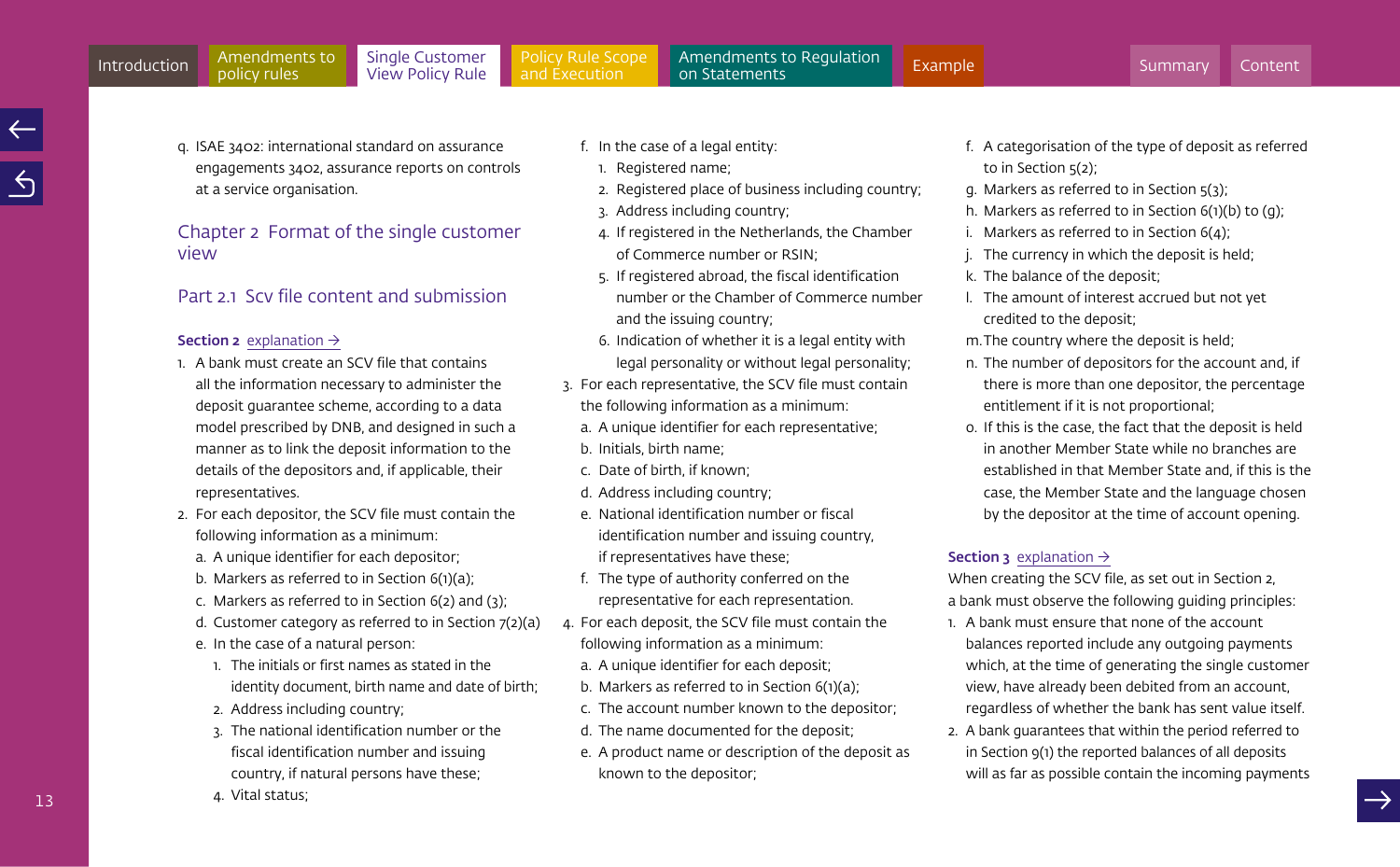14

policy rules

[Policy Rule Scope](#page-35-0)  and Execution

<span id="page-13-0"></span>Amendments to Regulation<br>on Statements [Introduction](#page-3-0) Amendments to Single Customer Policy Rule Scope Amendments to Regulation [Example](#page-60-0)<br>Introduction policy rules View Policy Rule and Execution on Statements

that result from Section 212b of the Bankruptcy Act and are associated with a bank's participation in a system as referred to in Section 212a(b) of the Bankruptcy Act.

- 3. When creating the single customer view a bank must not apply a marker for the additional guarantee up to EUR 500,000 per depositor for three months after the monies have been deposited, if such deposit relates directly to the fulfilment of a contract for the purchase of a private residential property within the meaning of Section 29.02 of the Bbpm.
- 4. When creating the single customer view a bank must exclude from view any deposits held by natural persons or micro, small or medium-sized enterprises that would qualify as eligible deposits if they were not held at a branch located in a non-Member State as referred to in Section 29.01(1)(a) of the Bbpm.
- 5. In the case of deposits held at branches in Member States that levy withholding tax, a bank, when determining the reportable amount of interest accrued but not yet credited, must take account of the withholding tax to be deducted and not report it.

# Part 2.2 Calculation of eligible and covered amounts

# **Section 4** [explanation](#page-23-0)  $\rightarrow$

1. In addition to the SCV file, a bank can also calculate the eligible amount and the covered amount in euros for each depositor.

- 2. In calculating the data required in Section 4(1), a bank must observe the following guiding principles:
	- a. The aggregate amount in deposits marked in accordance with Sections  $5(3)$ ,  $6(1)(b)$  to (h) and 6(4) must be treated as uncovered balances;
	- b. Deceased depositors according to Section 2(2)(e) (4) and depositors as defined in Section 6(2) and (3) are not considered to be eligible depositors.
- 3. Notwithstanding Section 2(2), when calculating the data necessary to determine the deposit base as referred to in Section 29.16(1) of the Bbpm a bank must observe the following guiding principles:
	- a. An estimate of the amount of deposits marked in accordance with Section 5(3), prepared in the manner selected by the bank as referred to in Section 4(3)(e), and deposits as defined in Section 6(4) is considered to be a covered amount;
	- b. Deposits as referred to in Section 6(1)(b) to (g) are treated as eligible deposits, with due observance of the maximum covered amount per individual depositor.
	- c. Deceased depositors according to Section 2(2)(e) (4) and depositors as defined in Section 6(2) and (3) are considered to be eligible depositors;
	- d. The aggregate amount in deposits administered in accordance with Section 6(1)(h) must be treated as an uncovered amount;
	- e. To estimate the amount of the deposits marked in accordance with paragraph 3(a), a bank must

choose one of the following four calculation methods:

- i The aggregate amount of deposits marked in accordance with Section 5(3);
- ii The number of third parties as referred to in Section 5(3), multiplied by the maximum covered amount as referred to in Section 29.02(1) of the Bbpm;
- iii The sum of the covered amounts for each individual third-party beneficiary of the deposit as referred to in Section 5(3), taking into account the maximum covered amount as referred to in Section 29.02(1) of the Bbpm, without necessarily including any other accounts that the third party holds at the bank.
- iv Including the eligible amounts of each individual beneficiary of the deposit as referred to in Section 5(3) in the guaranteed deposits, taking into consideration the maximum covered amount as referred to in Section 29.02(1) of the Bbpm.
- f. A bank must be able to demonstrate for each escrow account which of the methods listed under (e) it used to calculate the amount referred to in Section 4(1).
- g. Deposits as referred to in Section 6(1)(I) are considered to be ineligible deposits.
- 4. When determining the deposit base as referred to in Section 29.16(1) of the Bbpm DNB uses one of the following calculation methods: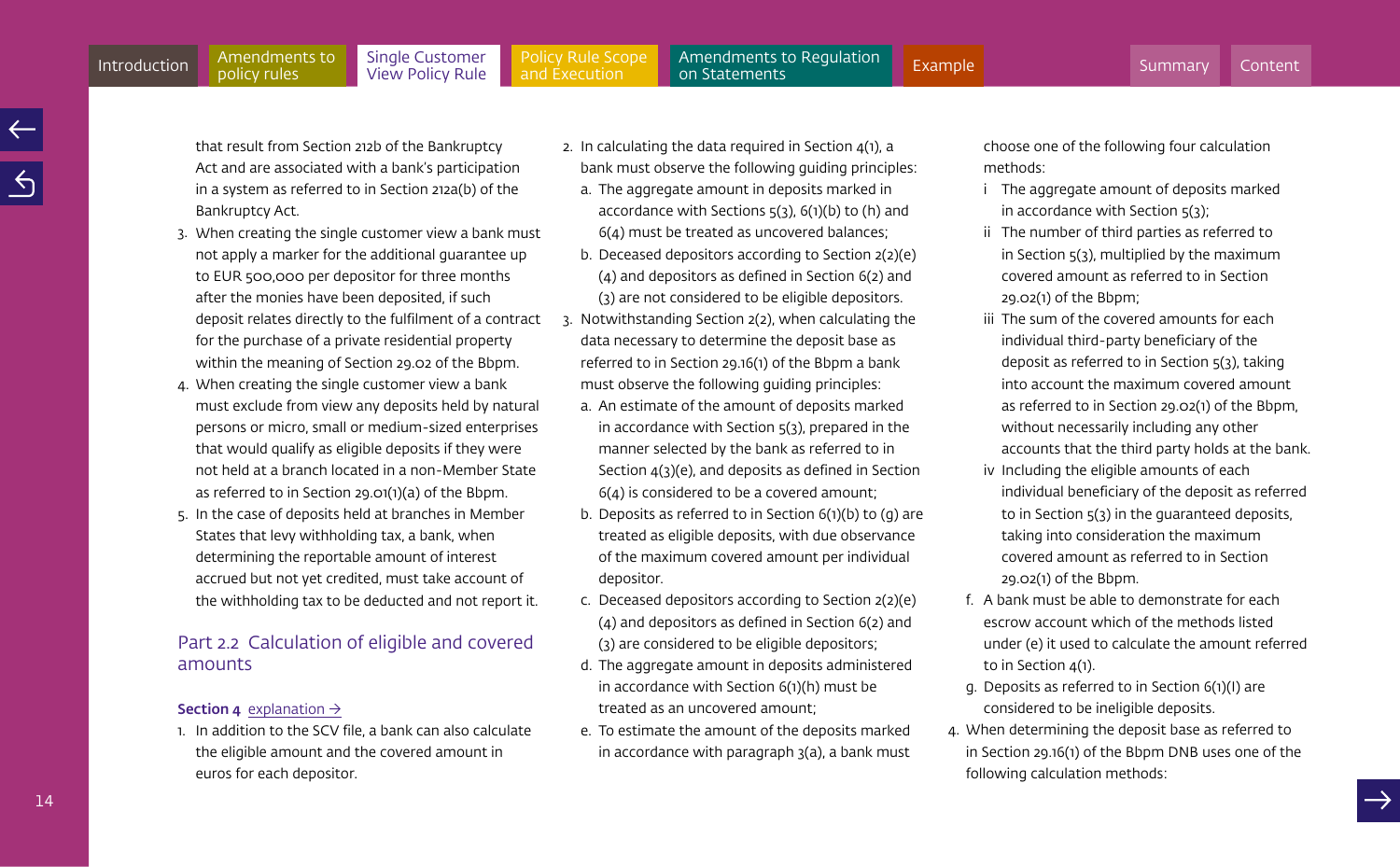<span id="page-14-0"></span>a. In principle DNB uses the deposit base resulting from the aggregation of the covered amounts per depositor, as shown in the single customer view in accordance with the calculation method set

- out in Section  $4(3)$  and as reported by the bank in accordance with Section 130(1), opening words and (b), of the Bpr. b. If appropriate having regard to the assessment of
- the quality of the submitted SCV files and/or the control of the SCV system, as included in Section 15, DNB will, notwithstanding (a), use the deposit base resulting from the estimate of the total size of the covered deposits based on the number of deposits and balances as reported by the bank in accordance with Section 130(1), opening words and (b), of the Bpr, without taking into account depositors holding more than one account.
- 5. A bank can use exchange rates published by exchange rate information providers in order to calculate the eligible and covered amounts referred to in Section 4(1).

# Part 2.3 Identification of deposits and depositors

# **Section 5** [explanation](#page-26-0)  $\rightarrow$

1. A bank must identify and record the characteristics by which a depositor can be identified in such a manner as to allow the depositor's identity to be established with a high degree of certainty.

- 2. A bank records the product category associated with each deposit in accordance with the options in a data model prescribed by DNB and on the basis of definitions adopted by DNB specifying how the product categories relate to the order of priority of eligible deposits referred to in Section 3.1 of the Policy Rule on the Scope and Execution of the Deposit Guarantee Scheme.
- 3. For each deposit a bank records whether it is held on behalf of third parties under a contract or statutory requirement.
- 4. For each legal entity a bank records the associated business category in accordance with the options in a data model prescribed by DNB and on the basis of definitions set by DNB.

### **Section 6** [explanation](#page-27-0)  $\rightarrow$

- 1. A bank must mark the types of deposits and depositors listed below in such a manner as to allow their immediate identification:
	- a. Eligible deposits and depositors;
	- b. Deposits arising from transactions associated with a criminal conviction for money laundering as referred to in Section 29.01(2) of the Bbpm;
	- c. Deposits that are the subject of a legal dispute, as referred to in Article 8(5)(a) of the Deposit Guarantee Schemes Directive;
	- d. Deposits that are subject to restrictive measures imposed by national governments or

international bodies as referred to in Article 8(5) (b) of the Deposit Guarantee Schemes Directive;

- e. Deposits over which a pledge to a third party has been created and where only the pledgee is authorised to collect payments.
- f. Deposits that have been attached;
- g. Deposits that are blocked under the laws of the country where the deposit is held, other than the Netherlands, to the extent that the blocking is relevant to a payout from the deposit guarantee scheme.
- h. Bank savings deposits for a private residential property as referred to in Section 29.01(2)(e) of the Bbpm.
- i. Deposits of depositors that have been granted a suspension of payments;
- j. Annuity accounts as referred to in the Income Tax Act 2001 and standing right savings accounts as referred to in the Wages and Salaries Tax Act 1964;
- k. Deposits subject to a BEM (minors' investment, inheritance and other monies) clause or similar administration at account level;
- l. Home construction accounts
- 2. A bank must mark depositors whose identity cannot be established with a high degree of certainty, as referred to in Section 5(1).
- 3. A bank must mark depositors for whom the markers, as referred to in Section 5(1)(a), cannot be applied with a high degree of certainty.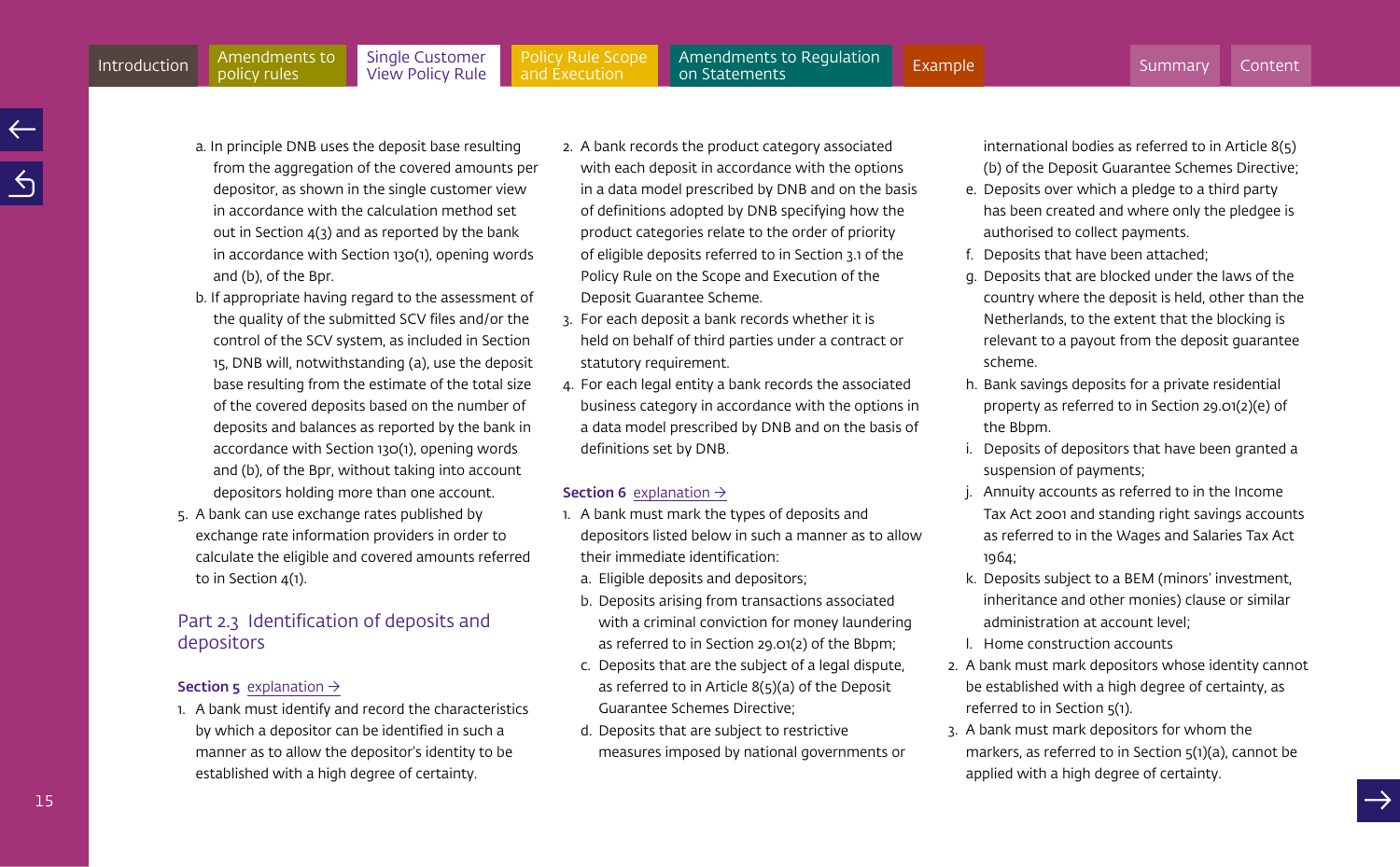<span id="page-15-0"></span>4. A bank must mark deposits for which the markers, as referred to in Section 5(1)(a), cannot be applied with a high degree of certainty.

# Chapter 3 Resolution of banks

#### **Section 7** [explanation](#page-29-0)  $\rightarrow$

- 1. For the purpose of preparing and updating a resolution plan, a bank must submit, among other things, a detailed description of the components of the deposits held with the bank.
- 2. For the purposes of providing a detailed description as referred to in Section 7(1):
	- a. In addition to Section 6(1), a bank must mark eligible deposits held by natural persons and by micro, small and medium-sized businesses in such a manner as to allow their immediate identification;
	- b. A bank must be able to compile a list of deposits as referred to in Section 3(4).

#### **Section 8** [explanation](#page-29-0)  $\rightarrow$

- 1. If the resolution plan for the bank so requires, a bank must have procedures and controls in place to be able to:
	- a. Transfer part of an eligible deposit into a separate account;
	- b. Freeze deposits:
		- 1. which are held by ineligible depositors or where the depositor has died according to

Section 2(2)(e)4 or has a marker as referred to in Section 6(2) or (3);

- 2. which are marked as referred to in Section  $5(3)$ or Section  $6(1)(b)$  to  $(h)$  or  $(4)$ .
- 2. A bank must complete the acts referred to in Section 8(1) before midnight at the end of the working day following the announcement that resolution action is being taken.

# Chapter 4 Data delivery

#### **Section 9** [explanation](#page-30-0)  $\rightarrow$

- 1. A bank must provide DNB with the SCV file within three working days of:
	- a. DNB having decided to trigger the deposit guarantee scheme as provided for in Section 3:260(1) of the Wft;
	- b. DNB having made a specific request to that effect.
- 2. At DNB's request, a bank must provide DNB with the information referred to in Section 4(1) and Section 7 within three working days.
- 3. A bank may submit the list referred to in Section 7(2) (b) separately from the SCV file.
- 4. Notwithstanding Section 9(1) and (2), DNB may extend the submission deadline beyond three working days if a request to that effect is made in accordance with Section 26a of the Bpr.
- 5. A bank must notify DNB immediately if it wishes to supplement or adjust the information in the SCV file submitted in accordance with Section 9(1).
- 6. The SCV file referred to in Section 9(1) must be submitted in the manner and in a file format prescribed by DNB.

# Chapter 5 Data quality assurance

# Part 5.1 Controls of a bank

# **Section 10** [explanation](#page-31-0)  $\rightarrow$

- 1. A bank's SCV system must ensure the accuracy and completeness of the following information in such a manner as to allow DNB to pay compensation to depositors with a high degree of certainty:
	- a. The information referred to in Section 2, having regard to the guiding principles referred to in Section 3 and the deadlines stated in Section 9;
	- b. The record-keeping referred to in Section 5;
	- c. The markers referred to in Section 6.
- 2. A bank's SCV system must guarantee reliable calculation and submission of the amounts as referred to in Section 4.
- 3. A bank must ensure that the information in the SCV file referred to in Section 2, the amounts referred to in Section 4(1) and the deposit base calculation referred to in Section 4(3) are consistent with the reports filed with the supervisory authority under Implementing Regulation (EU) No 680/2014.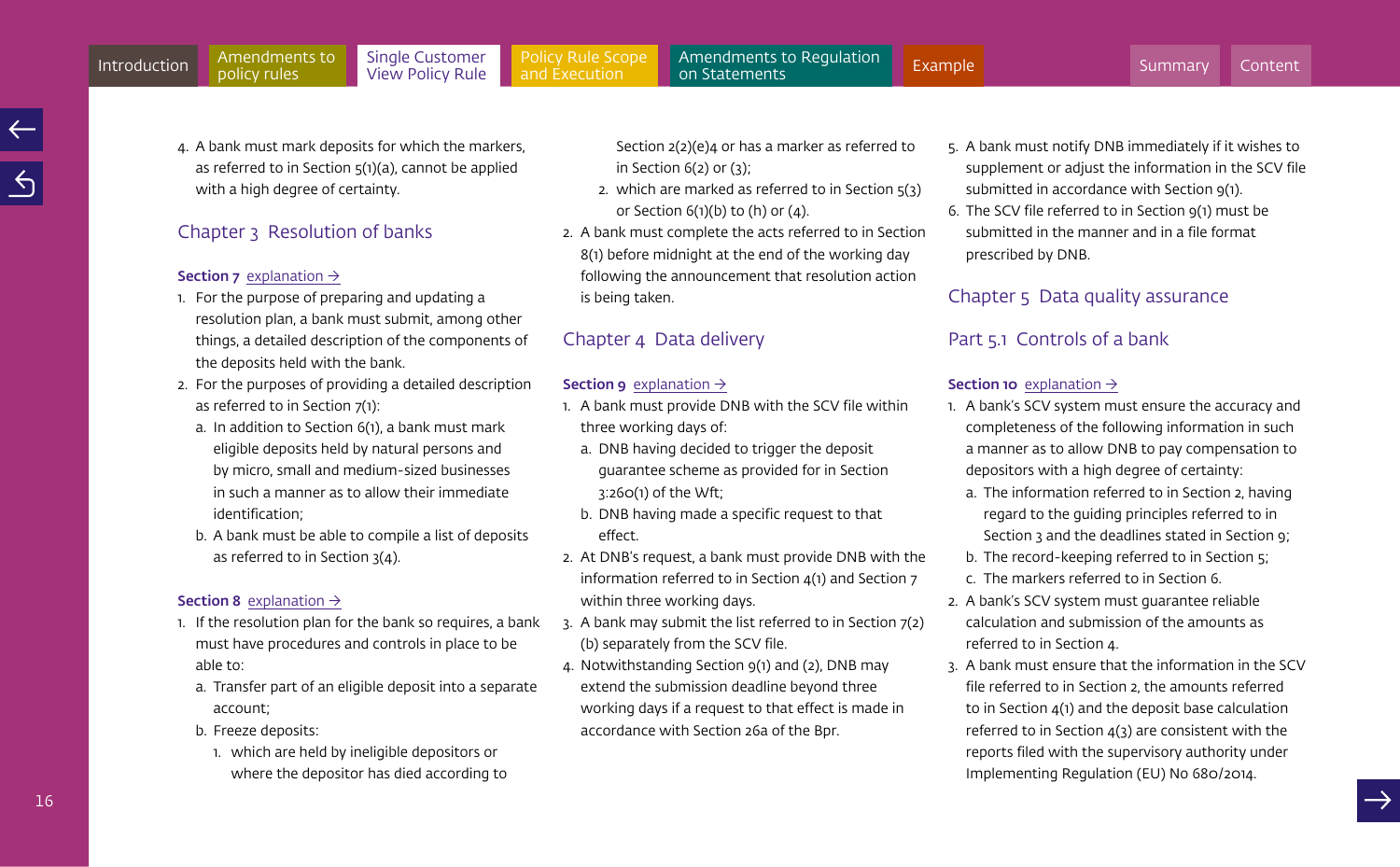#### <span id="page-16-0"></span>**Section 11** [explanation](#page-31-0)  $\rightarrow$

policy rules

- 1. A bank must have the following controls in place as a minimum:
	- a. Procedures enabling compliance with the requirements set out in this Policy Rule to be embedded in the normal conduct of business for all business units involved, including the internal audit department;
	- b. Documentation describing the entire set of procedures and controls relating to the requirements set out in this Policy Rule;
	- c. Documentation allowing an ex-post evaluation to be carried out of the process of generating the information referred to in Sections 2, 4 and 7, and of the effectiveness of the controls;
	- d. An annual opinion of compliance with the provisions of this Policy Rule by a bank's internal audit department.
- 2. The report of the internal audit department including the annual opinion must be shared with DNB.
- 3. A bank must include with the report referred to in Section 11(2) a document describing any foreseeable material future changes to its SCV system.

# Part 5.2 Supervision

# **Section 12** [explanation](#page-32-0)  $\rightarrow$

1. A bank must instruct the external auditor once a year to form an opinion on compliance with the

provisions of this Policy Rule during the reporting year, based on ISAE 3402, including not only the design and existence of controls, but also their operating effectiveness (type 2).

- 2. If at other times DNB requires an *ad hoc* opinion by an external auditor, a bank must issue appropriate instructions within the shortest possible time on the basis of ISAE 3402.
- 3. The report prepared by the external auditor pursuant to the instructions referred to in Section 12(1) must be shared with DNB no later than five months after the end of the reporting year.

# **Section 13** [explanation](#page-33-0)  $\rightarrow$

- 1. A bank must inform DNB of any intention to make material changes to the SCV system and notify DNB no later than three months after making any material changes to its SCV system.
- 2. The notification referred to in Section 13(1) must be accompanied by a statement issued by the bank to the effect that its SCV system is in line with this Policy Rule.

# **Section 14** [explanation](#page-33-0)  $\rightarrow$

- 1. If a bank joins the DGS after this Policy Rule has come into force, it must provide DNB with:
	- a. The SCV file referred to in Section 2, no later than six months after joining;
- b. A report by the internal audit department as referred to in Section 11(1)(d) as soon as possible after the end of the first reporting year;
- c. A report as referred to in Section 12(1) no later than five months after the end of the first reporting year;
- d. The audit instructions for the first reporting year, based on ISAE 3402 type 1.
- 2. The provisions set out in Section 14(1) apply *mutatis mutandis* in the event of a merger or acquisition.

# **Section 15** [explanation](#page-33-0)  $\rightarrow$

- 1. DNB assesses the quality of the banks' SCV files and their control of the SCV system.
- 2. If the assessment so requires, DNB may instruct a bank to take measures to improve the quality or control of the system.
- 3. For the purpose of assessing the SCV file, DNB may at any time make a request as referred to in Section 9, in which case the SCV file must contain all single customer views based on up-to-date information available to the bank.
- 4. In assessing the control of the SCV system, DNB uses the periodic opinions by the bank's internal audit department referred to in Section 11(1)(d) and the external auditor's report referred to in Section 12(1).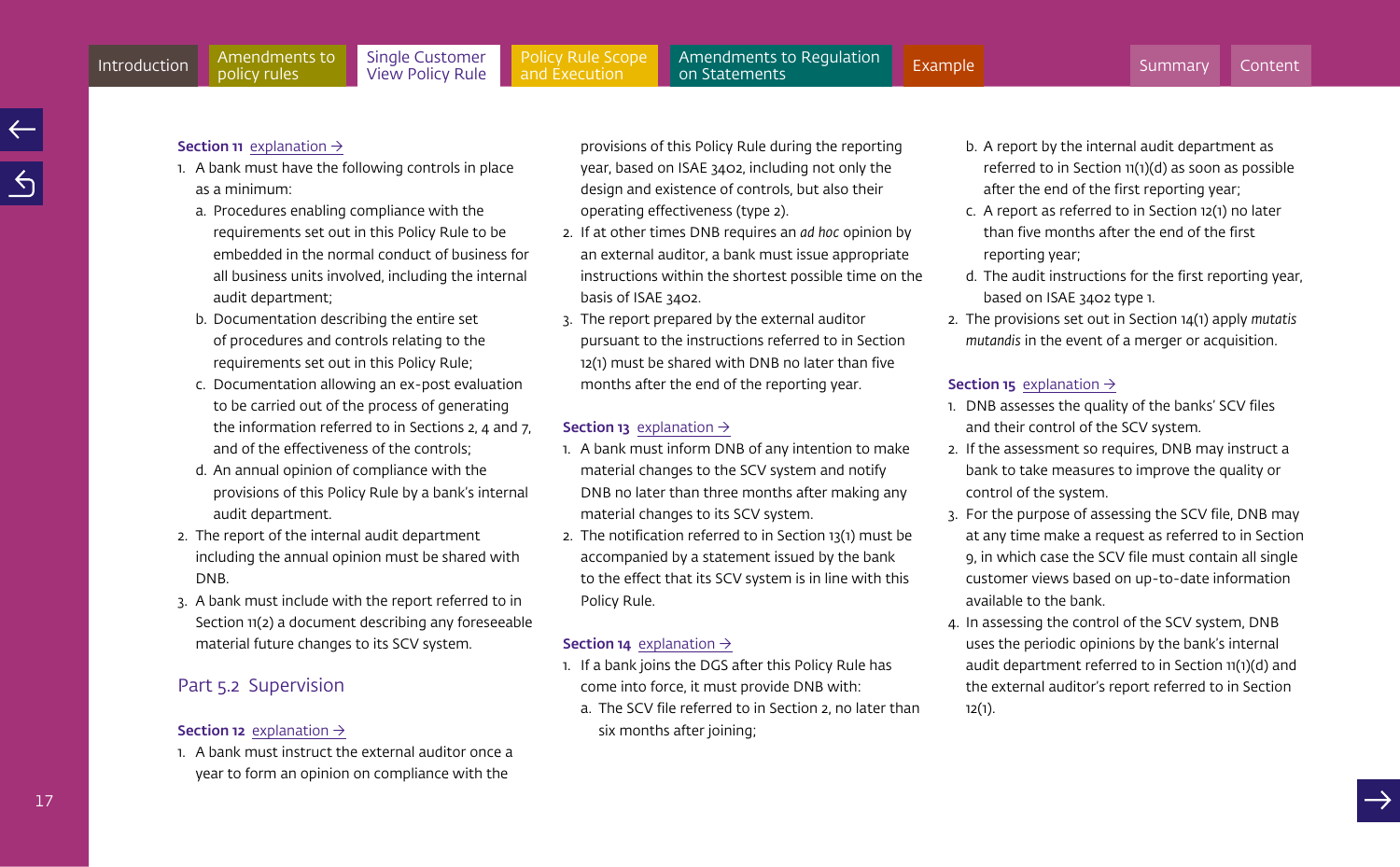# Chapter 6 Transitional and final provisions

# Section 16

This Policy Rule will come into force on the day after its publication in the Government Gazette.

# Section 17

This Policy Rule must be cited as: Single Customer View Policy Rule.

The Policy Rule and the explanatory notes will be published in the Government Gazette.

Amsterdam, 10 July 2017

De Nederlandsche Bank N.V.

F. Elderson, Director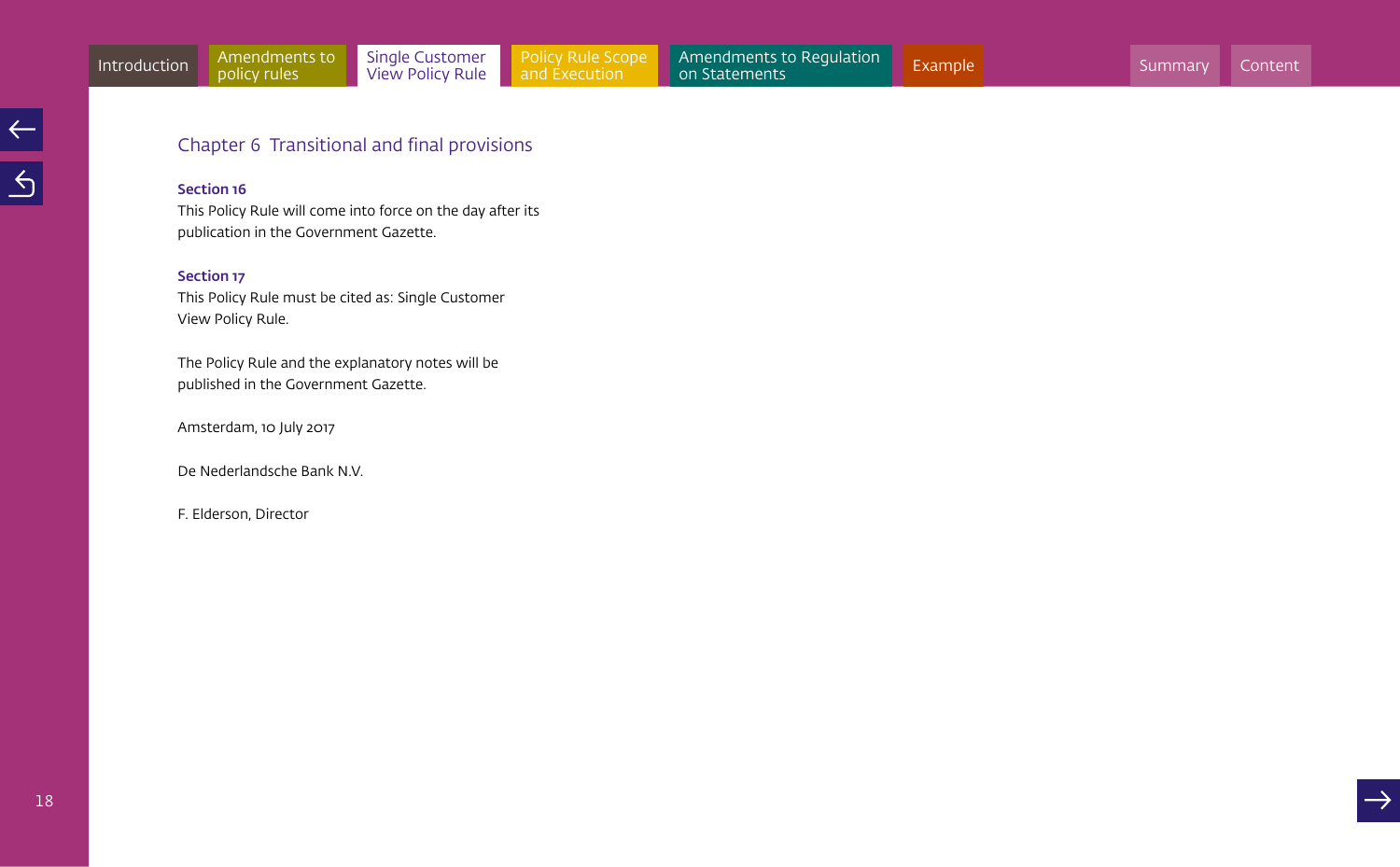# Explanatory notes

policy rules

#### General matters

The deposit guarantee scheme (DGS) protects depositors and thereby contributes to the stability of the banking sector. If a bank fails to meet its financial obligations, the DGS guarantees deposits up to a maximum of EUR 100,000 per depositor per bank. Following the financial crisis the DGS was strengthened in various ways so as to enhance financial stability further. The recast European directive on deposit guarantee schemes (2014/49/EU, also known as the Deposit Guarantee Schemes Directive or DGSD) plays an important role in this regard as it seeks maximum harmonisation of many aspects of the various deposit guarantee schemes. In the Netherlands, the Directive has been transposed in the Financial Supervision Act (*Wet op het financieel toezicht* – Wft), the Decree on Special Prudential Measures, Investor Compensation and Deposit Guarantees under the Financial Supervision Act (*Besluit bijzondere prudentiële maatregelen, beleggerscompensatie en depositogarantie Wft* – Bbpm) and the Decree on Prudential Rules for Financial Undertakings (*Besluit prudentiële regels Wft* – Bpr).

An important part of the DGS reforms is the shortening of the deadline for awarding and paying out compensation. The shorter payout deadline will contribute to the stability of the banking sector because it gives depositors assurance that they can

regain access to their funds rapidly after a bank failure. It has therefore been agreed to reduce the above deadline to seven working days.

The DGSD recognises that many Member States lack the procedures necessary for a shorter payout deadline. Member States have therefore been given an opportunity to shorten the payout deadline to seven working days gradually over a transition period. The Netherlands has used this option in transposing the DGSD into national law. The Bbpm requires the deadline to be shortened to 15 working days by 1 January 2019, ten working days by 1 January 2021 and seven working days by 1 January 2024.

The shorter payout deadline also means that the amount of compensation payable to a depositor from the DGS will need to be determined faster. To guarantee this, banks themselves will be required to compile and submit an overview of all funds held by each depositor. This is known as the single customer view (SCV). The SCV is an aggregate overview of all deposits per depositor, including an indication of whether the depositor is eligible for the DGS and, if so, the amount of compensation to which the depositor is entitled. Until these new rules have come into force, DNB will compile the SCV in its capacity as the administrator of the Dutch DGS. Banks will only be able to meet the shorter payout deadline from 2019 if they themselves compile the SCV and submit it to DNB. This

Policy Rule is therefore based on a seven-business-day payout deadline. This ambitious goal is also in the interests of banks, in that it prevents them from having to adjust the SCV system several times in a space of a few years.

As well as enabling a shorter payout deadline, if a bank produces its own SCV, this will enhance the accuracy and adequacy of its procedures and controls, and its reporting of covered deposits. This information will also help DNB fulfil its resolution mandate and improve a bank's resolvability, subject to the statutory confidentiality requirements.

In order to administer the DGS, DNB ultimately needs an overview of all single customer views in the form of the SCV file. Under Section 26a of the Bpr, a bank must be able to provide DNB with the information it requires to administer the DGS, i.e. the SCV file, at DNB's request in a manner and within a time period specified by DNB. To do so, a bank must have procedures and controls in place to ensure that this information is continuously updated and adequately documented (referred to in this Policy Rule as the "SCV system"). DNB explains these requirements in greater detail in this Policy Rule. This Policy Rule sets out the information that the SCV file must contain as a minimum and how a bank must design its recordkeeping system and related procedures and controls to be able to produce the SCV accurately, in the right

19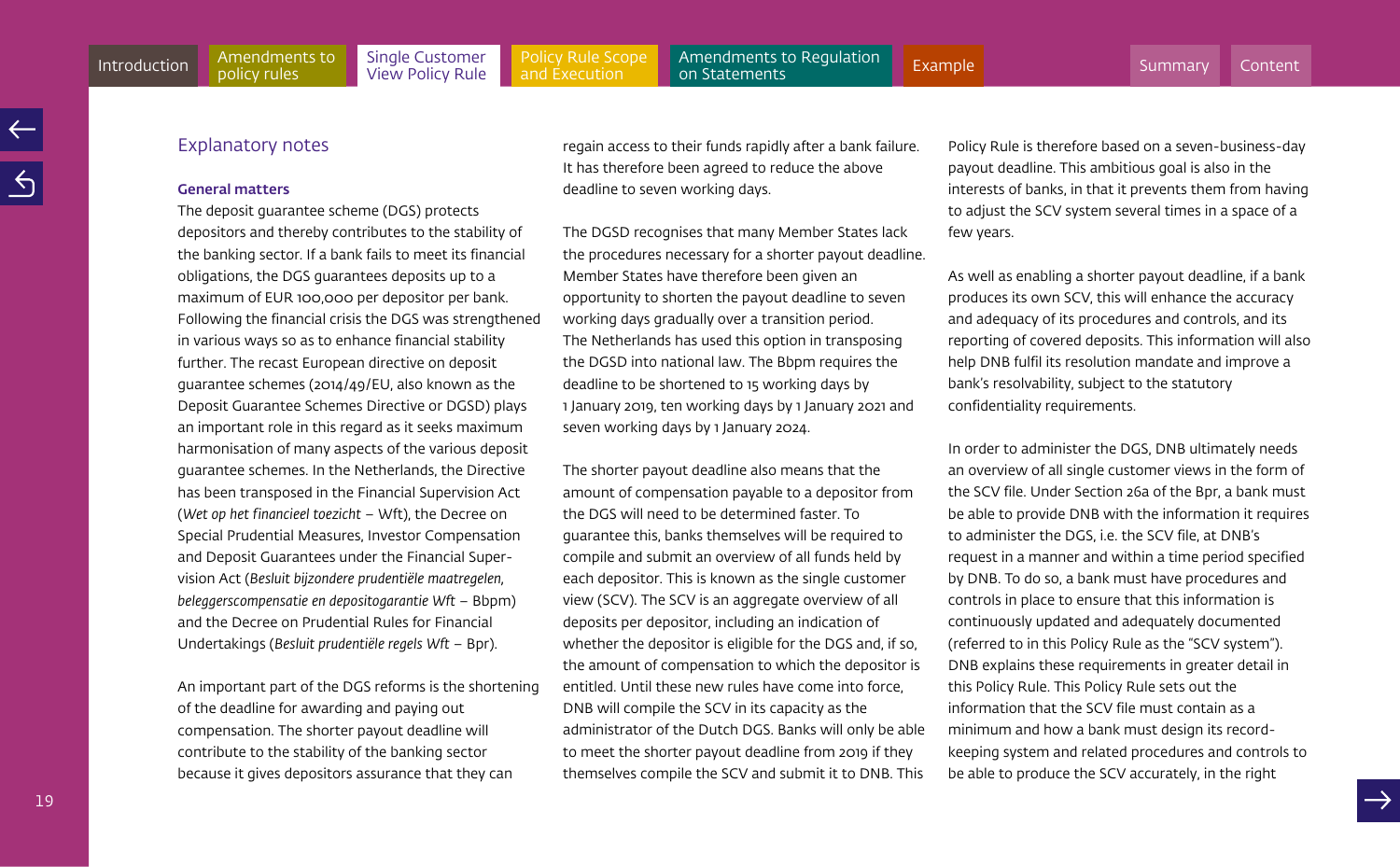[Policy Rule Scope](#page-35-0)  and Execution

<span id="page-19-0"></span>manner and in a timely fashion, in accordance with a data model prescribed by DNB. This will enable DNB to pay out covered deposits in a timely fashion. It also addresses the requirements in terms of how the SCV should contribute to the resolution mandate, how banks must submit the information and how data quality assurance is monitored.

# Notes on individual sections

# Chapter 1 General provisions

#### **Section 1** [back to article](#page-11-1)  $\leftarrow$

policy rules

This section provides a number of definitions relevant to this Policy Rule. With regard to the objective of the SCV, it reiterates a number of concepts that determine the scope of the DGS.

In this regard it should be noted first of all that "deposits" are defined in Section 1:1 of the Wft. Section 29.01(2)(b) to (e) of the Bbpm then states specifically that the DGS does not apply to instruments that fall within the definition of "own funds" within the meaning of the Capital Requirements Regulation, nor to debt instruments issued by banks or debts arising from banks' own accepted bills and promissory notes. Nor does the DGS apply to deposits arising from transactions associated with a criminal conviction for money laundering or to bank savings deposits relating to a private residential property to the extent that they are offset against a property loan, in accordance with Section 3:265d of the Wft.

In order to determine whether a deposit is eligible for protection under the DGS it is also necessary to consider Section 29.01(2)(a) of the Bbpm, as the DGS does not apply to deposits of certain depositors. A depositor qualifies as an "eligible depositor" unless excluded. If a deposit and its depositor are not excluded under Section 29.01(2) of the Bbpm, the deposit falls within the scope of the DGS and is referred to as an "eligible deposit".

A guaranteed deposit is the part of an eligible deposit that is effectively covered by the DGS. The DGSD uses a similar definition of "covered deposit", defining it as "the part of eligible deposits that does not exceed the coverage level laid down in Article 6". This is equivalent to the definition of "covered deposit" given in Section 7k(1) of the Bbpm.

Let us assume that an individual depositor holds two deposits, in their own name and for their own benefit only, at a bank whose deposits are covered by the Dutch DGS. The funds are held on a payment account with a balance of EUR 40,000 and a fixed-term deposit with a balance of EUR 90,000. The individual depositor has identified himself in accordance with Section 4(1) of the Anti-Money Laundering and Anti-Terrorist Financing Act (*Wet ter voorkoming van* 

*witwassen en financieren van terrorisme*). Both deposits will then meet the definition of a deposit given in Section 1:1 of the Wft and the depositor will not be excluded under the DGS. This example therefore involves an eligible depositor with a total of EUR 130,000 in eligible deposits and a total of EUR 100,000 in covered deposits.

The Policy Rule defines the term "depositor" in such a way as to distinguish it from an "account holder", which is also a term commonly used by banks in their communication with customers. In this Policy Rule, the term "depositor" means the person who is entitled to all or any part of the balance of the deposit with a bank. In most cases, the depositor and the account holder will be one and the same, but a difference arises when the account holder holds a deposit in their own name but for the benefit of a third party by virtue of a contract or statutory requirement. In such cases, it is the third party that enjoys protection and is treated as the depositor, provided that its identity can be established before the date of the judgement or ruling that led to the triggering of the DGS.

The distinction between "depositor" and "account holder" in this Policy Rule is to a certain extent a further clarification of the Explanatory Memorandum to the Deposit Guarantee Scheme Implementing Decree (*Implementatiebesluit depositogarantiestelsel*) of 16 November 2015.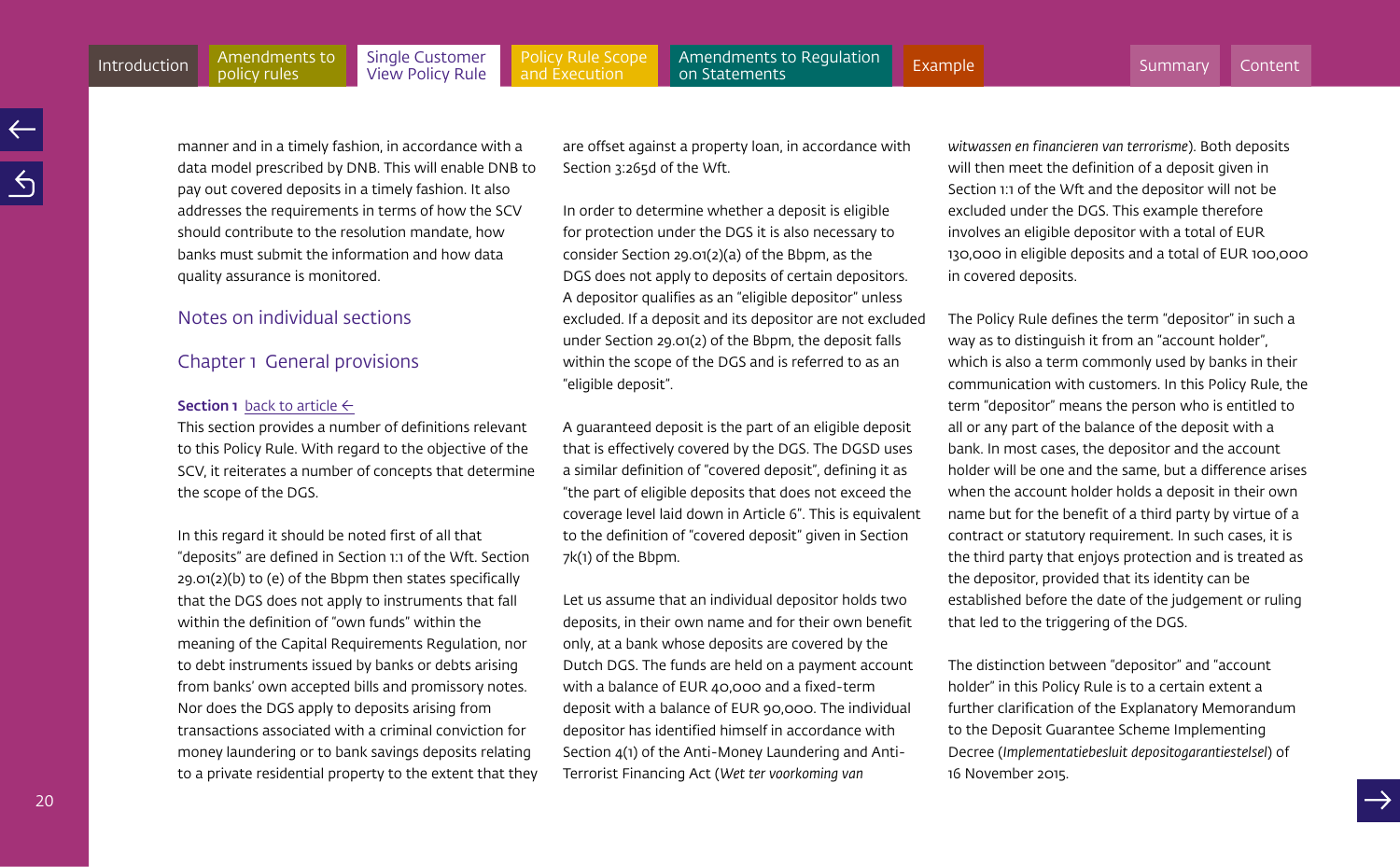[Policy Rule Scope](#page-35-0)  and Execution

<span id="page-20-0"></span>Amendments to Regulation<br>on Statements [Introduction](#page-3-0) Amendments to Single Customer Policy Rule Scope Amendments to Regulation [Example](#page-60-0)<br>Introduction policy rules View Policy Rule and Execution on Statements

The details of any representatives play an important role in the SCV. A representative must, of course, be able to arrange for compensation awarded to be paid to the depositor by submitting a written request or by logging on to a dedicated website on the depositor's behalf. The term "representative" is interpreted in a broad sense. This is to ensure that it covers two types of representative, those representing natural persons and those representing legal entities. They must have full power to perform all acts on the depositor's behalf. Examples include the parent of a minor or a company representative registered with the Chamber of Commerce.

The definition of a "bank" in this Policy Rule only covers banks within the meaning of Section 29.01(1) of the Bbpm. The term "bank" is defined more broadly in the Wft, so the definitions are not interchangeable. In the latter case the term refers to the entity holding the relevant licence. Where the Single Customer View Policy Rule refers to a "bank", it is therefore by reference to its banking licence. This means that each licensed bank must submit an SCV. Creating an SCV at group level is not permitted.

Finally, this section distinguishes between the "single customer view", the "SCV file" and the "SCV system". The single customer view (SCV) is the overall view of a single depositor's aggregate funds, supplemented with specific details and markers that DNB requires to be

able to pay out compensation. Taking the earlier example, the SCV may show that a depositor is entitled to a total of EUR 130,000 of eligible deposits and a total of EUR 100,000 of covered deposits. The "SCV file" contains the individual customer views of all of a bank's depositors. The SCV file is the data set that a bank must ultimately submit to enable DNB to pay compensation. In order to compile the SCV file and related overviews, a bank must use the "SCV system", which is the set of procedures and controls available to a bank to compile the SCV file and other documents in a manner and within a time period specified by DNB.

Finally, this section makes clear that the definition of micro, small and medium-sized enterprises is based on the European directive establishing a framework for the recovery and resolution of credit institutions and investment firms (2014/59/EU, also known as the Bank Recovery and Resolution Directive, BRRD), transposed into Dutch law by means of Section 212g(1)(n) of the Bankruptcy Act. It follows from that section that the distinction between micro, small and medium-sized enterprises on the one hand and large companies on the other should be based solely on the criterion of annual turnover.

# Chapter 2 Format of the single customer view

#### Part 2.1 Scv file content and submission

This part describes the information to be included in the SCV file as a minimum and sets out the guiding principles for creating the file. It thus provides the framework for the formal logical data model prescribed by DNB for the submission of all data. The formal logical data model will be published by DNB separately so as to allow sufficient flexibility to respond to new developments and DNB's and banks' shared experiences in terms of data content. The prescribed format strikes a balance between certainty (about the contours of the data model) and flexibility (to accommodate technical requirements in particular).

### **Section 2** [back to article](#page-12-0)  $\leftarrow$

This section states that a bank must be capable of creating an SCV file in accordance with DNB's prescribed data model. It is important that the bank links the details of depositors, deposits and any representatives so that DNB can calculate the covered amount per depositor.

Section 2(2), (3) and (4) specifies the information that must be included in the SCV file as a minimum. The information in the data model is specified in detail in the formal logical data model and explained in the DGS Data Delivery Manual which DNB publishes separately.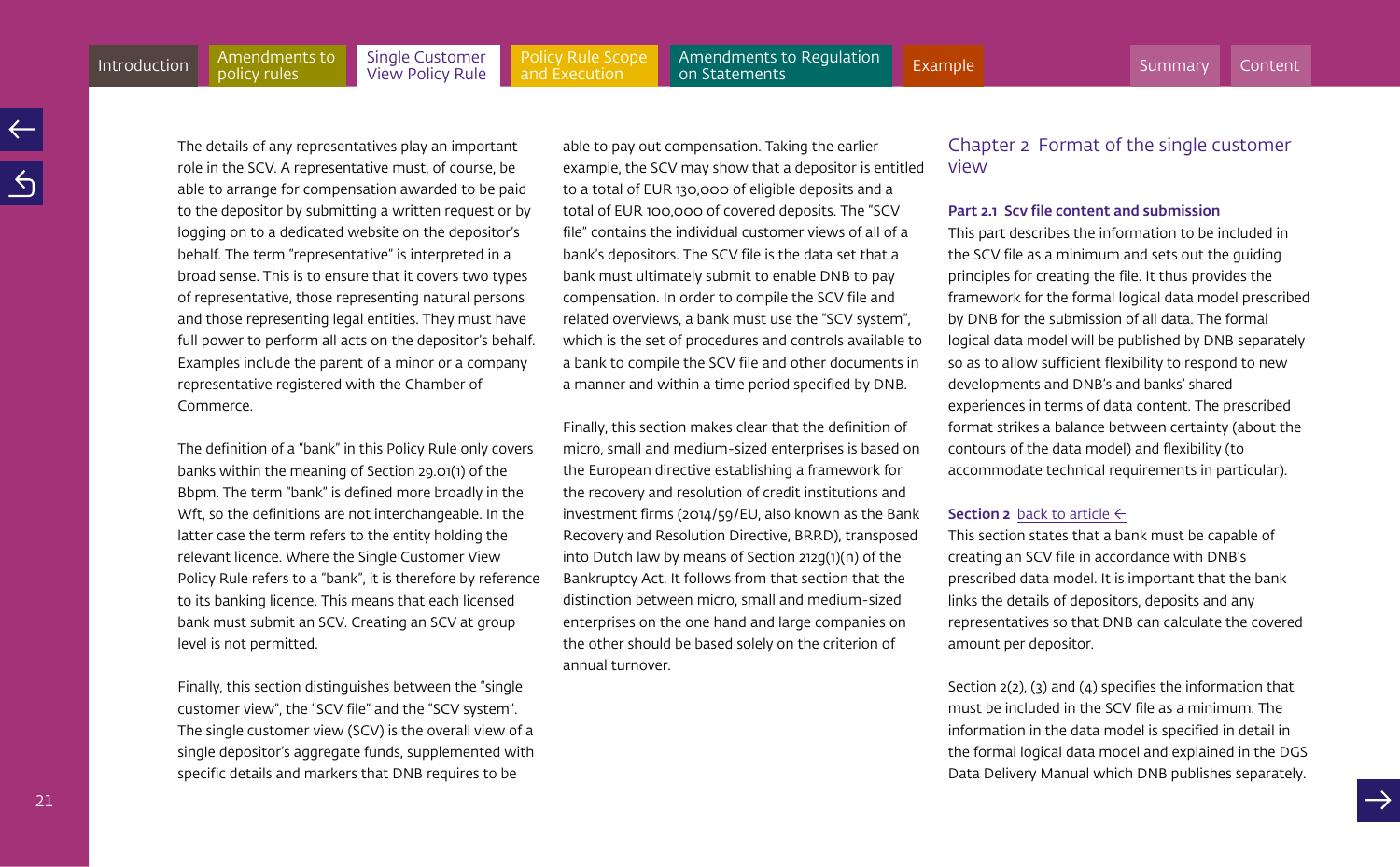The technical specifications of data exchanges are described in the Data Delivery Agreement (DDA).

Some of the provisions in this section should perhaps be clarified. The unique identifier referred to in Section 2(2)(a) ensures that the single customer views included in the SCV file can be identified individually. Section 2(3) (a) and 2(4)(a) prescribes a similar unique identifier for representatives and deposits.

The markers to be reported for individual depositors (Section  $2(2)(b)$  and (c)) and deposits (Section  $2(4)(f)$ , (g), (h) and (i)) will enable DNB (and the banks themselves) to process the information in the SCV file in a certain way. For example, the marker indicating whether a depositor is eligible under the DGS enables DNB to draw a distinction between these two types of depositors. The prescribed markers are specified in Section 6. In most cases, a value from a predefined list of options must be entered, for example to mark depositors to indicate their eligibility (Section 2(2)(b)). This is specified in greater detail in the data model.

Section 2(2)(e)(1) was supplemented in February 2019. The amendment gives banks the possibility of also submitting the first names as recorded in the identity document instead of or in addition to the initials of natural persons. This means banks can choose whether to submit the initials of natural persons or the first names, or both. Banks have requested this because the recast Markets in Financial Instruments Directive (MiFID II) enables them to record customers' first names. Examples of identity documents are a passport, identity card, residence permit or driving licence.

The "fiscal identification number" of natural persons described in Section 2(2)(e)(3) refers to the Dutch Citizen Service Number (BSN) or a fiscal identification number of another country (such as the tax identification number, TIN). The issuing country must be stated to specify the identification number in greater detail. For depositors resident in the Netherlands, the BSN is submitted in principle. This enables a plausibility check to be made of the home address. There are exceptions, however, where depositors resident in the Netherlands do not have a BSN. The data model provides sufficient flexibility to include these depositors' data in the submission.

The "vital status" marker referred to in Section 2(2)(e) (4) deals with the situation in which the depositor has died. In such cases, the heirs may be able to claim compensation under the DGS, but their identity is not known in advance. The grant of compensation may then be deferred, in accordance with Section 8(5) of the deposit guarantee schemes directive, which provides scope to do so if it is uncertain whether a person is entitled to payout.

In Section 2(2)(f)(4) the Chamber of Commerce number or the RSIN (identification number for legal entities and partnerships) is requested in the case of legal entities registered in the Netherlands. The Chamber of Commerce number will be replaced by the RSIN in the next few years. Submitting at least one of the two numbers is therefore mandatory. In the case of legal entities registered abroad, a bank must submit the fiscal identification number, i.e. the TIN, or the Chamber of Commerce number of the respective country combined with the issuing country.

Section 2(3) requires a bank to state the type of authority conferred on the representative in the SCV file. In the case of legal entities this concerns officials' capacity to act as recorded in the Chamber of Commerce register. The bank must supply details of the authority concerned. For example, officers of a BV, NV, foundation, association or cooperative can have sole authority or joint authority. In the case of a general partnership or limited partnership the Chamber of Commerce refers to "unlimited, limited or not authorised". A legal entity can also have an "authorised representative" with "full" or "limited" powers.

The information required in Section 2(4)(n), i.e. the number of depositors and, if applicable, the percentage entitlement per depositor if an account is held by more than one depositor, has to do with the provisions on joint accounts set out in the Bbpm. Section 29.02(2) of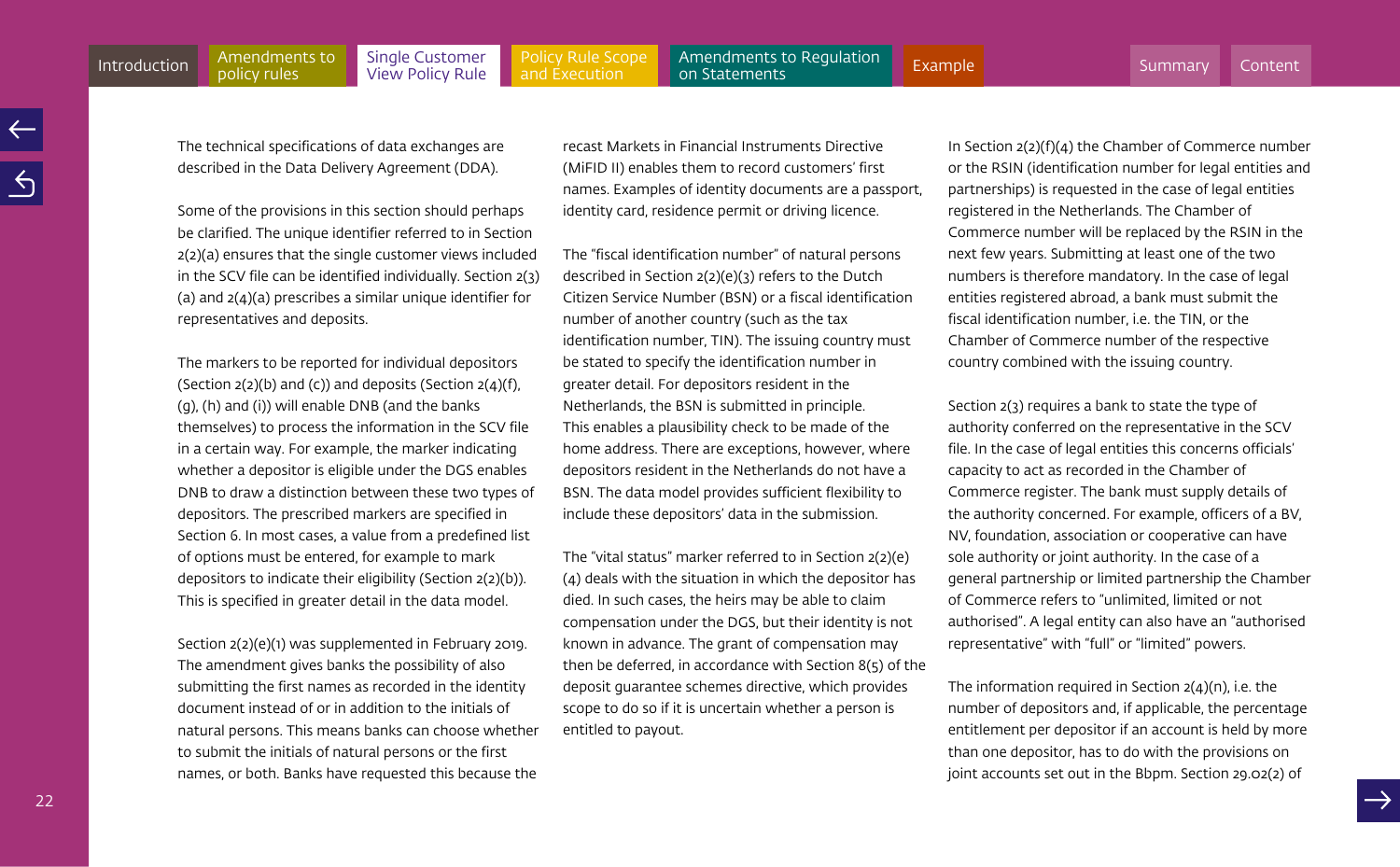<span id="page-22-0"></span>[Policy Rule Scope](#page-35-0)  and Execution [Introduction](#page-3-0) Amendments to Single Customer Policy Rule Scope Amendments to Regulation [Example](#page-60-0)<br>Introduction policy rules View Policy Rule and Execution on Statements

the Bbpm states that in the case of a joint account the guarantee applies to each depositor individually for a proportionate part of the deposit, unless contractually agreed otherwise.

A new item was added to Section 2 in February 2019. Item (o) meets the requirement in Article 8(7) of the DGSD, which states that where a bank operates in another EEA Member State under a European passport for cross-border services, deposit guarantee schemes must provide information in the language selected by the depositor when opening the account. The addition of item (o) means that a bank is asked to indicate in the SCV file whether a deposit is held in another Member State without established branches, meaning that it is held under a European passport for crossborder services. In this case, the bank must state the country and the language which the depositor chose when opening the account. Since banks often do not explicitly ask customers to choose a language, they may also state the language in which they communicate with the depositor in practice.

#### **Section 3** [back to article](#page-12-0)  $\leftarrow$

This section sets out a number of guiding principles for banks to observe when compiling the SCV file.

The first two paragraphs describe how, when compiling the SCV file, a bank must deal with payments relating to "in-flight transactions", where not all the

underlying cash movements making up a transaction have yet been settled in full. Section 3(1) states that a bank must exclude from the reported deposit balance all outgoing payments that have already been debited from the deposit account. This ensures that the deposit balance in the SCV file tallies with the balance visible to the depositor at the time of the bank failure and/or on the date on which the DGS was triggered.

Section 3(2)(a) deals with incoming payments and is consistent with Section 212b of the Bankruptcy Act, in which the European Settlement Finality Directive (No 98/26/EC) has been transposed. The Settlement Finality Directive states that once transfer orders have been entered in the payments system they cannot be revoked or otherwise cancelled. Transfer orders entered in a recognised system are therefore final and irrevocable, even if a participant in the system has filed for bankruptcy, for example. It also follows from the Settlement Finality Directive that incoming transactions should still be allowed to be included in the recipient's account balance after the DGS has been triggered. On this point, Section 3(2) states that when compiling the SCV the bank must incorporate the orders, rights and obligations relating to participation in such recognised systems as far as possible into the reported balances within the time period for submitting the SCV file, so as to take the fullest possible account of the Settlement Finality Directive and the payout deadline under the DGS.

Deposits held to fulfil a purchase contract for a private residential property are an exception to the EUR 100,000 coverage level per depositor specified in Section 29.02(1) of the Bbpm. The balance of such a deposit is covered by an additional three-month guarantee up to a maximum of EUR 500,000 per depositor, as referred to in Section 29.02(4) of the Bbpm. Since a temporary higher amount is not held in a separate account, it will be for the depositor to prove when the DGS is triggered that they held a temporarily high balance resulting from a recent purchase contract for a private residential property. Banks are not expected to hold information on temporarily high balances. They are not, therefore, required to include them in the SCV, as referred to in Section 3(3).

A bank must not include deposits held at a branch located in a non-Member State when creating the SCV, as referred to in Section 3(4). As can be seen from Section 29.01(1)(a) of the Bbpm, these deposits are not covered by the DGS.

A fifth paragraph was added to Section 3 in October 2021. This makes clear that when compiling the SCV file banks must take account of the withholding tax deduction in their determination of the balances to be reported. This is relevant to banks operating in Member States that levy withholding tax on savings interest. Taking the deductible withholding tax into account will ensure that DNB's compensation excludes the portion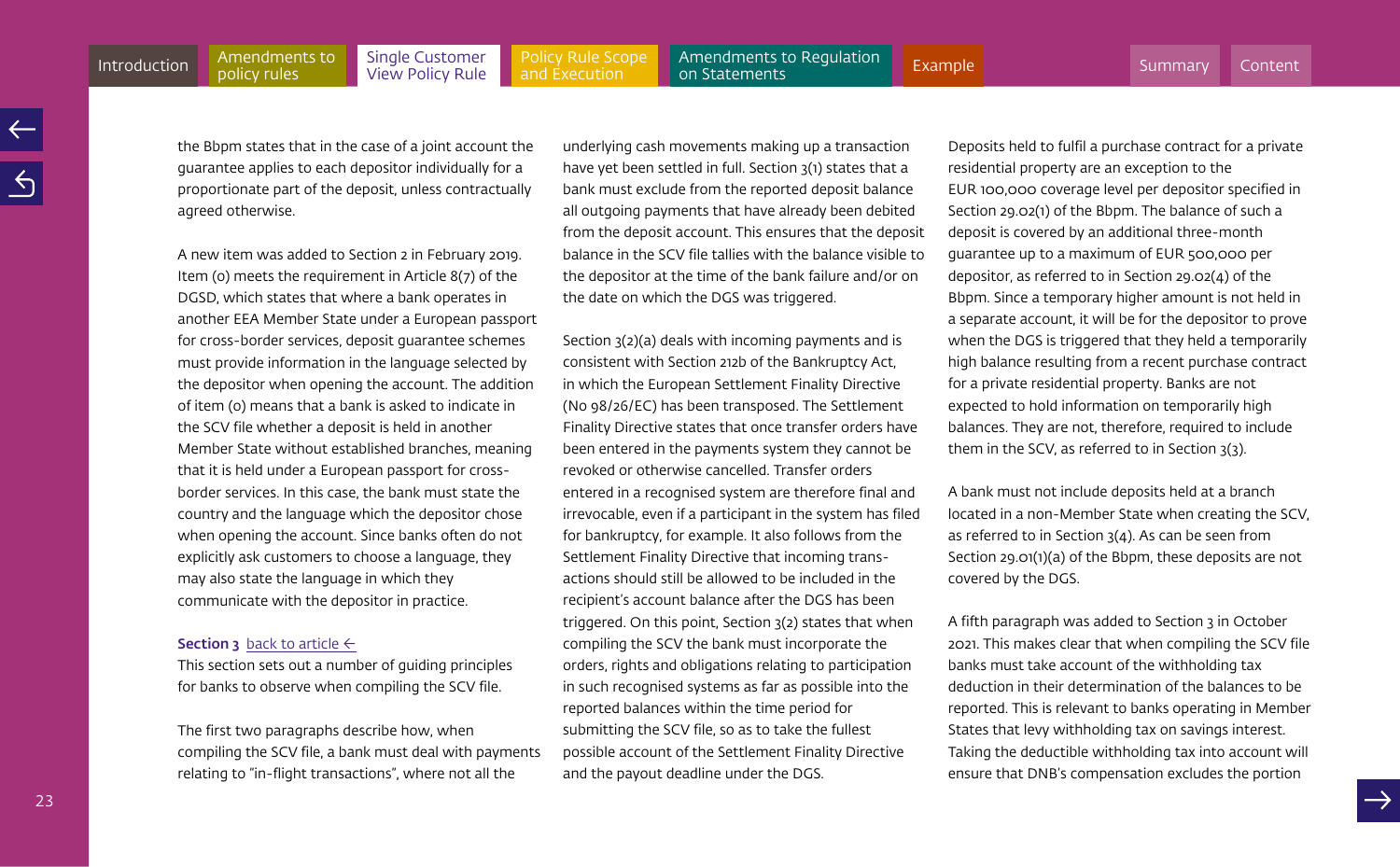policy rules

[Policy Rule Scope](#page-35-0)  and Execution

<span id="page-23-0"></span>**Amendments to Regulation**<br>on Statements [Introduction](#page-3-0) Amendments to Single Customer Policy Rule Scope Amendments to Regulation [Example](#page-60-0)<br>Introduction policy rules View Policy Rule and Execution on Statements

of any interest accrued but not yet credited that the bank would deduct to pay the withholding tax. This would be undesirable and unnecessary because ofdifferences between tax treatments in different Member States.

Take, for example, a deposit held in a Member State that levies a 20% withholding tax on savings interest. The principal of the deposit since 1 January has been EUR 50,000 and the bank's applicable fixed interest rate is 1%. The accrued interest is credited every year on 31 December. On 30 December the interest accrued but not yet credited would be just under EUR 500. When the interest is credited, the depositor receives EUR 400 of interest and EUR 100 (20%) is deducted to pay the withholding tax. In accordance with the new fifth paragraph of Section 3, the bank would therefore report EUR 50,000 of principal and EUR 400 of interest accrued but not yet credited on 30 December.

## Part 2.2 Calculation of eligible and covered amounts

This part states that a bank must be able to calculate the covered amount in euros for each depositor and how a bank must deal with the markers referred to in Section 6.

# **Section 4** [back to article](#page-13-0)  $\leftarrow$

In administering the deposit guarantee scheme DNB will determine each depositor's covered amount on the basis of the SCV file submitted by a bank. However,

there are also situations in which a bank must be able to calculate the aggregate covered amount per depositor and report it to DNB, for example in order to draft and update a resolution plan, prepare a DGS payout or determine levies that a bank must pay under the DGS. Section 4(1) ensures that a bank will be able to do this and Section  $4(2)$  and  $(3)$  describes how a bank is expected to deal with certain markers for various purposes.

Section 4(2) describes first of all a situation in which a bank is asked to calculate the eligible amount in order to prepare and update a resolution plan or prepare a DGS payout, for example. In such cases it will be appropriate to exclude deposits and depositors whose eligibility under the DGS cannot be determined with certainty, because these deposits cannot be paid out or transferred automatically if the DGS is triggered. This must be assessed on a case-by-case basis. For this reason a bank may exclude the following deposits from view when calculating the covered amount:

- i Deposits held on behalf of third parties;
- ii Deposits associated with money laundering;
- iii Deposits that are the subject of a legal dispute;
- iv Deposits that are the subject of restrictive measures imposed by national governments or international bodies (e.g. on the basis of a terrorism or sanctions list);
- v Deposits pledged to a third party;
- vi Deposits that have been attached;
- vii Deposits that are blocked for automatic payout by the DGS under the laws of the country where the deposit is held;
- viii Bank savings deposits for a private residential property;
- ix Deposits of deceased depositors;
- x Deposits held by depositors whose identity cannot be established with a high degree of certainty;
- xi Deposits whose eligibility for the DGS cannot be established with a high degree of certainty;
- xii Deposits held by depositors whose eligibility for the DGS cannot be established with a high degree of certainty.

Section 4(3) sets out the guiding principles which a bank must observe when calculating the deposit base for the contributions payable to the Deposit Guarantee Fund, i.e. the report referred to in the Regulation on Statements of Financial Institutions under the Financial Supervision Act 2011. In contrast to the calculations requested under Section 4(2), a bank must include deposits whose DGS eligibility cannot be determined with certainty, in order to ensure that contributions are not set too low relative to the actual deposits covered. In this case, therefore, the balances of the following deposits must be included in the deposit base for the quarterly report:

- Deposits held on behalf of third parties;
- ii Deposits associated with money laundering;
- iii Deposits that are the subject of a legal dispute;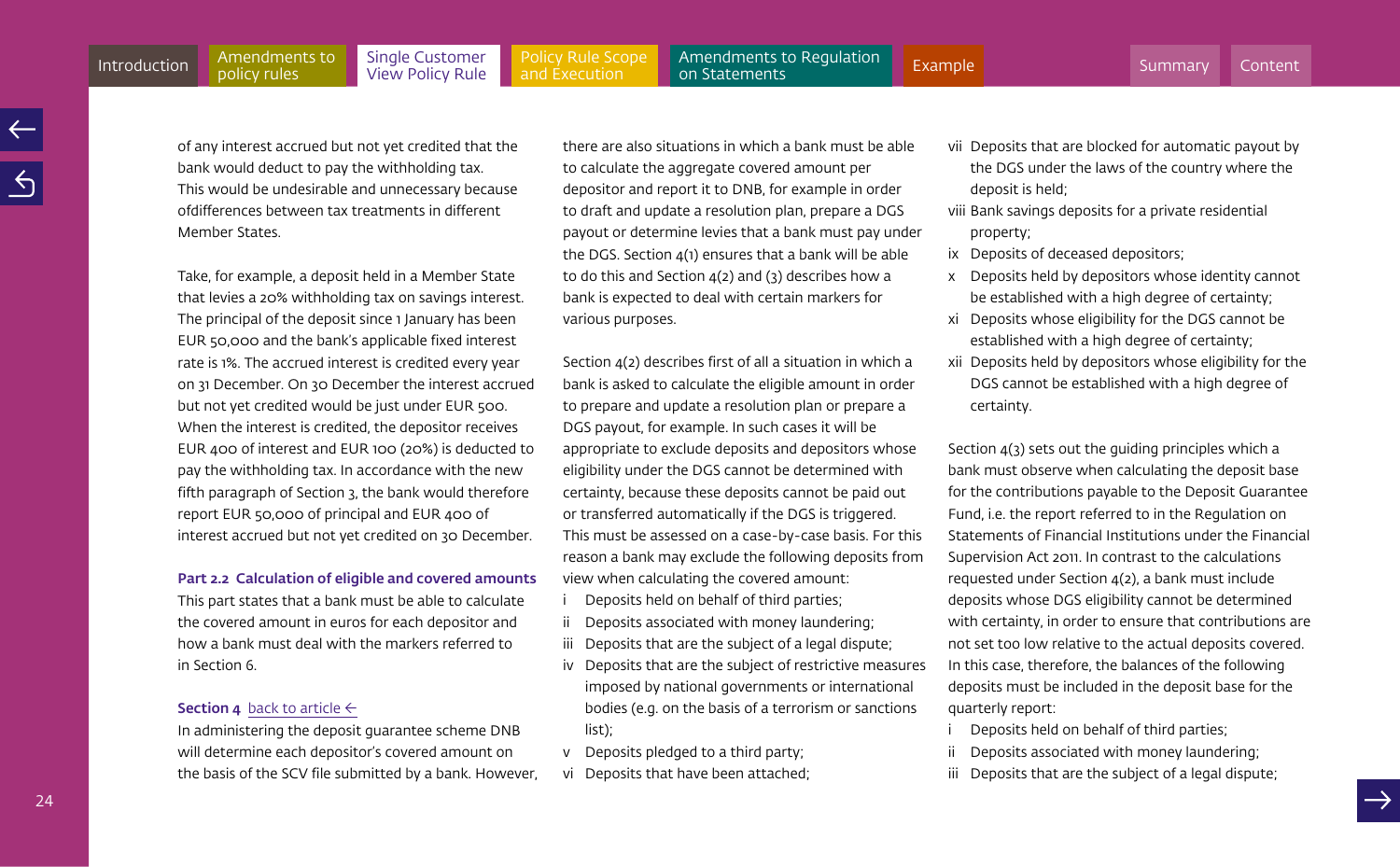- iv Deposits that are the subject of restrictive measures imposed by national governments or international bodies (e.g. on the basis of a terrorism or sanctions list);
- v Deposits pledged to a third party;
- vi Deposits that have been attached;
- vii Deposits that are blocked for automatic payout by the DGS under the laws of the country where the deposit is held;
- viii Deposits of deceased depositors;
- ix Deposits held by depositors whose identity cannot be established with a high degree of certainty;
- x Deposits whose eligibility for the DGS cannot be established with a high degree of certainty;
- xi Deposits held by depositors whose eligibility for the DGS cannot be established with a high degree of certainty.

Conversely, the balances of bank savings deposits held in connection with a private residential property do not have to be included even in the calculation of the deposit base, because in principle they do not qualify as covered deposits, the reason being that the receiver offsets them automatically against the depositor's mortgage loan.

The amendment to Section 4(3) of February 2019 gave banks the possibility of calculating the amount of deposits held for third parties ("escrow accounts") in different ways. When calculating the data to determine the deposit base in the quarterly reports banks can thus provide a more accurate estimate of the covered amount on escrow accounts. The addition of item (e) allows the banks to choose between four calculation methods:

- i The original calculation method described in the first version of the Single Customer View Policy Rule, with the inclusion of the full amount in deposits held on behalf of third parties by virtue of a contract or statutory requirement.
- ii An estimate of the covered amount held in escrow accounts, based on the number of beneficiaries multiplied by the maximum covered amount.
- iii An estimate of the covered amount held in escrow accounts, for which the bank determines the covered amounts for each individual escrow account beneficiary. The bank must take into consideration the maximum covered amount per depositor per banking licence, but it is not required to include any other deposits that beneficiaries may hold.
- iv The most accurate estimate of the beneficiaries' covered amount, in which the bank includes in a depositor's single customer view the covered amount to which the depositor is entitled in the capacity of beneficiary. The bank must take into consideration the maximum covered amount per depositor per banking licence.

This is illustrated by the following example. A civil-law notary holds an escrow account with ABC bank. Three beneficiaries have a total of EUR 195,000 in this escrow account. Beneficiaries 1 and 2 also hold regular deposits with ABC bank, and their balances are EUR 90,000 and EUR 30,000 when the DGS is triggered.

The addition of item (g) to the third paragraph in the second round of amendments means that the amount held on accounts marked as home construction accounts is not included in the calculation of the covered amount used to determine the deposit base. This reflects the special position of home construction accounts, which are part of a broader financial agreement (a mortgage loan) and by their nature have a limited term.

The amendment to Section 4 gives banks a choice between different methods to calculate the amount in covered deposits in escrow accounts. In calculation 1 the bank adds together the individual balances held in the escrow account, the result being the entire balance of the escrow account. In calculation 2 the bank establishes the number of underlying beneficiaries and applies the maximum covered amount for a DGS payout. In calculation 3 the bank calculates and adds together the maximum covered amounts for each individual underlying beneficiary. Calculation 4 is made in the same way as calculation 3, but the bank also includes the deposits that beneficiaries hold directly with ABC bank in establishing the maximum covered amount.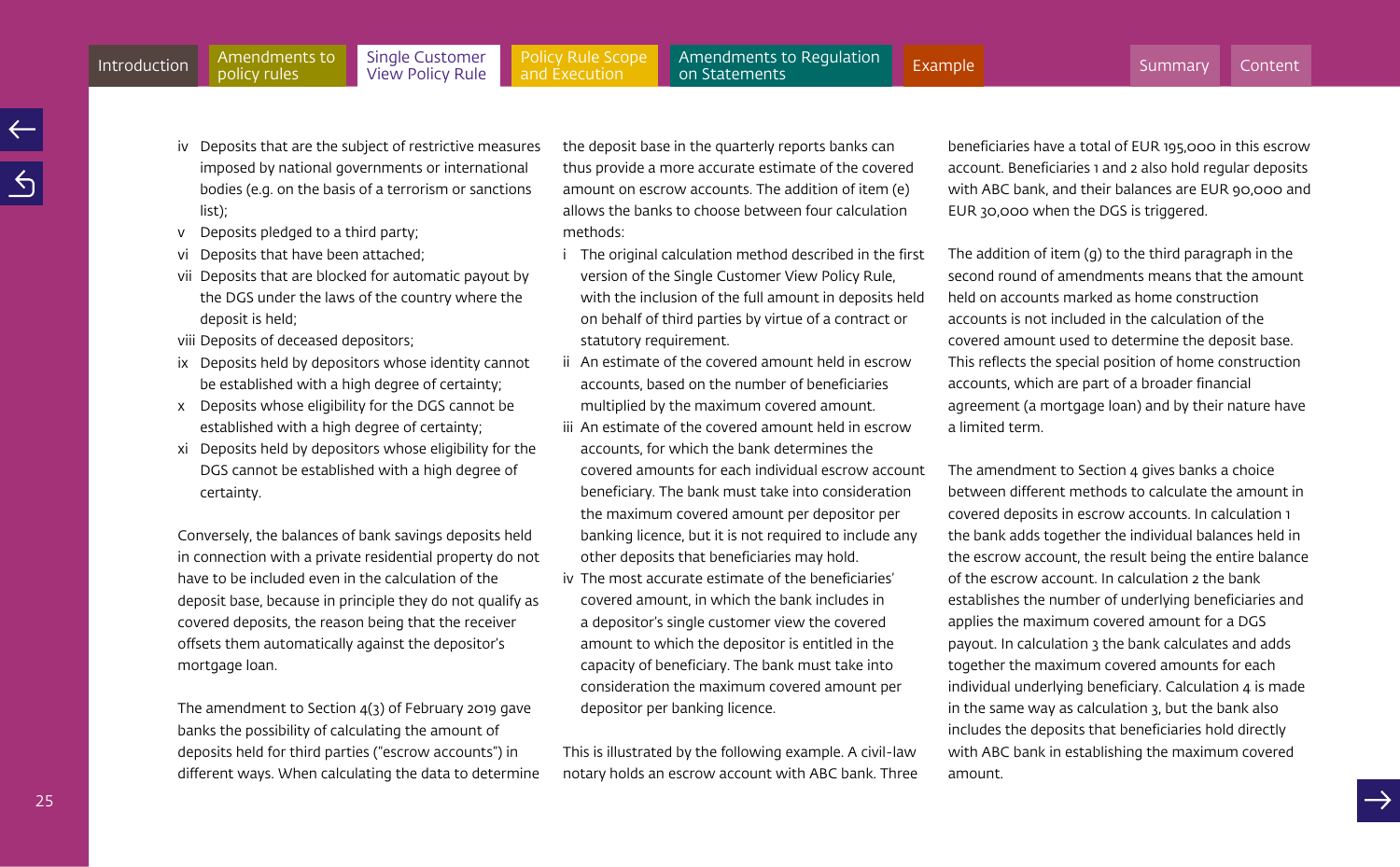They can use the exchange rates supplied by foreign exchange information providers to align with their own current practices. DNB can ask a bank which exchange rate it used and which exchange rate information

The amendment to Section 4 in 2021, the addition of the new fourth paragraph, clarifies DNB's procedure in determining the bank deposit base used to calculate the levies that banks are required to pay for the deposit

provider it consulted for its calculation.

guarantee scheme.

# Table 2 Deposit information for sample calculations of escrow accounts

|             | Deposits held in escrow account with ABC bank (EUR) | Deposits held directly with ABC bank (EUR) |
|-------------|-----------------------------------------------------|--------------------------------------------|
| Depositor 1 | 120.000                                             | 90.000                                     |
| Depositor 2 | 50.000                                              | 30.000                                     |
| Depositor 3 | 25,000                                              |                                            |
|             |                                                     |                                            |

Item (f) of Section 4(3) states that at DNB's request a bank must be able to show for each escrow account which method has been used in the calculation.

When calculating eligible and covered amounts, a bank must take foreign currencies into account and convert the relevant amount into euros. Section 25(2) of the Bbpm provides that DNB uses the European Central Bank's reference exchange rates when establishing the amounts of the guaranteed deposits. The addition of a fourth paragraph to Section 4 clarifies which exchange rates banks can use in converting currencies into euros.

# Table 3 Sample calculations for escrow accounts

| Calculation 1 | Calculation 2 | Calculation 3 | Calculation 4 |
|---------------|---------------|---------------|---------------|
| 120,000       | 100,000       | 100,000       | 10,000        |
| 50.000        | 100.000       | 50.000        | 50,000        |
| 25.000        | 100,000       | 25.000        | 25,000        |
| 195,000       | 300,000       | 175,000       | 85,000        |
|               |               |               |               |

The opening words of the new fourth paragraph make clear that it concerns the deposit base laid down in Section 29.16(1) of the Bbpm, which refers to Section 130(1), opening words and (b), of the Bpr. Annex 15 of Regulation on Statements of Financial Institutions under the Financial Supervision Act includes the statements that a bank submits in determining the deposit base.

The statement contains two calculated values for the deposit base. First, in column 09, line 0070, the deposit base is calculated by aggregating the covered amounts per depositor, as shown in the single customer view. For this purpose a bank uses the calculation method laid down in Section 4(3). Second, in column 06, line 1000, the deposit base is calculated by means of an estimate of the covered deposits based on the numbers of deposits and balances, without taking account of depositors having more than one account.

Items (a) and (b) of the new fourth paragraph state how DNB selects one of the two calculation methods for the deposit base.

Item (a) states that in principle DNB uses the estimate of the deposit base resulting from the single customer view. The precondition for this is that the supplied SCV files and the control of the SCV system are of sufficient quality.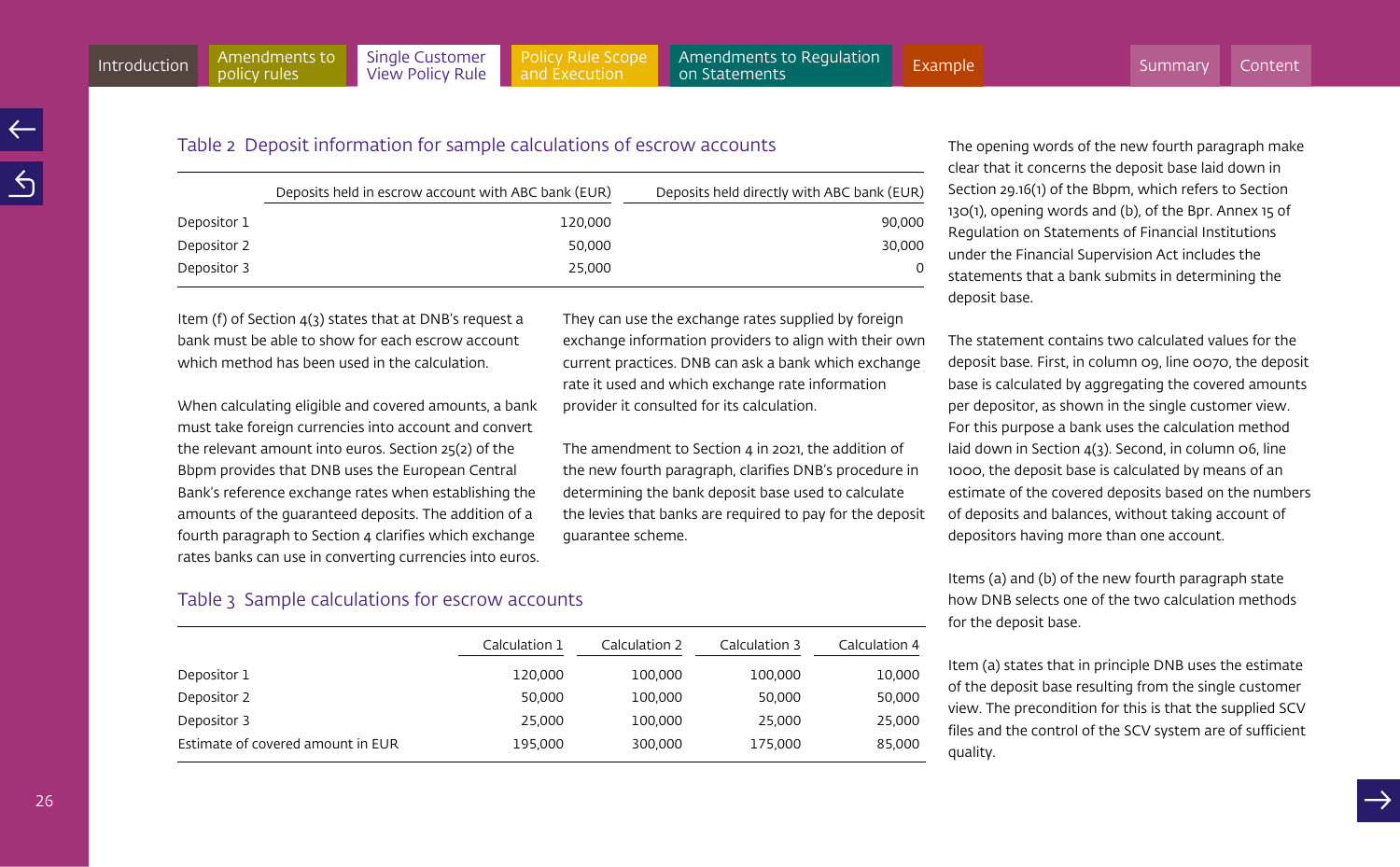policy rules

[Policy Rule Scope](#page-35-0)  and Execution

<span id="page-26-0"></span>Amendments to Regulation<br>on Statements [Introduction](#page-3-0) Amendments to Single Customer Policy Rule Scope Amendments to Regulation [Example](#page-60-0)<br>Introduction policy rules View Policy Rule and Execution on Statements

Item (b) states that if appropriate having regard to the assessment of the quality of the submitted files and/or the control of the system, DNB can rely on the estimate based on the number of deposits and balances.

The assessment framework published by DNB for supervision of compliance with the requirements of the Single Customer View Policy Rule 2017 fulfils the criteria and standards for the monitoring and assessment of compliance with the Policy Rule. The assessment framework is the basis on which DNB determines whether the submitted files and the control of the system are of sufficient quality.

#### Part 2.3 Identification of deposits and depositors

This part describes the information a bank must hold in its record-keeping systems to ensure the accurate, complete and immediate identification of deposits and depositors, and to answer the question of whether deposits and depositors are eligible under the DGS. The markers in the bank's record-keeping systems form the basis for producing the SCV.

#### **Section 5** [back to article](#page-14-0)  $\leftarrow$

Section 5(1) states that a bank must identify a depositor and record the identifying information in such a way as to ensure that the depositor's identity can be established with a high degree of certainty and to allow compensation to be paid under the DGS. In practice, this means that a bank must submit an SCV

for the depositor containing a combination of data showing the depositor's identity with a high degree of certainty. Various reliable combinations of identifying data are conceivable.

For example, if two deposits are held in the name of a natural person and the administrative details for both deposits show the same Citizen Service Number (BSN), date of birth and surname, there is a high degree of certainty that both deposits can be attributed to one and the same depositor. If details are missing from a combination (e.g. the date of birth) or if details are inconsistent (e.g. a typing error in the Citizen Service Number for one of the two deposits), the depositor's identity cannot be established with a high degree of certainty.

Section 5(2) states that banks must record the product type to which the deposit relates on the basis of the available options. The available options are part of the data model prescribed by DNB. On the basis of definitions of product categories that have been adopted by DNB and included in the DGS Data Delivery Manual, banks can determine the category under which a product has to be recorded.

This allows quick identification of deposits that are unsuitable for automatic inclusion in a depositor's covered balance and must be dealt with manually. This record-keeping system also facilitates the

administration of the DGS in that depositors are better informed of how the DGS guarantees their deposits.

The product category also determines the position in the order of priority of deposits as laid down in the Policy Rule on the Scope and Execution of the Deposit Guarantee Scheme. The DGS Data Delivery Manual states the category (payment accounts, savings accounts, fixed-term deposits or special accounts) to which each deposit belongs.

Section 5(3) addresses the situation described in Section 29.02(3) of the Bbpm, in which an account holder holds a deposit for a third party pursuant to a contract or statutory requirement. Compensation must be granted and made available to a beneficiary as referred to in Section 29.02(3) no later than three months after the date of DNB's decision or the court judgement, as referred to in Section 3:260(1)(a) and (b) respectively.

The addition to Section 5 in October 2021 states that banks must use the options available in the data model prescribed by DNB to determine the type of business category to which legal entities belong. Banks can determine the category to which a legal entity must be allocated on the basis of definitions of business categories specified by DNB and included in the DGS Data Delivery Manual.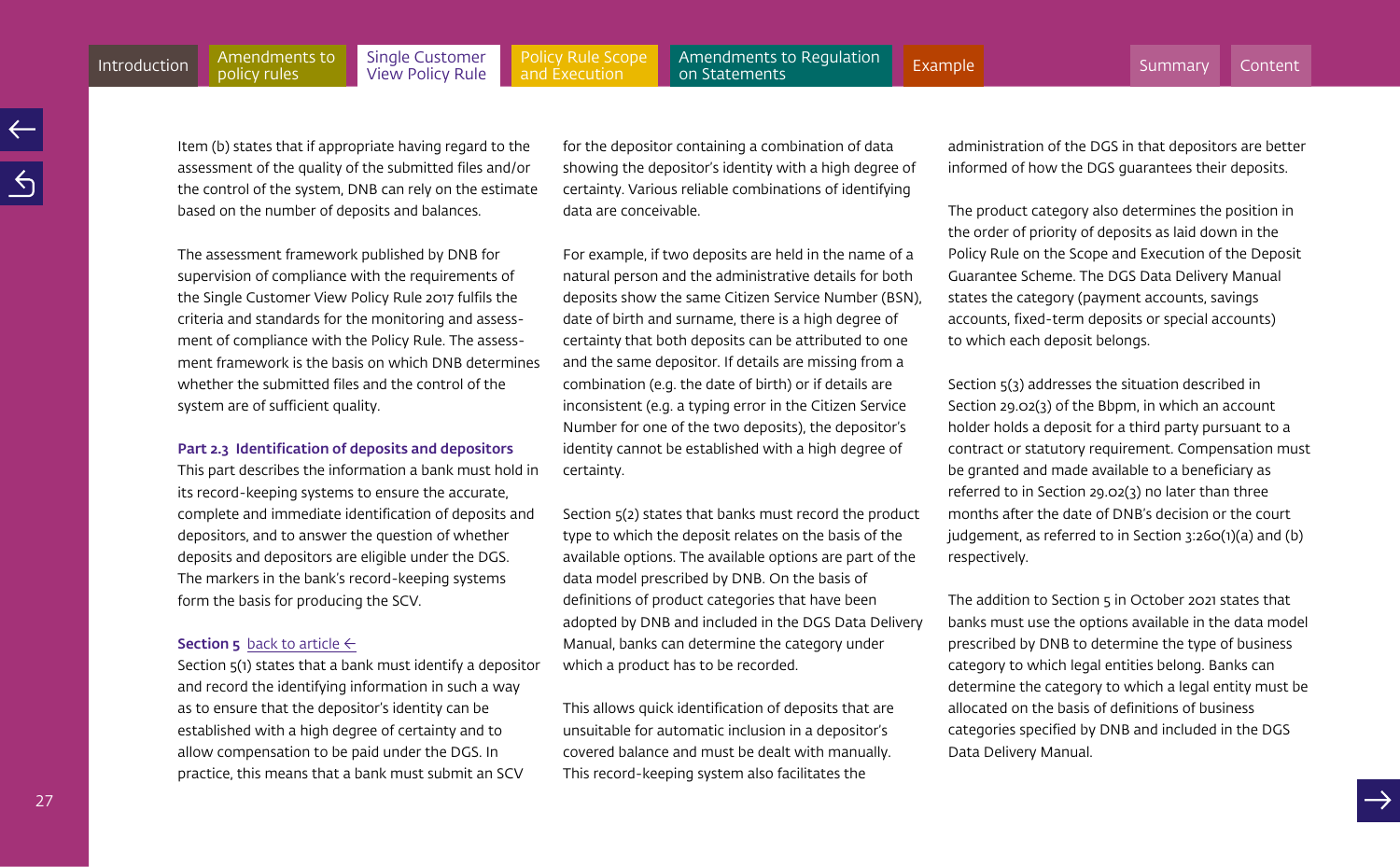[Policy Rule Scope](#page-35-0)  and Execution

<span id="page-27-0"></span>The recording of the business category of legal entities indicates the reason why certain legal entities are not eligible for compensation under the deposit guarantee scheme. This assists DNB in assessing the accuracy of the single customer view and helps provide an explanation and substantiation for DNB's decision not to pay out the covered deposits for a specific depositor

#### **Section 6** [back to article](#page-14-0)  $\leftarrow$

under the deposit guarantee scheme.

policy rules

Section 29.05 of the Bbpm states that within a few years the DGS must be able to pay out compensation within seven working days. However, the Bbpm lists numerous exceptions that have an impact on whether a deposit and/or depositor is eligible under the DGS. Given the short timeframe in which payouts are to be made in the future, these requirements can be met only if the identifying details that determine eligibility and the exceptions allowed in the DGS have already been documented in banks' record-keeping systems so as to allow immediate identification. This is in line with Section  $5(4)$  of the DGSD. For this reason Section 6 prescribes markers that a bank must incorporate in its record-keeping systems in such a way as to ensure that certain types of deposits and depositors can be identified immediately.

The marker referred to in Section 6(1)(a) distinguishes depositors and deposits not covered by the DGS, as

referred to in Section 29.01(2)(a) of the Bbpm, from those covered by the scheme.

The marker referred to in Section 6(1)(b) addresses the situation described in Section 29.01(2)(d) of the Bbpm, which states that the DGS does not apply to deposits connected with transactions involving a criminal conviction for money laundering.

The markers referred to in Section 6(1)(c) and (d) reflect two situations in which the payout of a deposit may be deferred in accordance with Section 8(5) of the Deposit Guarantee Schemes Directive.

The marker referred to in Section 6(1)(e) addresses the situation in which a deposit has been pledged to a third party. A bank marks such deposits in its SCV file to prevent DNB from making the relevant payouts immediately, thereby temporarily freezing DGS payouts for this deposit. DNB will then request the information it needs before deciding on payouts to the beneficiary. A freeze on DGS payouts applies if as a result of the pledge the pledger/account holder no longer has the right to collect payments in the account that is subject to the pledge, i.e. can no longer dispose of the balance held in the account. Banks must therefore mark deposits (i) that are subject to a disclosed pledge and (ii) where the account holder cannot dispose of the balance. Specifically, this means that if the depositor himself is still authorised to collect payments, the

pledge marker is not applied. The same applies to a pledge to the bank itself. Here too the deciding factor for the application of the marker is whether the depositor is authorised to collect payments.

The marker referred to in Section 6(1)(f) addresses the situation in which a deposit has been attached.

The marker referred to in Section 6(1)(g) addresses the situation in which a deposit is blocked under the laws of the country where the deposit is held. In October 2021 the wording "except the Netherlands" was added to this item. This makes clear that this marker concerns account blocking associated with national law in other Member States. This prevents any apparent overlap with other new or existing markers.

The marker referred to in Section 6(1)(h) addresses the special situation involving bank savings deposits for a private residential property. As a rule, the DGS does not apply to such deposits, except where the deposit cannot be offset, either fully or partly, against the corresponding property loan. Theoretically at least, this could happen if the balance of the bank savings deposit exceeds the corresponding property loan. Since the corresponding property loan is not reported in the SCV, the full balance of the bank savings deposit will be entered in the SCV and then marked and separated from the depositor's eligible amount, on the assumption that the bank savings deposit has been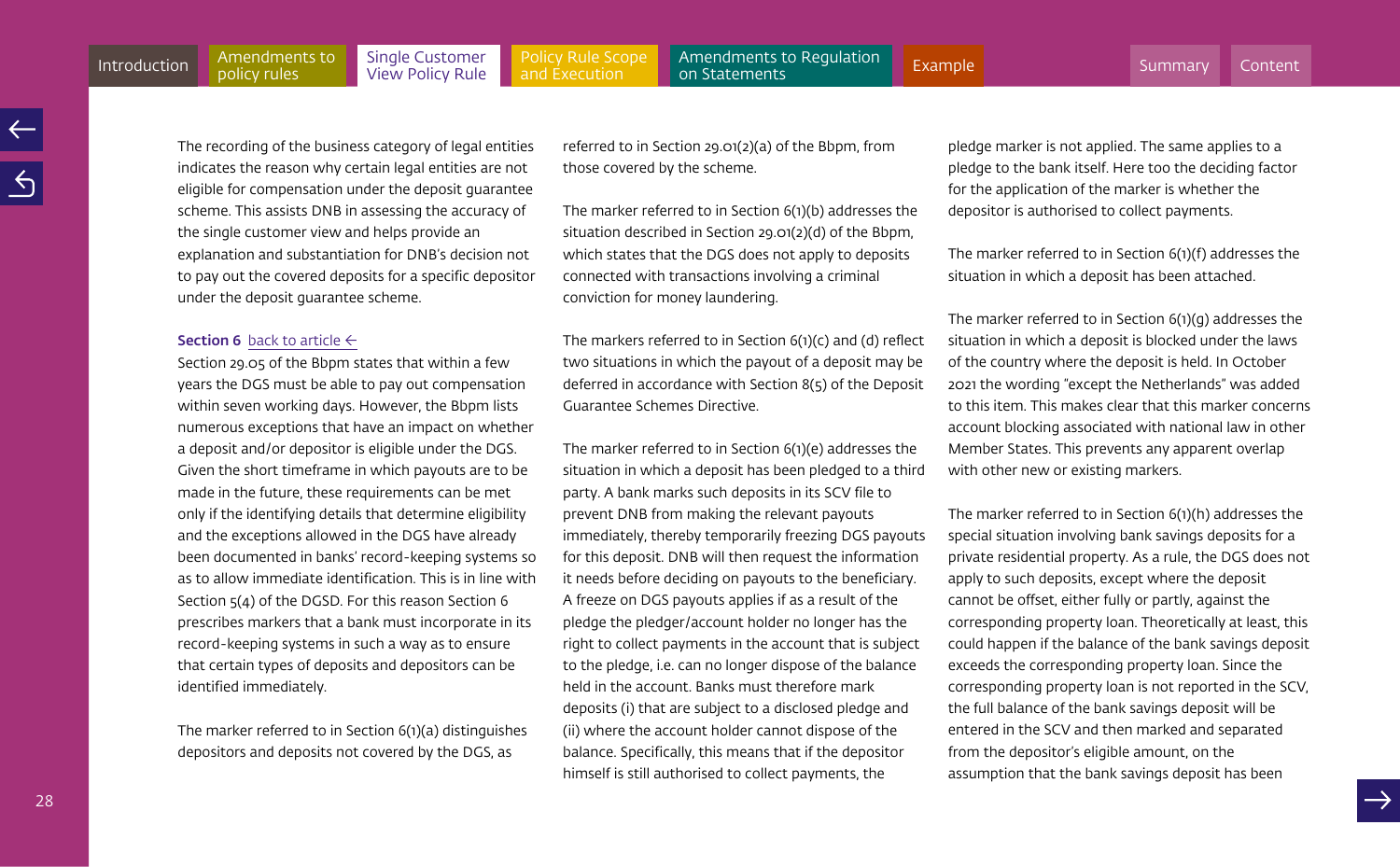policy rules

[Policy Rule Scope](#page-35-0)  and Execution

Amendments to Regulation<br>on Statements [Introduction](#page-3-0) Amendments to Single Customer Policy Rule Scope Amendments to Regulation [Example](#page-60-0)<br>Introduction policy rules View Policy Rule and Execution on Statements

offset in full. If information supplied by the depositor demonstrates that it was not possible to offset the bank savings deposit for a private residential property in full against the corresponding property loan, the marker will enable the DGS administrator to pay out the bank savings deposit to the extent that the covered amount is not exceeded.

Four markers were added to Section 6(1) in October 2021, namely (i) deposits of depositors granted a suspension of payments, (ii) annuity accounts as referred to in the Income Taxes Act 2001 and standing right savings accounts as referred to in the Income Tax Act 1964, (iii) deposits that are subject to a BEM (minors' investment, inheritance and other monies) clause or similar administration at account level, and (iv) home construction accounts.

The marker added in 2021 as referred to in Section 6(1) (i), deposits of depositors granted a suspension of payments, enables DNB to identify these deposits and take the applicability of the suspension of payments into account in the administration of the deposit guarantee scheme. This could be done, for example, in consultation with the administrator of the organisation to which a suspension of payments has been granted.

The addition of the marker referred to in Section 6(1)(j) in 2021, annuity accounts as referred to in the Income Tax Act 2001 and standing right savings accounts as

referred to in the Wages and Salaries Tax Act 1964, makes it possible to identify these tax-advantaged accounts. In the administration of the deposit guarantee scheme DNB can then apply the policy described in the new Section 3.7 of the Policy Rule on the Scope and Execution of the Deposit Guarantee Scheme.

The addition of a marker in 2021 as referred to in Section 6(1)(k), deposits subject to a BEM clause or similar administration at account level, enables DNB to take account of the applicability of these clauses or similar administration at account level – for example a gift administration or testamentary administration – in the administration of the deposit guarantee scheme. For example, the permission of the subdistrict court will be required to process a payout in respect of an account to which a BEM clause applies.

The marker added in 2021 as referred to in Section 6(1) (l), home construction accounts, makes it possible to identify these accounts. This may be desirable due to the possible tax consequences if the deposit on a home construction account is paid out immediately by the deposit guarantee scheme. The addition of a marker for home construction accounts is conditional. If a home construction account is classified as a deposit (and therefore has to be included in the SCV), it must be marked as such.

Section 6(2) states that, if a depositor's identity cannot be established with a high degree of uncertainty, a bank must state this in the SCV file. This will be the case, for instance, if any of the prescribed identity details are missing and no unique combination of details can be made as a result. The grant of compensation may then be deferred, in accordance with Section 8(5) of the Deposit Guarantee Schemes Directive. A marker of this kind may reflect poor data quality. In such cases, a bank must improve its data quality as soon as possible to minimise this type of marking.

Section 6(3) contains a provision covering the situation in which the bank marks depositors if it cannot be determined with certainty whether they are eligible for the DGS.

Section 6(4) contains a similar provision covering the situation in which the bank marks deposits if it cannot be determined with certainty whether they are eligible for the DGS. DNB expects banks to be cautious in the use of this kind of marker.

# Chapter 3 Resolution of banks

Chapter 3 sets out how the SCV file and the SCV system support the resolution of a bank.

29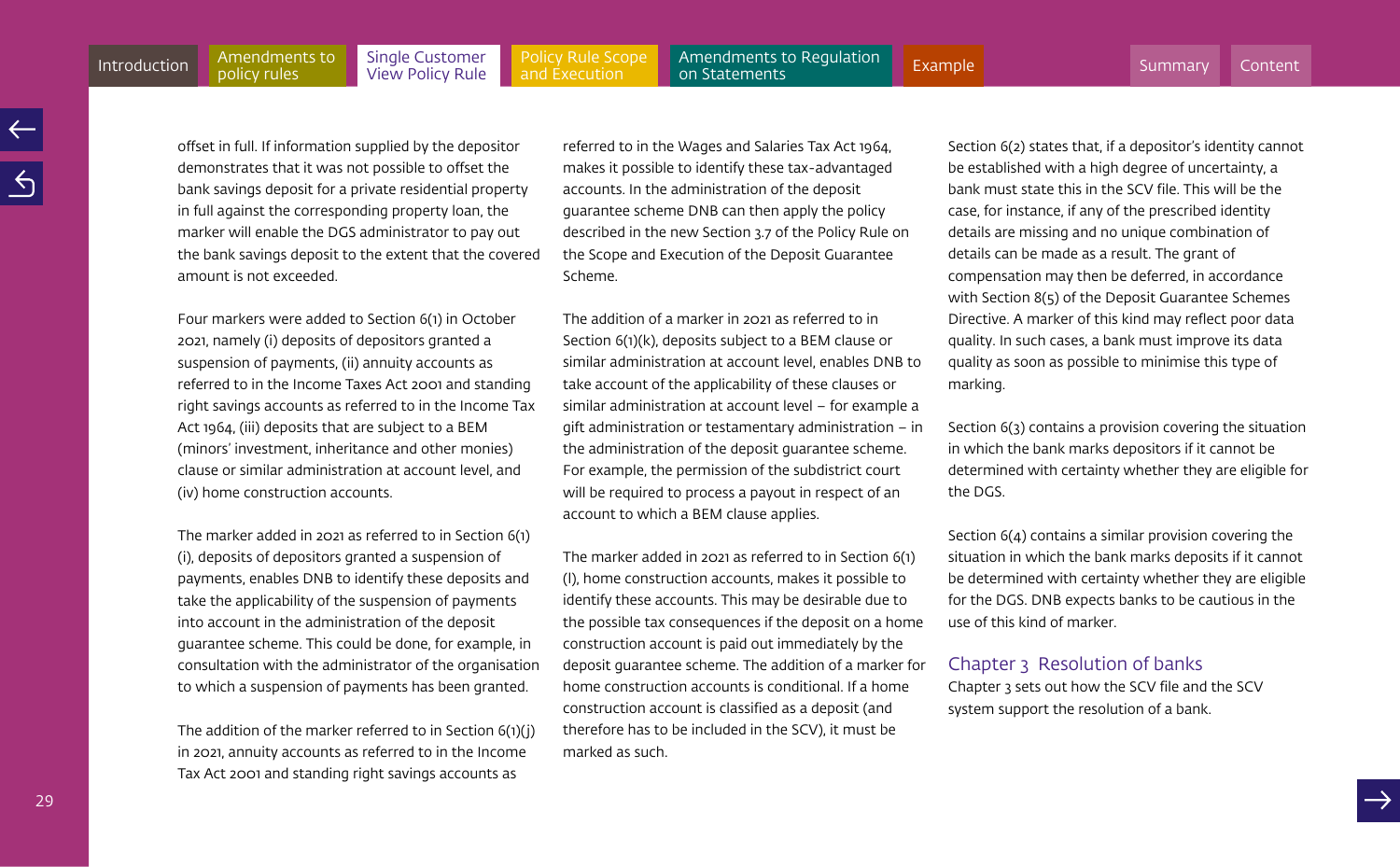#### <span id="page-29-0"></span>**Section 7** [back to article](#page-15-0)  $\leftarrow$

This section states that a bank must be able to provide DNB with a detailed description of the component parts of deposits held with the bank for resolution planning purposes. It is particularly important that a bank is able to indicate not only whether a deposit is eligible under the DGS, but also whether an eligible deposit is held by a natural person or a micro, small or medium-sized enterprise. This additional information is necessary to have a full view of a bank's liabilities, especially the ranking of deposits in the hierarchy of creditors.

The above is associated with Section 212ra(1)(b) of the Bankruptcy Act. This states that the part of an eligible deposit that exceeds the covered amount and is held by a natural person or micro, small or medium-sized enterprise ranks above the claims of unsecured creditors. This priority ranking therefore does not apply to the part of an eligible deposit that exceeds the covered amount and is held by a corporate customer, even though a deposit of such a depositor is eligible for the DGS.

A somewhat similar situation applies to eligible deposits held by natural persons and by micro, small and medium-sized businesses through a branch of a Dutch-based bank located outside the European Union. As explained in the notes to Section 3, these types of deposits are not covered under the DGS.

However, they are assigned priority ranking under Section 212ra(1)(b) of the Bankruptcy Act. On this point too, it is important that a bank provides additional information to provide a full view of the ranking of deposits within the hierarchy of creditors, beyond the information it is required to provide for DGS operational purposes.

#### **Section 8** [back to article](#page-15-0)  $\leftarrow$

The resolution plan sets out the resolution strategy to be implemented if an institution gets into difficulty. When preparing and updating the resolution plan, the resolution authority assesses the institution's resolvability and may require that it eliminate certain impediments to its resolvability. Section 8 helps achieve this by prescribing that, if the resolution plan provides grounds for doing so, a bank must put in place procedures and controls for dealing with eligible or covered deposits during the period in which a resolution tool is applied. This may be the case, for instance, if the resolution strategy provides for the use of the transfer of undertaking tool to transfer deposits, among other things.

Section 8(1) describes the procedures and controls a bank needs to have in place to separate the part of the deposits that will not be transferred from those that will, and to freeze those deposits. Such functionality is necessary, for example, to allow the transfer of guaranteed deposits in practice. This is due to the

technical complexity of such transfers. Although the legal transfer of deposits to another undertaking will generally take only a short time, the technical transfer is more time-consuming. To ensure continuity of access to the critical (payment) function of deposits, it is conceivable that the deposits transferred may initially continue to be accessed on the systems of the bank that is being resolved. This is how depositors will continue to have access to their payment accounts and to use their debit cards for those accounts. Once the necessary preparations have been made, the undertaking that has taken over the deposits will migrate them to its own systems.

For example, suppose first of all that a natural person holds two deposits at a bank with balances of EUR 90,000 (account 1) and EUR 60,000 (account 2) respectively. Then suppose that when the bank is being resolved it is decided to transfer the covered deposits to another undertaking. On the basis of the single customer view for this depositor, funds amounting to EUR 100,000 will then be transferred and EUR 50,000 will remain with the failing bank. Depending on the procedures and controls the bank has in place, this separation can take place in a number of ways. One option, for example, is to transfer account 1 (EUR 90,000) in full and to split account 2 into a part that is transferred and remains accessible (EUR 10,000) and a remaining part (EUR 40,000) that is placed into a separate account. Another option is to split both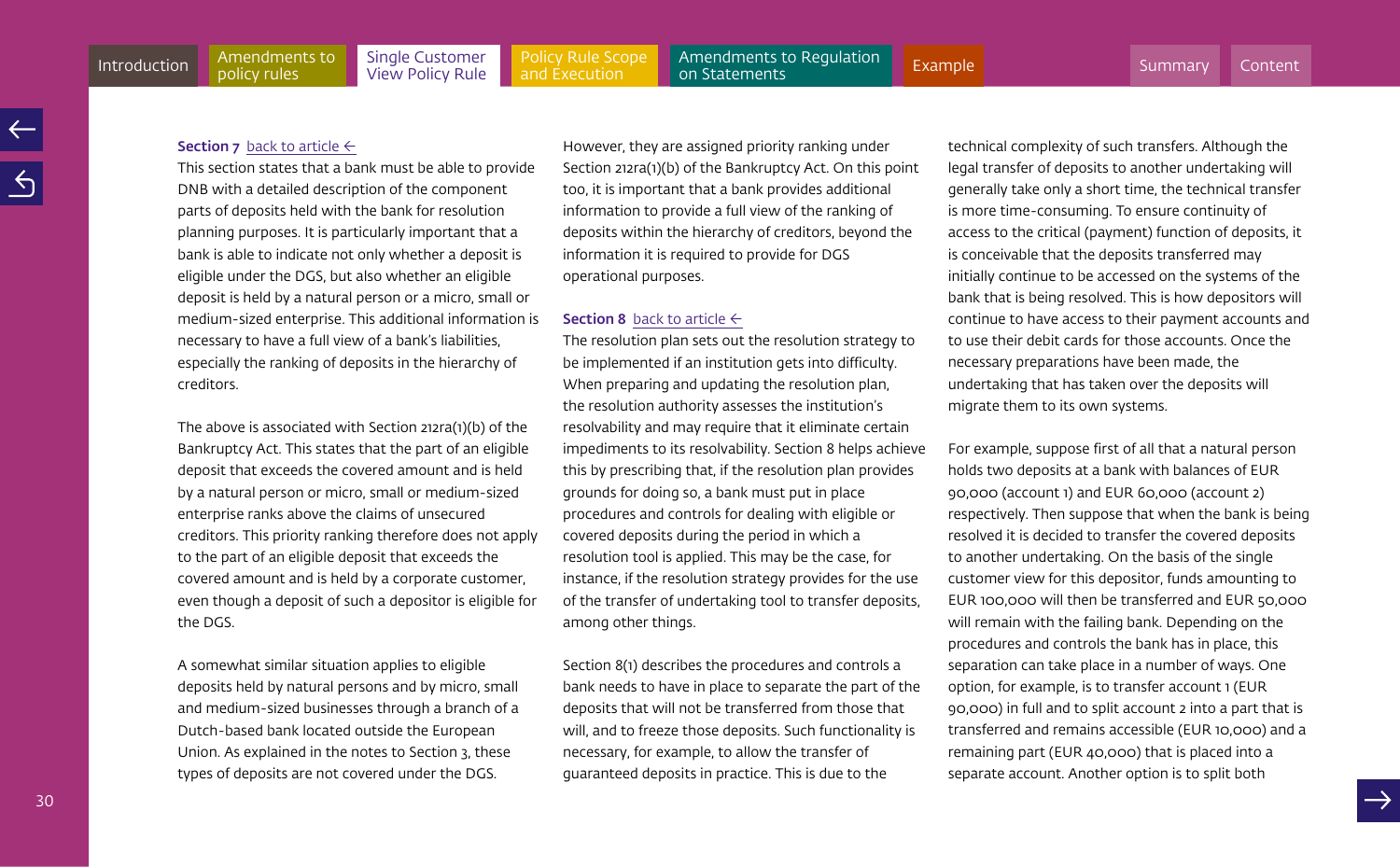<span id="page-30-0"></span>[Policy Rule Scope](#page-35-0)  and Execution [Introduction](#page-3-0) Amendments to Single Customer Policy Rule Scope Amendments to Regulation [Example](#page-60-0)<br>Introduction policy rules View Policy Rule and Execution on Statements

accounts proportionally into a part that remains accessible (EUR 60,000 and EUR 40,000 respectively) and a remaining part (EUR 30,000 and EUR 20,000) that is separated and possibly combined into a separate account.

By analogy with Section 4(2), Section 8(2) requires that a bank must be able to freeze certain deposits. These are deposits that cannot with certainty be classified as eligible under the DGS at the point when the resolution tool is deployed. If a transfer is limited to eligible or covered deposits only, those deposits cannot therefore be transferred automatically. If the resolution plan so requires, a bank must therefore have procedures and controls in place to freeze such deposits temporarily. The DGS thus has time to determine whether the deposits concerned are eligible for the DGS, after which a transfer or payout can take place.

The above operations could be undertaken not only for the "sale of undertaking" instrument, but also if a "bail-in" or "bridge bank" is used as a resolution tool. If the bail-in is carried out to such an extent that corporate depositors or even retail depositors and micro, small and medium-sized enterprises holding over EUR 100,000 are affected, there must be a means of dividing the accounts concerned.

Section 8(2) specifies the deadline by which the described operations must be performed. This is consistent with Section 3a:52(1) of the Wft, which gives the resolution authority the power to defer certain obligations until midnight, Dutch time, at the end of the working day after the time when the decision to apply a resolution tool is announced.

# Chapter 4 Data delivery

Under Section 26a of the Decree on Prudential Rules for Financial Undertakings, DNB sets the deadline within which a bank must provide DNB with the information it requires to administer the DGS. This chapter sets out the deadlines and the means by which banks must submit the information described in this Policy Rule to DNB.

# **Section 9** [back to article](#page-15-0)  $\leftarrow$

To be able to pay out compensation within seven working days, DNB needs to receive the SCV file from a bank no later than three working days after the DGS is triggered. This is required by Section 9(1)(a).

Section 9(1)(b) guarantees that DNB can also request a bank to supply the SCV file within three working days in other situations, for example when carrying out a stress test on the system of a deposit guarantee scheme, as referred to in Article 4(11) of the Deposit Guarantee Schemes Directive.

Section 9(2) states that a bank must provide DNB with information on covered and eligible amounts in euros

on a per-deposit basis within three working days of a request to that effect. Similarly, a detailed description of the component parts of the deposits must be submitted within three days. Such a request may be made when a bank has to be resolved and this information must be available within a short period. The deadline for the submission of the deposit base referred to in Section  $4(3)$  is around six weeks, as it is based on the FINREP timelines.

Section  $9(4)$  confirms that DNB can also specify a longer submission period than three working days, for example if the submission is required for regular validation purposes.

A bank is expected to submit accurate and complete information, as it may form the basis for a payout to depositors, for example. If the information nevertheless needs to be supplemented or corrected, the bank must notify DNB immediately in order to agree how to deal with the request.

Section 9(6) states that a bank must submit the SCV file in a manner and file format prescribed by DNB. See also the notes to Section 2.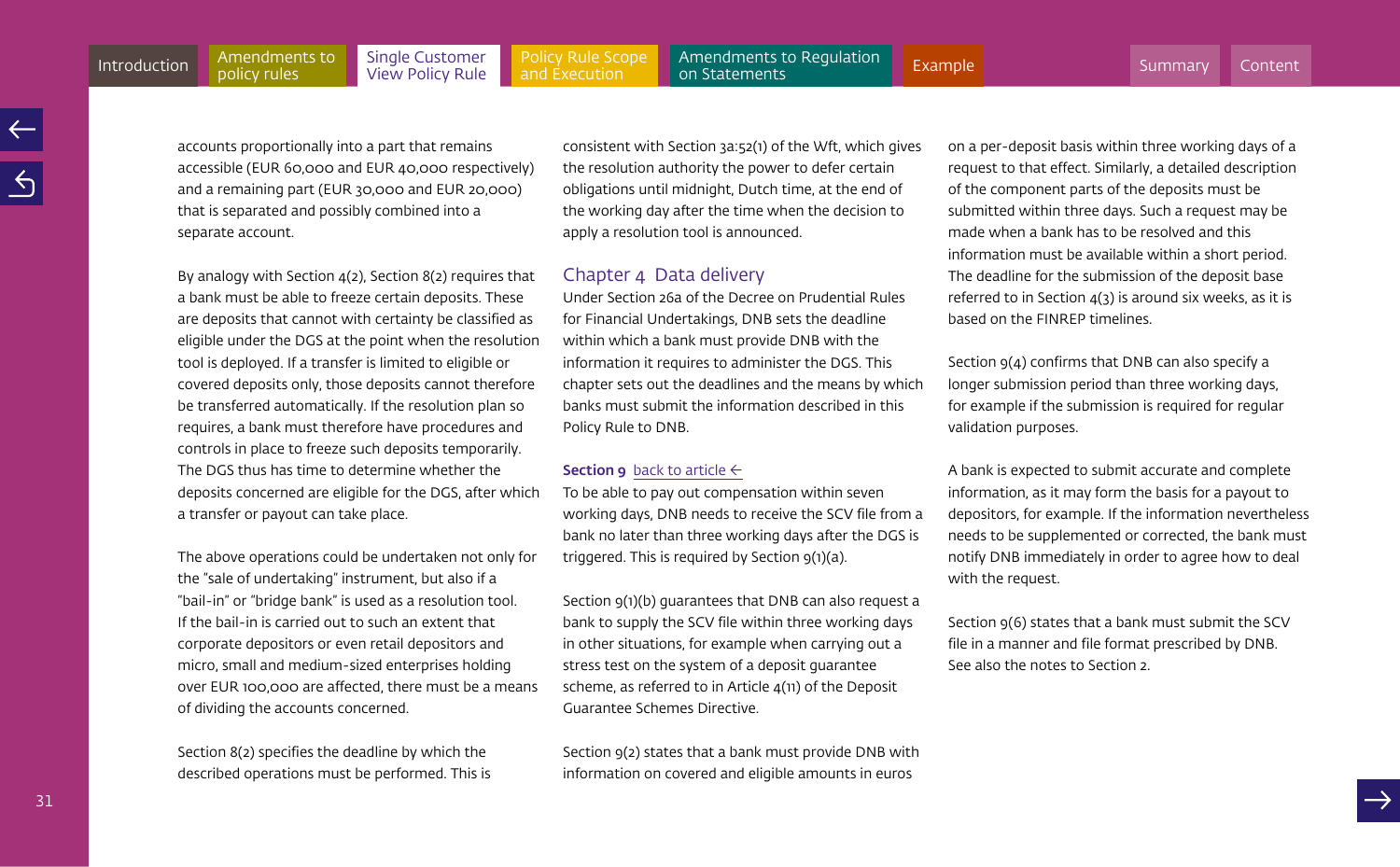# <span id="page-31-0"></span>Chapter 5 Data quality assurance

#### Part 5.1 Controls of a bank

Part 5.1 describes the controls that a bank must have in place to guarantee data quality. The starting point is that DNB can make payouts to depositors in a timely fashion only if a bank's records contain full and accurate information on deposits and depositors. To ensure this, the percentage of deposits and depositors that is unsuitable for automated recording due to weaknesses in a banks' record-keeping system should be kept to a minimum so that eligible claims of depositors can be verified.

#### **Section 10** [back to article](#page-15-0)  $\leftarrow$

This section states that the bank's procedures and measures must be arranged in such a way as to guarantee the accuracy and completeness of both the data required for the compilation of single customer views and the data in the single customer views themselves. One way to meet this requirement is to have in place IT and other controls to manage the bank's record-keeping system and the process of preparing and submitting the information referred to in this Policy Rule. Such a high degree of accuracy and completeness of the information is necessary because the SCV file constitutes the immediate basis for paying compensation to depositors from the Deposit Guarantee Fund.

The bank itself must assess how the accuracy and completeness of the data referred to in the first paragraph can be guaranteed in such a way that it also meets the requirements of Sections 5 and 6, namely that deposits and eligible depositors, including specific marked features, can be immediately identified.

In our opinion, a bank will by definition be in compliance with Section 10(1) if it logs the markers and information prescribed by Sections 5 and 6 in the bank's primary records (product and customer systems) combined with the application of the definitions and markers relevant to the DGS for both deposits and depositors as part of the bank's customer acceptance and know-your-customer processes.

With regard to the data gathered by means of the SCV system to compile an SCV file, the bank itself must assess how it can ensure the accuracy and completeness of this information in such a way that it also fulfils the guiding principles of Section 3 and the deadline specified in Section 9.

We consider that a bank can in any event meet this requirement by reconciling the primary record-keeping systems (source systems) as part of the SCV system to a central system for the compilation and submission of the SCV file.

hese provisions thus guarantee the accuracy and completeness of the data in the bank's primary recordkeeping systems (source systems) and the processing of that data in the SCV file and DGS reports.

Section 10(3) states that a bank must ensure that all the information it submits for DGS purposes is consistent with the information submitted for supervisory purposes (FINREP). This is to ensure consistent and robust data delivery. Not all data points in the reports have to correspond, as the amounts reported are aggregations, some of which have their own definitions. The data must nevertheless be compiled consistently and from the same sources, although there will of course be timing differences between the reports. What is important is that the process is consistent and reliable and can be traced back to the same source data.

# **Section 11** [back to article](#page-16-0)  $\leftarrow$

This section requires a bank to have controls in place that meet the requirements set out in this Policy Rule. It should be noted specifically that this section constitutes a non-exhaustive list. A bank may consider the controls described in this Policy Rule as guidance, but it must decide for itself whether controls other than those specified in this Policy Rule are appropriate.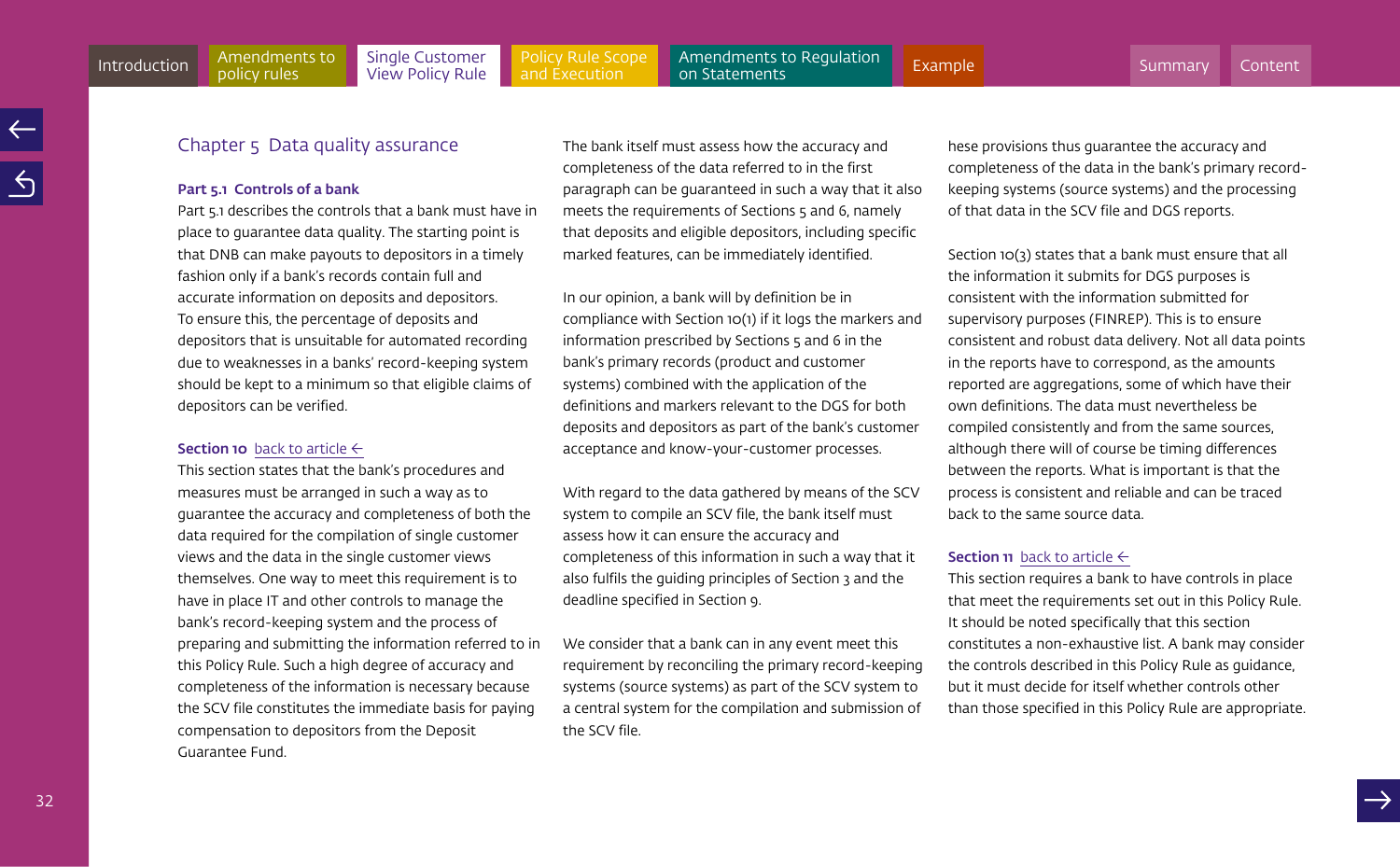[Policy Rule Scope](#page-35-0)  and Execution

<span id="page-32-0"></span>Section 11(1)(a) requires a bank to have procedures in place ensuring that compliance with the Policy Rule is embedded in its normal conduct of business. These may include work procedures ensuring that all business units involved adhere strictly to the procedures and controls referred to in Section 10 and any inaccuracies and exceptions are identified quickly and addressed in a timely fashion. These requirements are intended to result in a multi-level control mechanism, with the strictest controls being incorporated into the normal conduct of business to ensure a high degree of data certainty. The control of the bank's normal business processes (internal control system) can then focus on avoiding errors ("zero tolerance of errors"). The role of the internal audit department, as part of the bank's "three lines of defence" model, must be defined in such a way as to allow the monitoring of compliance with the requirements set out in this Policy Rule. On the basis of the degree of compliance expected with this Policy Rule, the internal audit department's activities can then focus on monitoring the reliability of the controls in the normal conduct of business.

Section  $11(1)(b)$  requires a bank to document the procedures and controls in question. This will create not only an internal reference framework but also a basis for the internal audit department's activities. These documents, containing full details of the controls embedded in the normal conduct of business and the internal audit department's procedures, must be

available in a timely fashion in connection with the external auditor's instructions, as described in Section 12.

Section 11(1)(c) sets out how the method of generating the SCV files, or the information specified in Section 4, must be documented. This enables the internal auditor to form an ex-post opinion of the application of the procedures and controls in practice.

Section 11(1)(d) deals with the role of a bank's internal audit department. As part of its audit programme, the internal audit department must assess at least once a year whether the requirements of the Policy Rule have been met. The internal audit department's report must be available within a reasonable time so as to be able to coordinate procedures with the external auditor, including determining the depth of the latter's procedures. The scope of those procedures is defined by the provisions of this Policy Rule. The depth of the procedures must be sufficient to allow monitoring of the controls put in place to avoid errors. The report of the internal audit department is made available to DNB, as soon as possible after the end of the reporting year but no later than five months after the end of the reporting year.

#### Part 5.2 Supervision

Our supervision focuses on the accuracy and completeness of the SCV files and DGS-related reports submitted by a bank, and on the operating effectiveness of the procedures and controls the bank has put in place to meet the requirements of this Policy Rule. This also includes the work of the internal audit department, as referred to in Section 11.

#### **Section 12** [back to article](#page-16-0)  $\leftarrow$

This section covers the role of the external auditor. Section 12(1) states that a bank must instruct an external auditor at least once a year to form an opinion on whether the requirements set out in this Policy Rule are being met with a reasonable degree of assurance. The audit instructions must be based on ISAE 3402. Although designed for audits of service organisations, this standard is also appropriate for a bank's SCV system. When the audit instructions are issued, ISAE 3402 can be tailored to the controls in place for the bank's SCV system for a particular reporting period. The controls tested under ISAE 3402 will in principle be those referred to in this Policy Rule. The scope and depth of the audit instructions may be discussed annually by the bank, its external auditor and DNB. On that occasion, information may also be supplied to the external auditor to enable him to define the required depth of the procedures. The external auditor must also acquaint himself with the procedures and reporting conducted by the internal audit department so as to determine its own procedures. The procedures conducted by the internal audit department are regarded as part of the bank's controls, as referred to in

33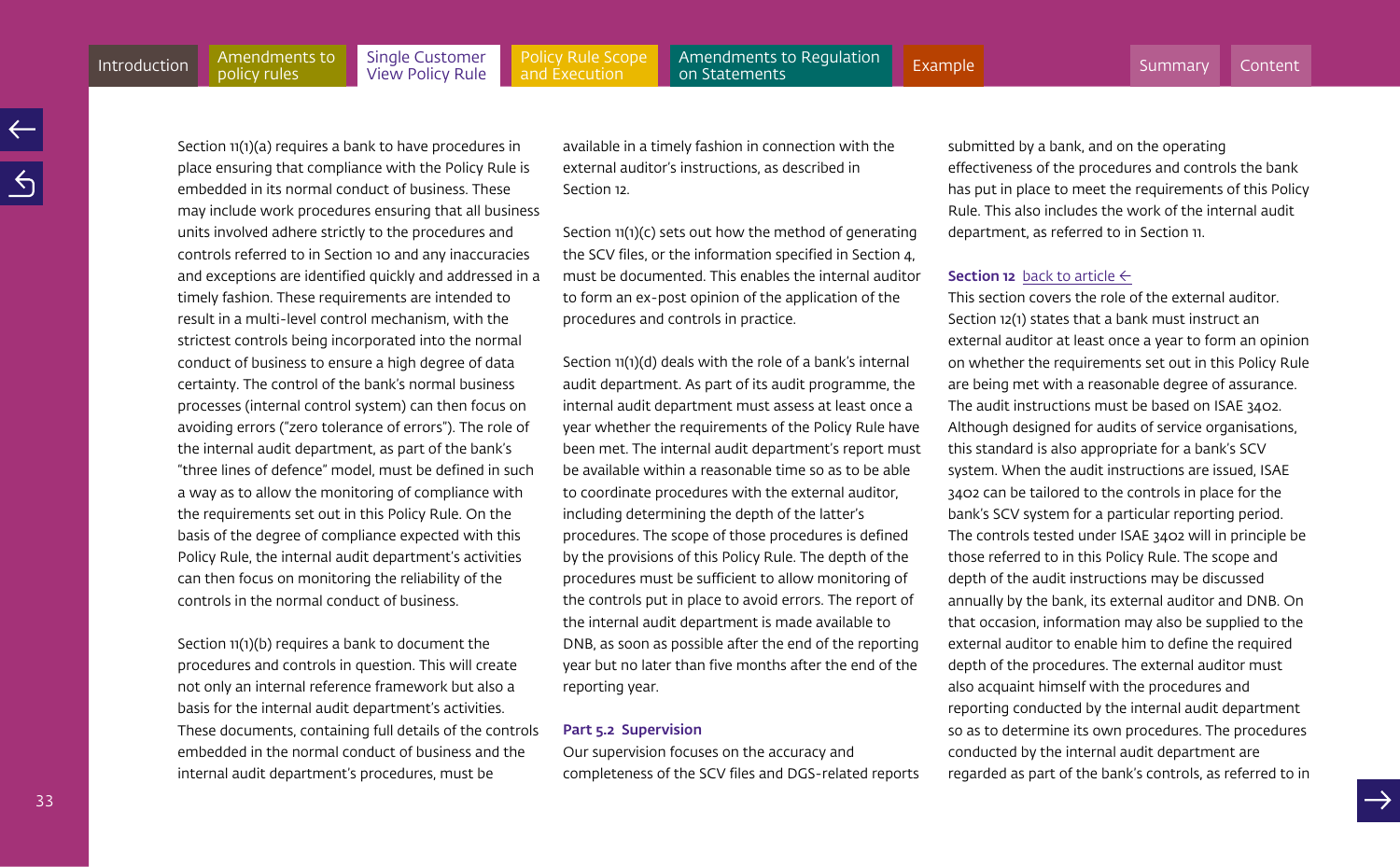extended to include an assessment of the controls' operating effectiveness (type 2) a year later, in

accordance with Section 12(1).

#### **Section 15** [back to article](#page-16-0)  $\leftarrow$

This section addresses DNB's supervisory role in assessing the quality of the submitted SCV file and the control of a bank's SCV system.

Section 15(2) makes clear that, if the assessment provides grounds for doing so, DNB may specify such additional measures as it deems necessary. DNB will impose additional measures if the SCV file is deficient in terms of accuracy and completeness, or if the control of the SCV system is not sufficiently ensured. In such cases, DNB will highlight the deficiencies found and specify the measures to be taken by the bank and the deadline for implementing them.

Section 15(3) states that DNB may at any time request information in order to assess the quality of the SCV file. In order to approximate the actual payout situation as closely as possible and enable DNB to assess the suitability of the SCV file as a whole, the SCV file must contain all single customer views. The data delivery must therefore contain the bank's up-to-date production data. A random check or an anonymised SCV file will not suffice. All this is necessary in order to guarantee a good-quality SCV file in the event that the DGS is actually triggered. DNB has procedures and

<span id="page-33-0"></span>Section 11. The external auditor must test the entire set of controls in order to form an opinion on the risks that could arise if the requirements set out in the Policy Rule are not met.

The annual audit by the external auditor is important for a variety of reasons, including the need to ensure data quality, and is consistent with its role in the event of a bank failure. The external auditor's report must be disclosed to DNB no later than five months after the end of the reporting year. The auditor must therefore focus primarily on assessing the reliability of the procedures and controls. From 1 January 2019 the external auditor will no longer be required to produce separate findings on the DGS reports, because the accuracy and completeness of the data in those reports will then be clear from the internal management and control of the SCV system.

At our request, the bank will instruct the external auditor to form an *ad-hoc* opinion.

#### Section 13 [back to article](#page-16-0)  $\leftarrow$

The SCV system includes all the procedures and measures ensuring that a bank is constantly able to maintain adequate, up-to-date records for the administration of the DGS. A bank is thus able to supply the SCV file or other data requested by DNB from the SCV system in a manner determined by DNB and to deliver it within a period specified by DNB. This section

states that DNB must be notified of any material changes to the SCV system so that it can consider those changes when monitoring the accuracy and completeness of the information to be submitted by a bank. Examples of material changes to the SCV system include integration with another bank through a merger, acquisition or transfer of a deposit portfolio, or the introduction of a new IT system to be used for the SCV system.

Section 13(2) ensures that the SCV system continues to meet the requirements set out in this Policy Rule after material changes have been made to it, by requiring the management of a bank to give DNB advance notice of the material change and issue a statement after the change has been implemented.

### **Section 14** [back to article](#page-16-0)  $\leftarrow$

This section states that a bank must provide DNB with an SCV file no later than six months after joining the DGS or being involved in a merger or acquisition. The internal audit department's audit procedures must begin in the first reporting year as part of the "three lines of defence" model. The external auditor's first report must follow within five months of the end of the first reporting year. Because the bank (or newly formed bank) will only just have begun operating, the first audit instructions may be based on ISAE 3402 type 1. This means that only the design and existence of controls will be assessed. The audit instructions will be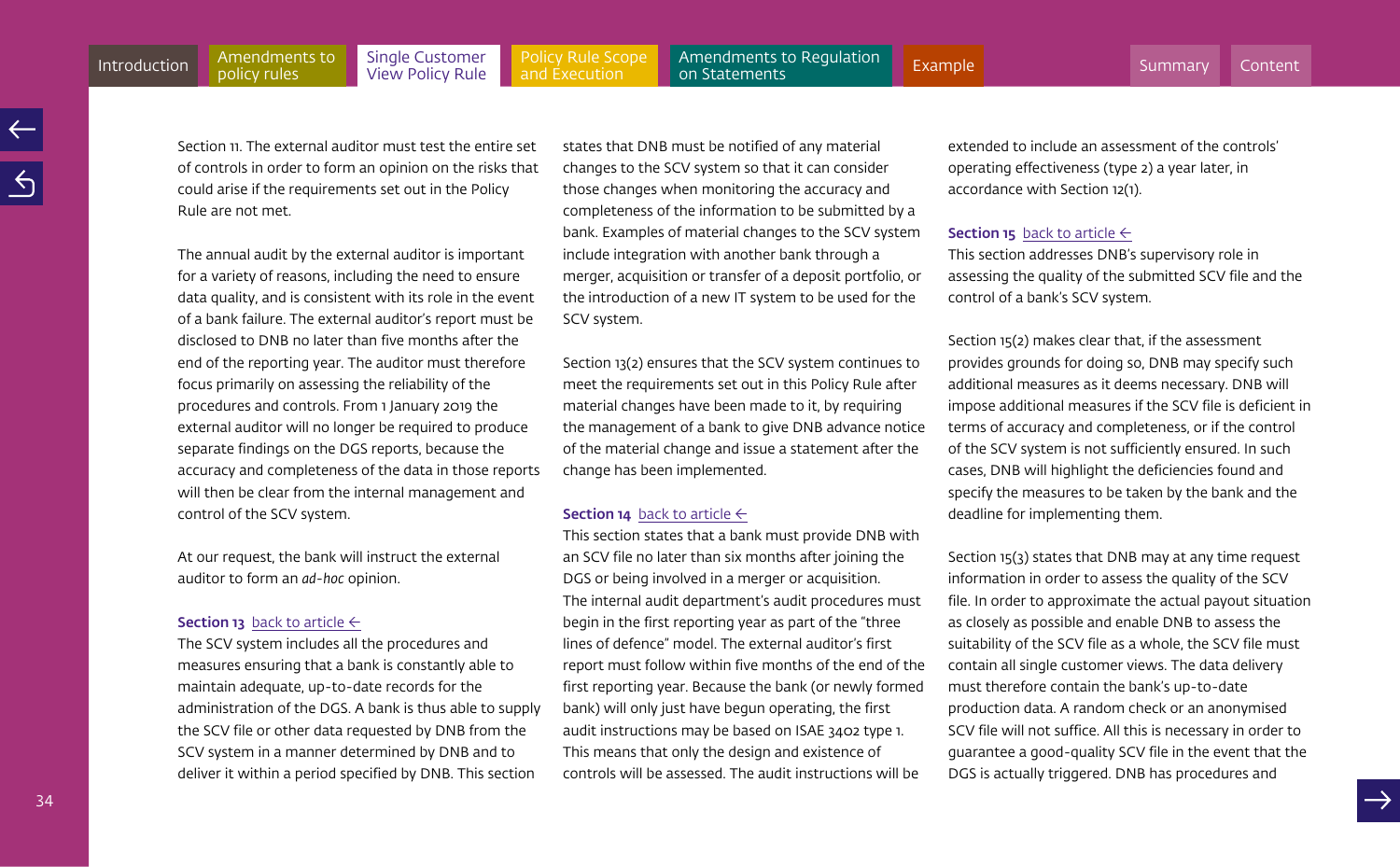controls in place that ensure that this information is handled carefully and destroyed after the assessment stage. All requirements with regard to the Personal Data Protection Act and data breaches will be complied with.

Section 15(4) states that DNB may use the reports prepared by a bank's internal and external auditors in order to assess the controls in place for the SCV system.

Amsterdam, 10 July 2017

De Nederlandsche Bank N.V. F. Elderson, Director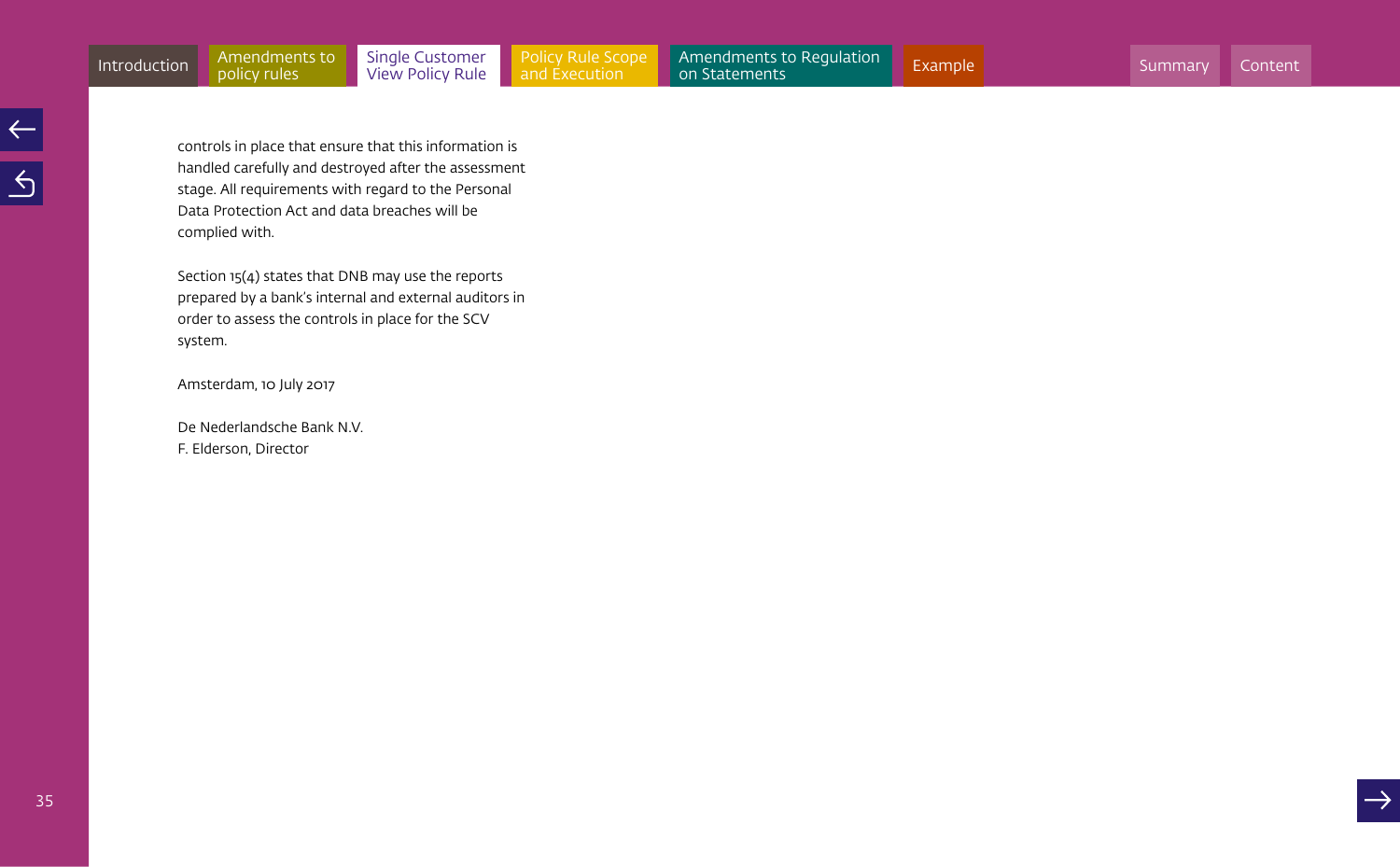<span id="page-35-1"></span>

<span id="page-35-0"></span>4 Policy Rule on the Scope and Execution of the Deposit Guarantee Scheme

De Nederlandsche Bank N.V.'s Policy Rule on the Scope and Execution of the Deposit Guarantee Scheme (*Beleidsregel Reikwijdte en Uitvoering Depositogarantiestelsel*) as referred to in Section 3:259(2) of the Financial Supervision Act (*Wet op het financieel toezicht – Wft*)

De Nederlandsche Bank N.V;

Having consulted with representative organisations; Having regard to Sections 29.02 and 29.06 of the Decree on Special Prudential Measures, Investor Compensation and Deposit Guarantees under the Financial Supervision Act (*Besluit bijzondere prudentiële maatregelen, beleggerscompensatie en depositogarantie Wft*) and Section 26a of the Decree on Prudential Measures under the Financial Supervision Act (*Besluit prudentiële maatregelen Wft*);

Resolves to adopt the following Policy Rule on the Scope and Execution of the Deposit Guarantee Scheme:

# Chapter 1 General provisions

# **Section 1.1** [explanation](#page-40-0)  $\rightarrow$

The following definitions apply in this Policy Rule:

- 1. DNB: De Nederlandsche Bank N.V;
- 2. Decrees as follows: Decree on Special Prudential Measures, Investor Compensation and Deposit Guarantees under the Financial Supervision Act (*Besluit bijzondere prudentiële maatregelen, beleggerscompensatie en depositogarantie Wft*);
- 3. The Act: Financial Supervision Act (*Wet op het financieel toezicht* - Wft)
- 4. Professional record-keeping system: the recordkeeping system of:
	- a. financial undertaking as referred to in Section 1:1 of the Act;
	- b. holders of an exemption from the prohibition as referred to in Section 3:5(1) of the Act;
	- c. holders of a dispensation as referred to in Section 3:5(4) of the Act;
	- d. a receiver as referred to in Section 1:383 of the Dutch Civil Code; or
	- e. a receiver as referred to in Section 68 of the Bankruptcy Act.
- 5. Date of the judgement or ruling which led to the triggering of the deposit guarantee scheme (DGS): date of the judgement of DNB or of the legal ruling

with regard to the respective bank as referred to in section 3:260(1)(a) and (b) respectively of the Act.

6. Temporarily high deposit: a deposit as referred to in Section 29.02(4) of the Decree.

# Chapter 2 Scope

# Part 2.1 Escrow accounts

# **Section 2.1** [explanation](#page-41-0)  $\rightarrow$

The identity of a beneficiary will be deemed to have been known prior to the date of the judgement or ruling that led to the triggering of the deposit guarantee scheme as referred to in Section 29.02(3) of the Decree if the beneficiary's identity is shown in:

- a. the record-keeping of the bank, as it was on or before the date of the judgement or ruling which led to the triggering of the deposit guarantee scheme; or
- b. professional record-keeping by the account holder, provided that the bank records show before or on the date of the judgement or ruling which led to the triggering of the deposit guarantee scheme that the deposit is held for one or more third-party beneficiaries.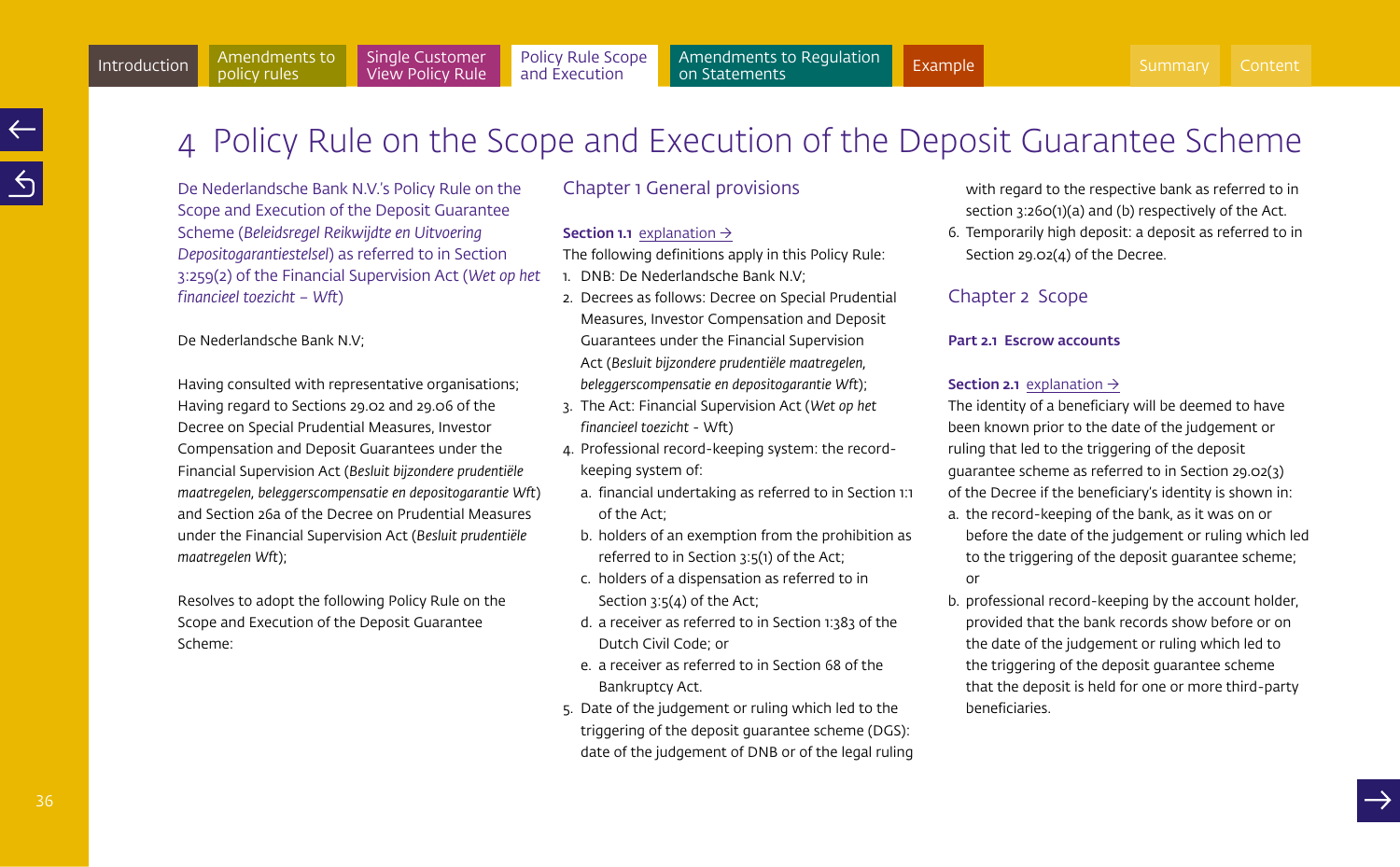#### <span id="page-36-0"></span>Part 2.2 Exclusions

#### **Section 2.2** [explanation](#page-42-0)  $\rightarrow$

DNB grants compensation under the DGS to a third party if it can be or has been demonstrated that the information DNB requires to determine the level of the third party's claim already existed before the date of the judgement or ruling which led to the triggering of the deposit guarantee scheme.

# **Section 2.3** [explanation](#page-42-0)  $\rightarrow$

- 1. In determining the compensation payable under the deposit guarantee scheme, as referred to in Section 3:261(1) of the Act, DNB considers the following public authorities to be public authorities to which the deposit guarantee scheme does not apply, as referred to in Section 29.01(2), opening words and (a) (8), of the Decree:
	- a. the State;
	- b. provinces;
	- c. municipalities;
	- d. water boards;
	- e. the public bodies of the BES islands
	- f. foreign and supranational public authorities comparable to public authorities in (a) to (e).
- 2. In determining the compensation payable under the deposit guarantee scheme, as referred to in Section 3:261(1) of the Act, DNB considers that the deposit guarantee scheme does apply to public-law entities

that are not a direct, integral part of the public authorities referred to in the first paragraph.

#### **Section 2.4** [explanation](#page-42-0)  $\rightarrow$

If a depositor is a legal entity without legal personality that is classified as an undertaking to which the deposit guarantee scheme does not apply, as referred to in Section 29.01(2) of the Bbpm, DNB will not grant compensation for this deposit to the persons claiming the deposit as members of the company or similar grouping.

# Chapter 3 Execution

#### **Section 3.1** [explanation](#page-43-0)  $\rightarrow$

- 1. DNB applies an order of priority to eligible deposits:
	- a. when granting compensation for guaranteed deposits after it has been decided to trigger the deposit guarantee scheme as referred to in Section 3:260(1) of the Wft; and
	- b. if the operations referred to in Section 8 of the Single Customer View Policy Rule have to be carried out as a result of the adoption of a resolution arrangement as referred to in Article 18 of the SRMR or Section 3a:18 of the Wft.
- 2. If a depositor has more than one deposit at a bank and the eligible amount exceeds the covered level, the ranking of the eligible deposits determines the order of priority in which they are paid out or

protected in the case of a resolution arrangement as referred to in the first paragraph.

- 3. The order of priority referred to in the first paragraph is as follows:
	- a. Payment accounts
- b. Savings accounts
- c. Fixed-term deposits
- d. Accounts that are not payment accounts, savings accounts or fixed-term deposits and where DNB can determine the eligible amount on the basis of the information supplied by the bank.
- e. Accounts where DNB cannot establish the eligible amount on the basis of information supplied by the bank.
- 4. If a depositor has more than one deposit in a single category of the ranking referred to in the third paragraph and the eligible amount exceeds the covered level, the amounts of the different eligible deposits determine the order in which they are paid out or protected in the case of a resolution arrangement as referred to in the first paragraph. The lowest eligible deposit is paid out or protected first.

### **Section 3.2** [explanation](#page-44-0)  $\rightarrow$

If deposits are held in a foreign currency for which the European Central Bank does not set a reference exchange rate, DNB sets the reference exchange rate that prevailed on the date referred to in Section 29.06(2) of the Decree, on the basis of: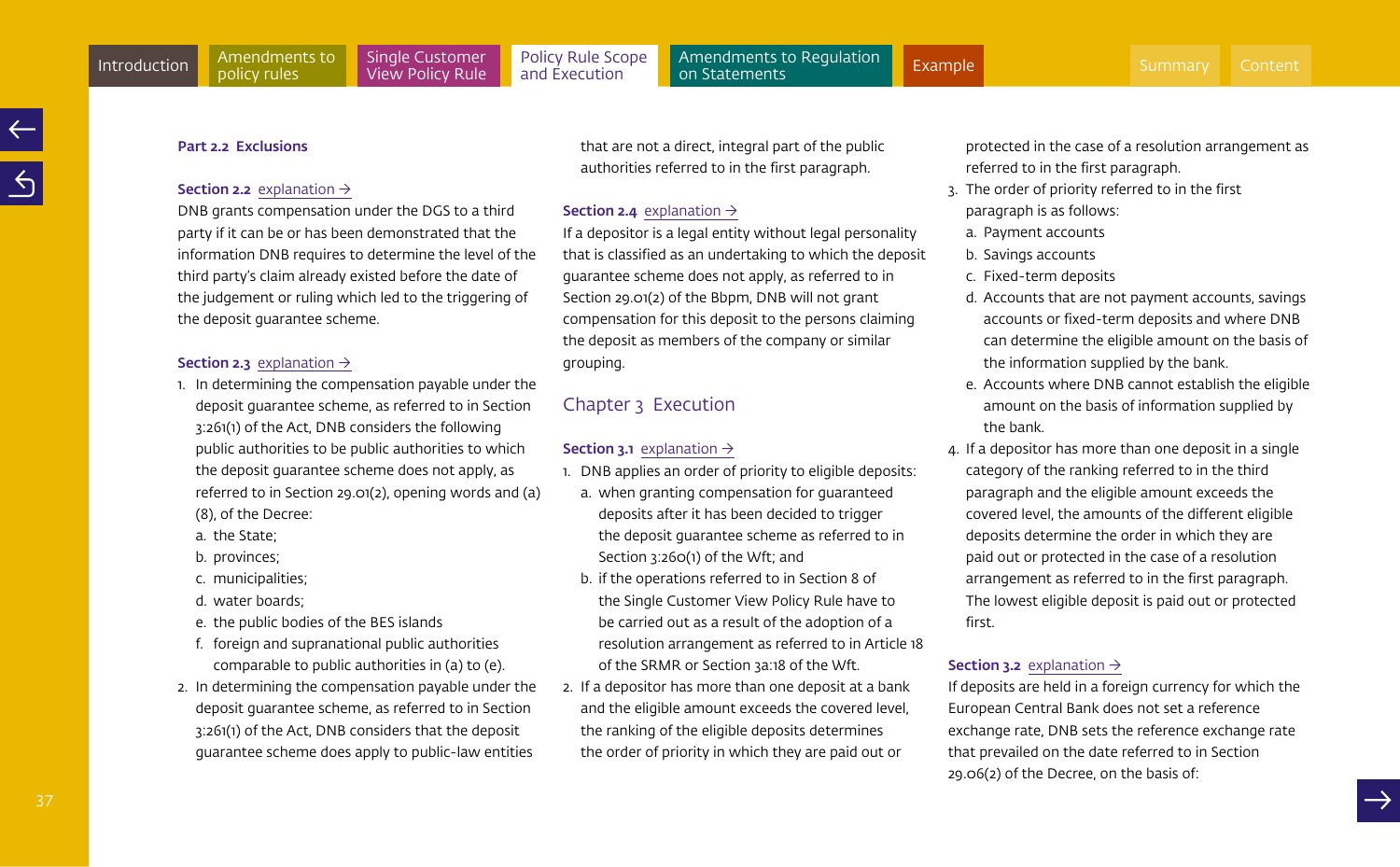- <span id="page-37-0"></span>1. The reference exchange rate published by the relevant central bank associated with the currency in which the deposits are held, or if no such reference exchange rate is published:
- 2. The calculation of a middle exchange rate if the relevant central bank does not publish a reference rate but does publish buying and selling rates; or
- 3. Exchange rates published by an exchange rate information provider if a reference exchange rate cannot be established using either of the methods described in the first and second paragraphs.

#### **Section 3.3** [explanation](#page-44-0)  $\rightarrow$

When setting the compensation amount under the deposit guarantee scheme as referred to in Section 3:261 of the Wft, the depositor's liabilities to the bank are disregarded as follows:

- a. in the event of a debit account balance, DNB deems the balance to be zero for purposes of setting the compensation;
- b. in the event of a negative amount of interest accrued but not yet credited, DNB deems the amount to be credited to be zero for the purposes of setting the compensation;

# **Section 3.4** [explanation](#page-42-0)  $\rightarrow$

1. When the deposit guarantee scheme is triggered, a depositor must notify DNB of the presence of any temporarily high deposit. DNB provides a form for that purpose.

- 2. If a depositor claims the additional protection referred to in paragraph 1, DNB sets the additional protection per depositor per bank at the level of the amount originally deposited, with the proviso that:
	- a. the additional protection per depositor per bank cannot exceed EUR 500,000;
	- b. the total covered amount per depositor cannot exceed the combined balance of the deposits which the depositor holds with the bank.
- 3. If a deposit is transferred as referred to in the first paragraph to another account, the three-month protection period referred to in Section 29.02(4) of the Decree commences on the date on which the amount was deposited on the original account.
- 4. DNB can request a depositor to provide additional information on the temporarily high deposit if it wishes to examine the deposit.

## **Section 3.5** [explanation](#page-46-0)  $\rightarrow$

- 1. If a depositor holds one or more accounts with a bank established in the Netherlands and one or more accounts with a branch of the same bank in another Member State, DNB pays out the amount awarded to the depositor. The payout is not made through the DGS of the Member State in which the branch is established.
- 2. If a depositor holds accounts with branches of the same bank in various Member States other than the Netherlands, DNB pays out the covered amount to the depositor. The payout is not made through

a DGS authority of the Member State in which the branch is established.

#### **Section 3.6** [explanation](#page-46-0)  $\rightarrow$

The calculation of accrued interest, as set out in Section 29.06(2) of the Decree, will be applied as follows in the case of a structured deposit within the meaning of Article 4(1)(43) of the Markets in Financial Instruments Directive 2014:

- a. to the extent that interest not yet credited on the date referred to in Section 29.06(2) of the Decree no longer depends on external market factors, it is deemed to be accrued within the meaning of Section 29.06(2) of the Decree;
- b. to the extent that interest or premiums not yet credited on the date referred to in Section 29.06(2) of the Decree are still subject to external market factors, they are not deemed to be accrued within the meaning of Section 29.06(2) of the Decree.

#### **Section 3.7** [explanation](#page-47-0)  $\rightarrow$

1. In the case of deposits that have been marked in accordance with Section 6(1)(j) of the Single Customer View Policy Rule as annuity accounts within the meaning of the Income Tax Act 2001 or standing right savings accounts within the meaning of the Wages and Salaries Tax Act 1964, DNB will not make the compensation granted under the deposit guarantee scheme available automatically for

38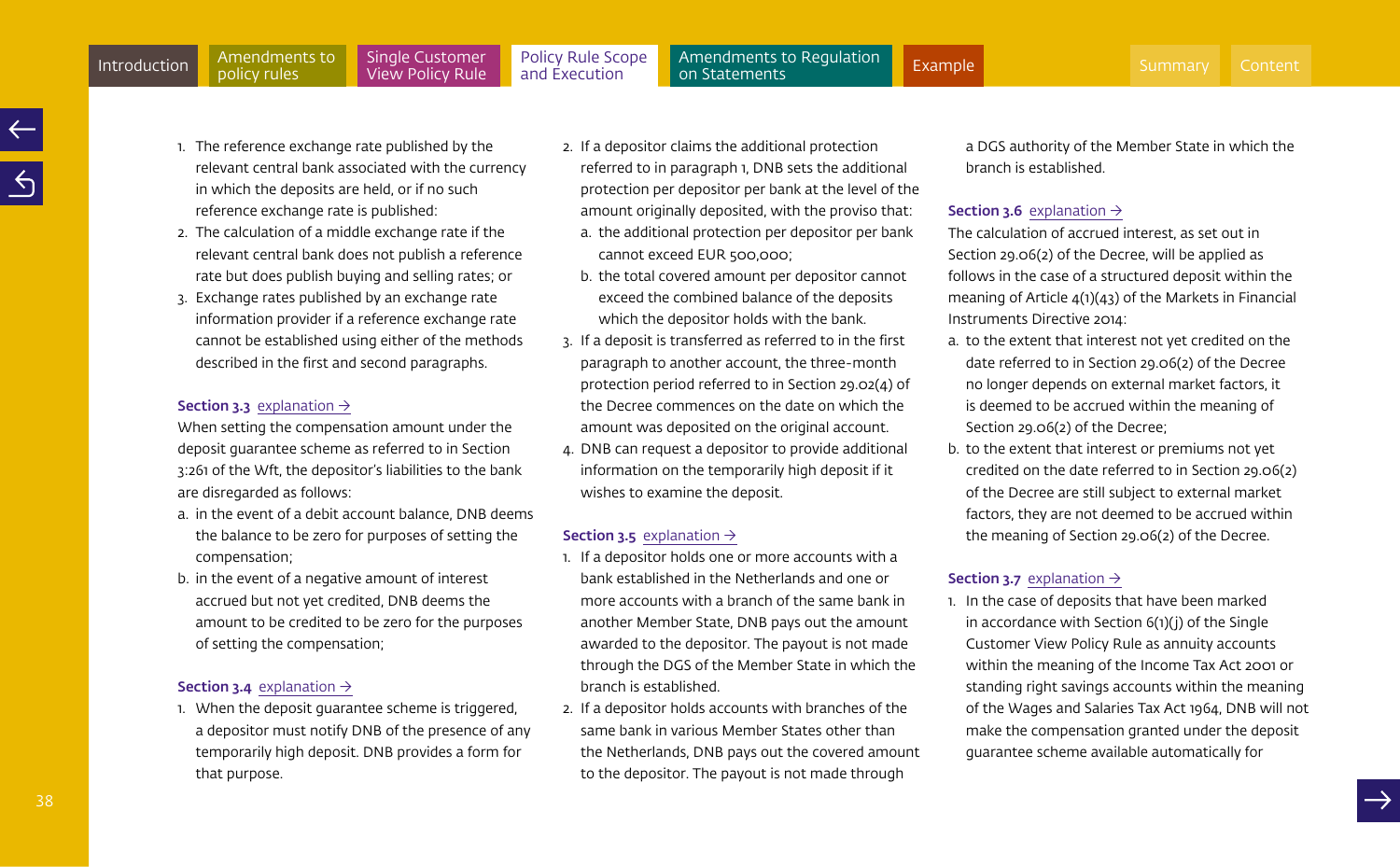payout through the website as referred to in Section 29.07(1) of the Decree.

2. Before making the compensation available as referred to in the first paragraph, DNB will draw the depositor's attention to the possible tax consequences of immediate receipt of the compensation.

The Policy Rule and the explanatory notes will be published in the Government Gazette.

Amsterdam, 10 July 2017

De Nederlandsche Bank N.V.,

3. Where possible, DNB supports a structure whereby depositors can have that part of the compensation granted under the deposit guarantee scheme in respect of an annuity account as referred to in the Income Tax Act 2001 or the standing right savings account as referred to in the Wages and Salaries Tax Act 1964 paid to another account in which the applicable tax treatment can continue.

# Chapter 4 Final provisions

#### Section 4.1

This Policy Rule will come into force on the day after its publication in the Government Gazette.

## Section 4.2

This Policy Rule must be cited as: Policy Rule on the Scope and Execution of the Deposit Guarantee Scheme.

F. Elderson, Director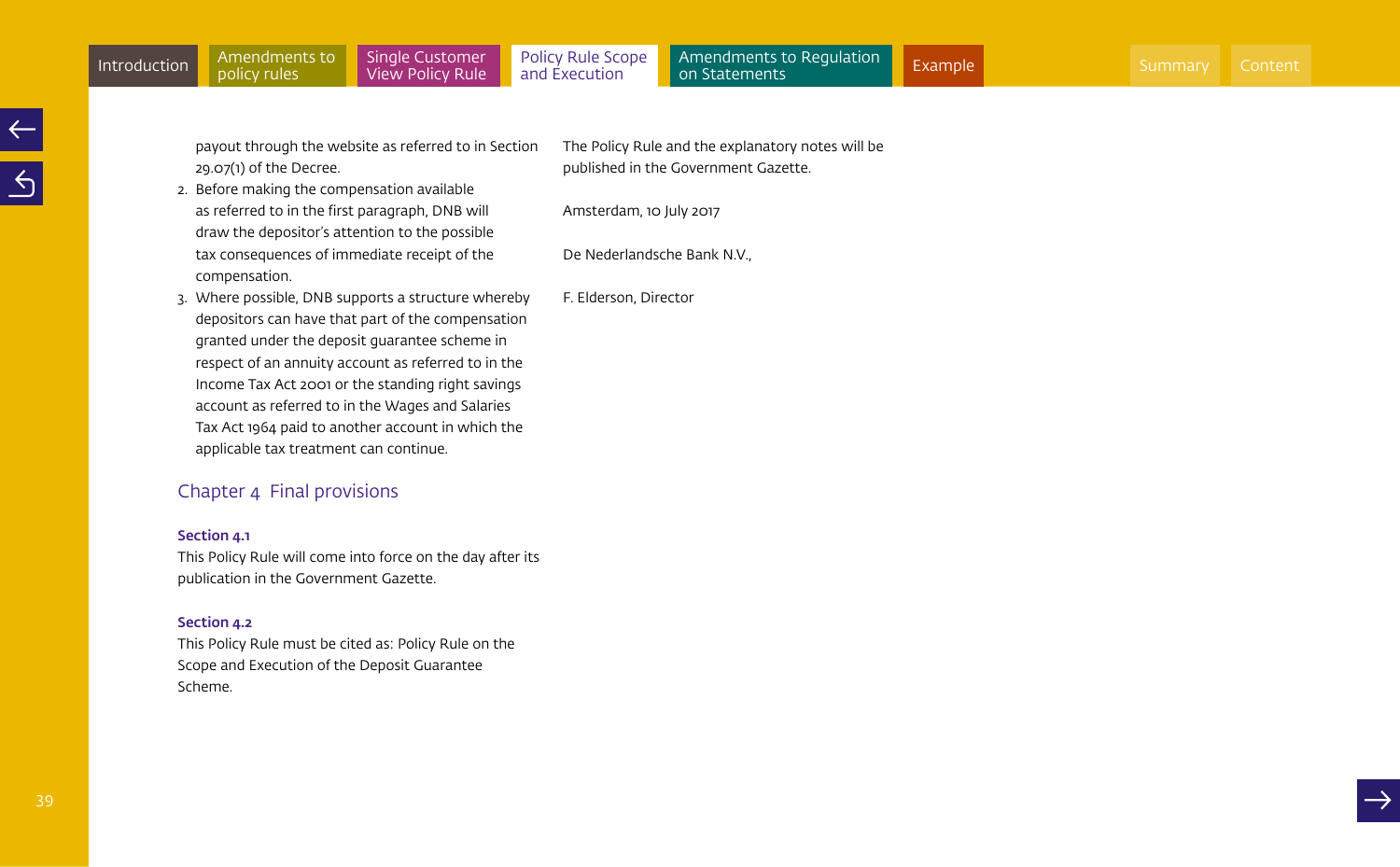## Explanatory notes

policy rules

#### General matters

The Policy Rule on the Scope and Execution of the Deposit Guarantee Scheme sets rules on aspects (i) for which the national rules give us discretionary room or (ii) which require further clarification. By means of the adopted amendments we provide clarity for depositors on the handling of various situations that may arise during a DGS payout. The Policy Rule describes the cover for escrow accounts, the treatment of temporarily high deposits, structured deposits and customers holding deposits in different countries. It thus provides the information necessary in order to compile the SCV, especially with regard to the handling of escrow accounts.

#### Introduction to escrow accounts

The Deposit Guarantee Scheme (DGS) covers deposits up to EUR 100,000 per depositor per bank. Section 29.02(3) of the Bbpm provides protection for a thirdparty beneficiary if a depositor holds a deposit in their own name but does so for the benefit of a third-party beneficiary by virtue of a contract or statutory requirement. That third party is deemed to be the depositor, provided their identity can be determined prior to the date of the judgement or ruling which led to the triggering of the DGS.

The notes to Section 29.01 of the Bbpm cite the example of an escrow account operated by a civil-law notary. If a third-party beneficiary who is not the account holder is treated as the depositor, the following applies. The maximum of EUR 100,000 applies to the aggregate funds held by a beneficiary (the third party), both as a third party and as an account holder. Consider, for example, a notary's clients' account. An account of this type will hold a single balance that accrues to the joint beneficiaries. The share of each beneficiary is prorated according to the amount paid into this special-purpose account for each beneficiary.

Example: person A has a share of EUR 50,000 in the balance on a notary's clients' account at bank X. Person A also has a balance of EUR 60,000 on a savings account at bank X. Person A has an (indirect) claim on bank X totalling EUR 110,000. The DGS will pay out only the maximum of EUR 100,000, leaving EUR 10,000 unpaid. Person A has a claim of that amount on bank X. The amount that we compensate first is the beneficiary's claim not as a third party but as the account holder against the bank. This is because that amount must be paid out within a time period that will be reduced to seven working days over the next few years. By contrast, the period for awarding and paying compensation to a third-party beneficiary is three months (Section 29.05(4) of the Bbpm).

In order to claim remuneration under the DGS, it must first be ascertained that the product is a deposit and is eligible for payout under the DGS. In case of an escrow account the bank's records must show that it is a deposit held for third parties. This is part of the information to be submitted in the single customer view (SCV) compiled by the bank. The identity of the third party must then be evident from the bank's records.

According to the notes to Section 29.02 of the Bbpm, a further condition is that the third party's identity must be known to the bank before the DGS is triggered. This is apparently a reference to Section 29.06(1) of the Bbpm, which states that compensation will be awarded on the basis of the statutory provisions or contractual terms applicable to the covered deposits, the failed bank's record-keeping systems and any other relevant documents. According to the notes to this section DNB will decide on the claims of the respective depositors on the basis of the failed bank's records. This means that a third-party beneficiary can claim compensation under the DGS only if it can support its claim with information that already existed before the DGS was triggered.

The identity of the third party is not, however, entered in the bank's records. For this situation the Policy Rule on the Scope and Execution of the Deposit Guarantee Scheme introduces the term "professional record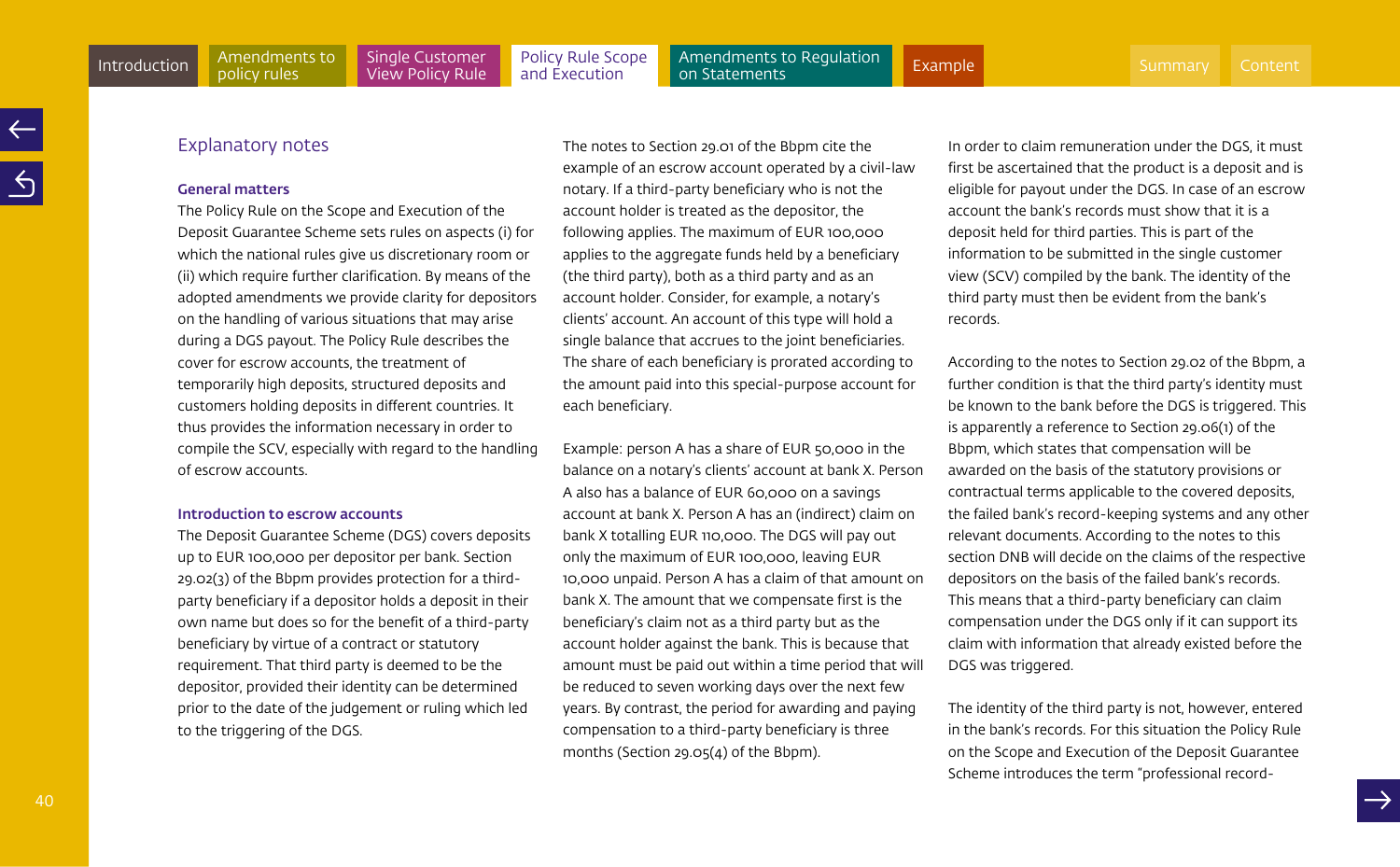[Policy Rule Scope](#page-35-0)  and Execution

<span id="page-40-0"></span>Amendments to Regulation<br>on Statements [Introduction](#page-3-0) Amendments to Single Customer Policy Rule Scope Amendments to Regulation [Example](#page-60-0) [Summary](#page-2-0) [Content](#page-1-0) Amendments (Content Amendments) (Content Amendments ) (Content Amendments ) (Content Amendments ) (Content Amend

keeping", where the identity of the third party appears in the records of the respective account holders. In this Policy Rule, DNB explains how it interprets and will apply the guiding principles referred to above.

# Notes on individual sections

# Chapter 1 General provisions

#### **Section 1.1** [back to article](#page-35-1)  $\leftarrow$

Section 1.1 provides a number of definitions relevant to this Policy Rule. As noted in the general part of the explanatory notes, a third party's deposit can only be covered if its identity can be determined before the DGS is triggered. Compensation must also be granted on the basis of, among other things, the failed bank's records and any other relevant documents. Not all third parties will have been included in the failed bank's records, such as the clients of a notary who are beneficiaries of the notary's clients' account. At the same time not all documents can be deemed relevant to determining the compensation. DNB considers that only reliable documents that also exist before the triggering of the DGS can be relevant.

The term "professional record-keeping" has been defined in this connection. On the basis of "professional record-keeping" it is possible to determine reliably who the underlying third-party beneficiaries are. The

holders of professional records are undertakings that are supervised in one form or another.

The definition refers first to Section 1:1 of the Financial Supervision Act (hereinafter "the Act"). The records of financial undertakings are thus deemed to constitute professional record-keeping. Secondly the definition refers to the third paragraph of Section 3:5 of the Act, which prohibits anyone from inviting, obtaining or having at their disposal repayable funds from the general public. The Exemptions Regulation under the Financial Supervision Act (*Vrijstellingsregeling Wft*) exempts a variety of undertakings holding funds on behalf of third parties from this prohibition, such as civil-law notaries if they hold repayable funds in an account as referred to in Section 25 of the Civil-Law Notaries Act (*Wet op het notarisambt*). To ensure a consistent and clear framework, DNB follows this system of exemptions in terms of when a recordkeeping system is considered to be sufficiently reliable to be able to establish the identity of the third-party beneficiary of a deposit if the DGS is triggered. Finally, the definition of professional record-keeping refers to the fourth paragraph of Section 3:5 of the Act, according to which the record-keeping of institutions holding an exemption from the prohibition on collecting repayable funds is also deemed to be professional record-keeping.

Other examples of holders of professional recordkeeping are banks, payment service providers, bailiffs, receivers and administrators. An example of an account held by a receiver for third parties is a bankruptcy account. The receiver is appointed by the court and holds an account at a bank for an underlying thirdparty beneficiary, a bankrupt company. In this case the receiver has recorded the identity of the third party in the records. The receiver can thus be considered to be the holder of a professional record-keeping system.

In the definition of a professional record-keeping system it can be emphasised that if an account holder holds a deposit for third parties, the third parties are the depositors. They are entitled to compensation under the DGS. The definition of a professional recordkeeping system can be deemed to include banks based on the definition of a financial undertaking. Banks are not eligible for the DGS if they are the beneficiary of the deposit (Section 29.01(2)(a) of the Bbpm).

For example, if a bank holds an account for customers and these third parties can be identified before the date of the judgement or ruling which led to the triggering of the DGS, these customers are the beneficiaries for a payout under the DGS. However, if a bank holds a deposit in its own name and for its own account, it is not eligible for a payout under the DGS in respect of that deposit.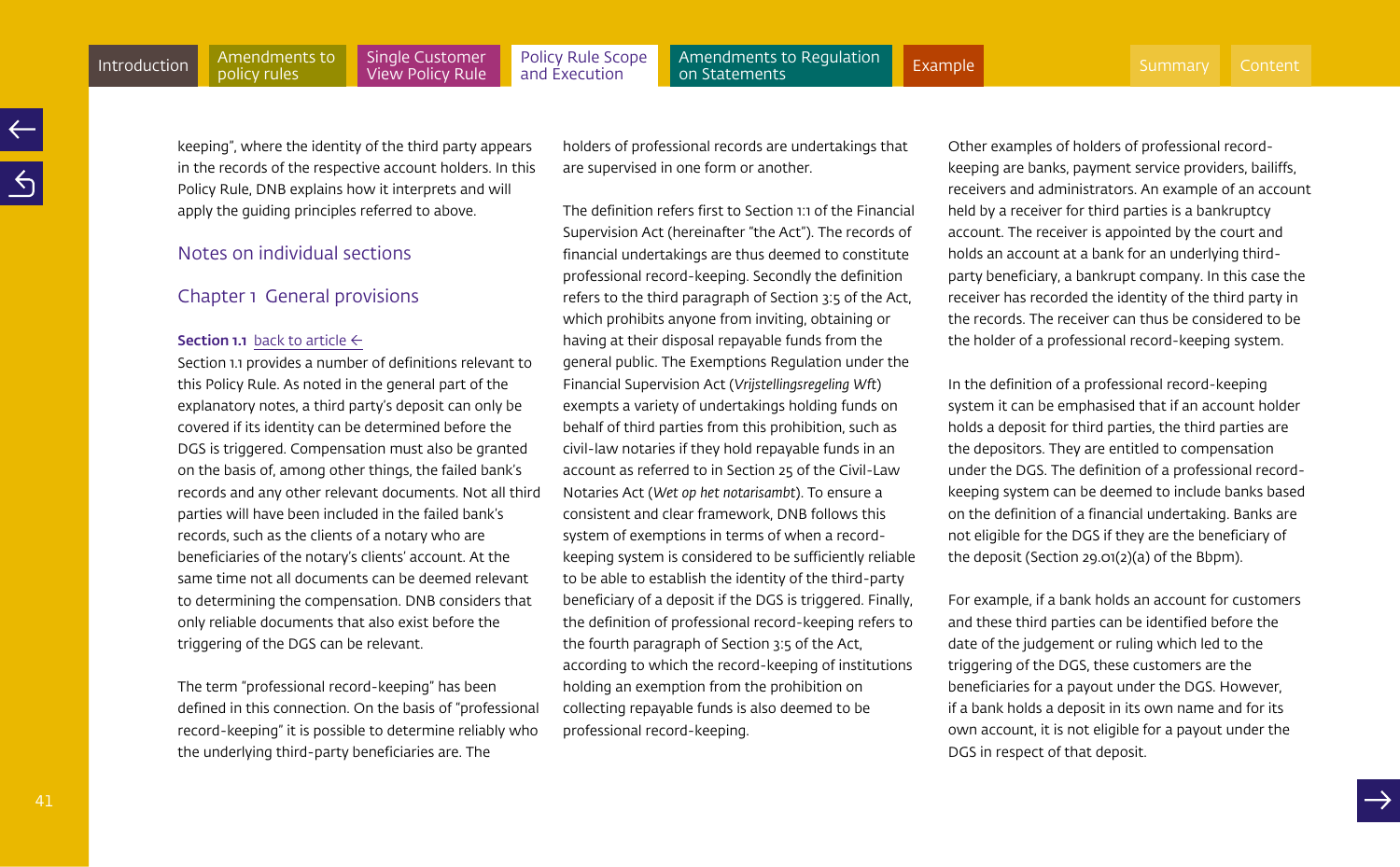[Policy Rule Scope](#page-35-0)  and Execution

<span id="page-41-0"></span>Amendments to Regulation<br>on Statements [Introduction](#page-3-0) Amendments to Single Customer Policy Rule Scope Amendments to Regulation [Example](#page-60-0) [Summary](#page-2-0) [Content](#page-1-0) Amendments (Content Amendments) (Content Amendments ) (Content Amendments ) (Content Amendments ) (Content Amend

It should be noted that Section 29.01 of the Bbpm excludes deposits of certain depositors. These include deposits of investment firms and investment institutions. Deposits held by such financial undertakings, however, belong not to that undertaking but to the third party. The deposit concerned is therefore covered by DGS to the extent that it is held for one or more third parties.

The definition of a "temporarily high deposit" was added for practical reasons in February 2019 (erroneously as a second item 1). The Policy Rule defines a "temporarily high deposit" as a deposit within the meaning of Section 29.02(4) of the Decree. It follows from the Bbpm that this is a deposit directly related to the fulfilment of a purchase contract for a private residential property within the meaning of Section 3.111 of the Income Tax Act 2001 (*Wet inkomstenbelasting 2001*) for the first three months after the amount is deposited (Section 29.02(4) of the Decree).

# Chapter 2 Scope

#### Part 2.1 Escrow accounts

#### **Section 2.1** [back to article](#page-35-1)  $\leftarrow$

DNB states in Section 2.1 of this Policy Rule that a condition for DGS compensation is that the identity of the third party appears in the bank's records on the

date of the judgement or ruling which led to the triggering of the DGS. An exception is the situation where the bank does not know the identity of the third party, but that identity is clear from the records of certain account holders. The term "professional record-keeping system" has been included and defined in this Policy Rule for this purpose.

In accordance with Section 2.1(b) of this Policy Rule, deposits of third-party beneficiaries whose identity is not clear in advance from the bank's records, but who can be identified on the basis of the professional record-keeping systems of certain account holders, is covered under the DGS. This is subject to the condition that the bank's records show in advance that the deposit is held on behalf of a third party or third parties. This may be clear, for example, from the name in which the account is held.

The Deposit Guarantee Schemes Directive (Directive 2014/49/EU of the European Parliament and of the Council of 16 April 2014 on deposit guarantee schemes (recast), hereinafter referred to as "the Directive") allows Member States to stipulate that deposits in an account to which two or more persons are entitled as members of a group without legal personality may be treated as if made by a single depositor (Article 7(2) of the Directive). The Netherlands has not used this option available to Member States. Under Dutch law, this would refer to partnerships, such as professional

partnerships, general partnerships and limited partnerships. A mutual fund would also be an example of a group without legal personality. It is also important to note that an account holder without legal personality would not be the beneficiary of the deposit. In such cases, the persons who are members of the group would be the beneficiaries of the deposit.

In the situations referred to above, although the deposit is held in the name of a group, it is held for the benefit of a third party. If this is based on a contract or statutory requirement – which will usually be the case – and the beneficiary's identity can be established as referred to in Section 2.1 of this Policy Rule, the deposit should be allocated proportionally to the third party or parties.

The foregoing means that a person who is a member of a group can claim compensation for a portion of the deposit held by that group if the DGS is put into operation for the bank in question. This is subject to the condition that the bank where the funds are deposited must have registered the third-party beneficiaries of the funds in its records in some form. An example is the group's formation document held on the bank's files. In all cases, the identities of the third party or parties will need to be established unambiguously.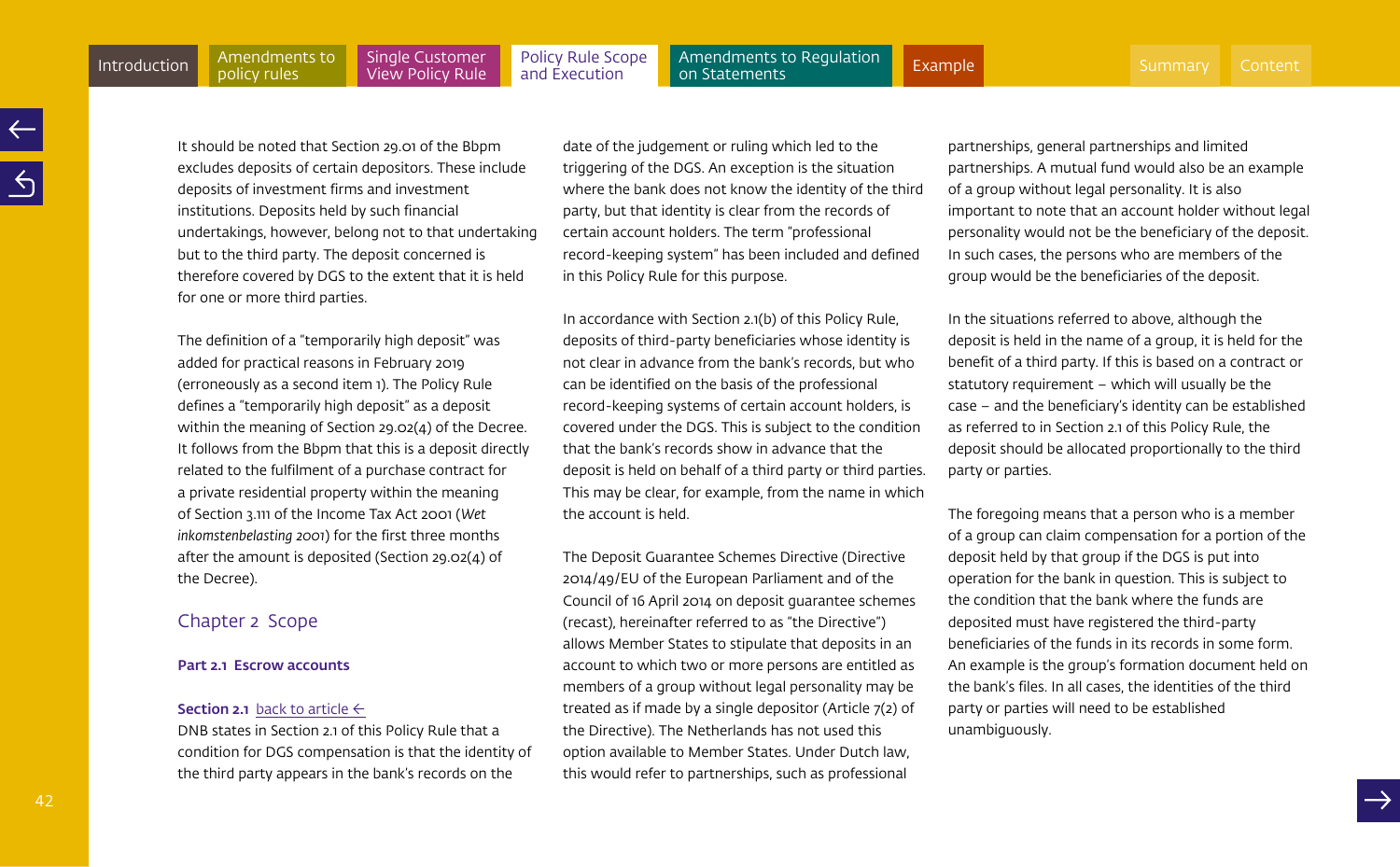#### <span id="page-42-0"></span>**Section 2.2** [back to article](#page-36-0)  $\leftarrow$

It follows from Section 2.2 of this Policy Rule that, in DNB's opinion, the amount of the claim must also be evidenced by information that already existed before the date of the judgement or ruling which led to the triggering of the DGS.

#### **Section 2.3** [back to article](#page-36-0)  $\leftarrow$

The addition of Section 2.3 in October 2021 provides clarity on the scope of the term 'public authorities' as used by DNB in the administration of the deposit guarantee scheme. This is important because the deposit guarantee scheme and the associated protection do not apply to public authorities. Practice shows that it is sometimes difficult to determine whether an entity is classified as a public authority.

Items (a) to (e) of the first paragraph identify the following five public authorities: the State, provinces, municipalities, water boards and public bodies of the BES islands. These public authorities are not covered by the deposit guarantee scheme and the associated protection. The Policy Rule is thus aligned with the explanatory memorandum accompanying the decree of 16 November 2015 containing provisions amending the Decree on Special Prudential Measures, Investor Compensation and Deposit Guarantees under the Financial Supervision Act (*Besluit bijzondere prudentiële maatregelen, beleggerscompensatie en depositogarantie Wft – Bbpm*), the Decree on Prudential Rules for Financial

Undertakings (*Besluit prudentiële regels Wft – Bpr*) and the Decree on Administrative Fines in the Financial Sector (*Besluit bestuurlijke boetes financiële sector*) in connection with the implementation of Directive 2014/49/EU of the European Parliament and of the Council of 16 April 2014 on deposit guarantee schemes (recast) (OJEU 2014, L 173) (Deposit Guarantee Scheme Implementation Decree).

Item (f) of the first paragraph states that the deposit guarantee scheme and the associated protection similarly do not apply to foreign public authorities that are comparable to items (a) to (e).

The second paragraph provides additional clarity on entities in the public domain to which the deposit guarantee scheme and the associated protection do apply. This concerns public-law entities that are not a direct, integral part of the public authorities referred to in the first paragraph. By the same token, it should be noted that the deposit guarantee scheme and the associated protection also apply to private-law entities that are publicly owned. These are not only private-law entities in a legal sense, but there is also a significant difference between a public authority itself and the entities that it owns.

The distinction can be further clarified by some examples. The Council of State is a constitutionally established body without its own legal personality

that is directly part of the State of the Netherlands. The protection of bank deposits by the deposit guarantee scheme is therefore inapplicable. By way of comparison the Chamber of Commerce is also established by law, but it has been expressly laid down that the Chamber of Commerce has legal personality (Section 2 of the Chamber of Commerce Act). Hence it is a public-law entity that is not a direct and integral part of a public authority (because it has its own legal personality). A deposit held by the Chamber of Commerce is therefore eligible for protection under the deposit guarantee scheme.

# **Section 2.4** [back to article](#page-36-0)  $\leftarrow$

Section 2.4 was added in October 2021 and provides clarity on the applicability of the deposit guarantee and the associated protection to deposits held by legal entities without legal personality that are undertakings to which the deposit guarantee scheme does not apply. Such clarification is desirable because, viewed individually, the deposit guarantee scheme could apply to the (underlying) persons who are members of a company, association other grouping that does not possess legal personality.

In Section 2.4 DNB specifies that no compensation will be set for a depositor that is at the same time a legal entity without legal personality and an undertaking to which the deposit guarantee scheme does not apply. This relates to Section 29.01(2) of the Bbpm, which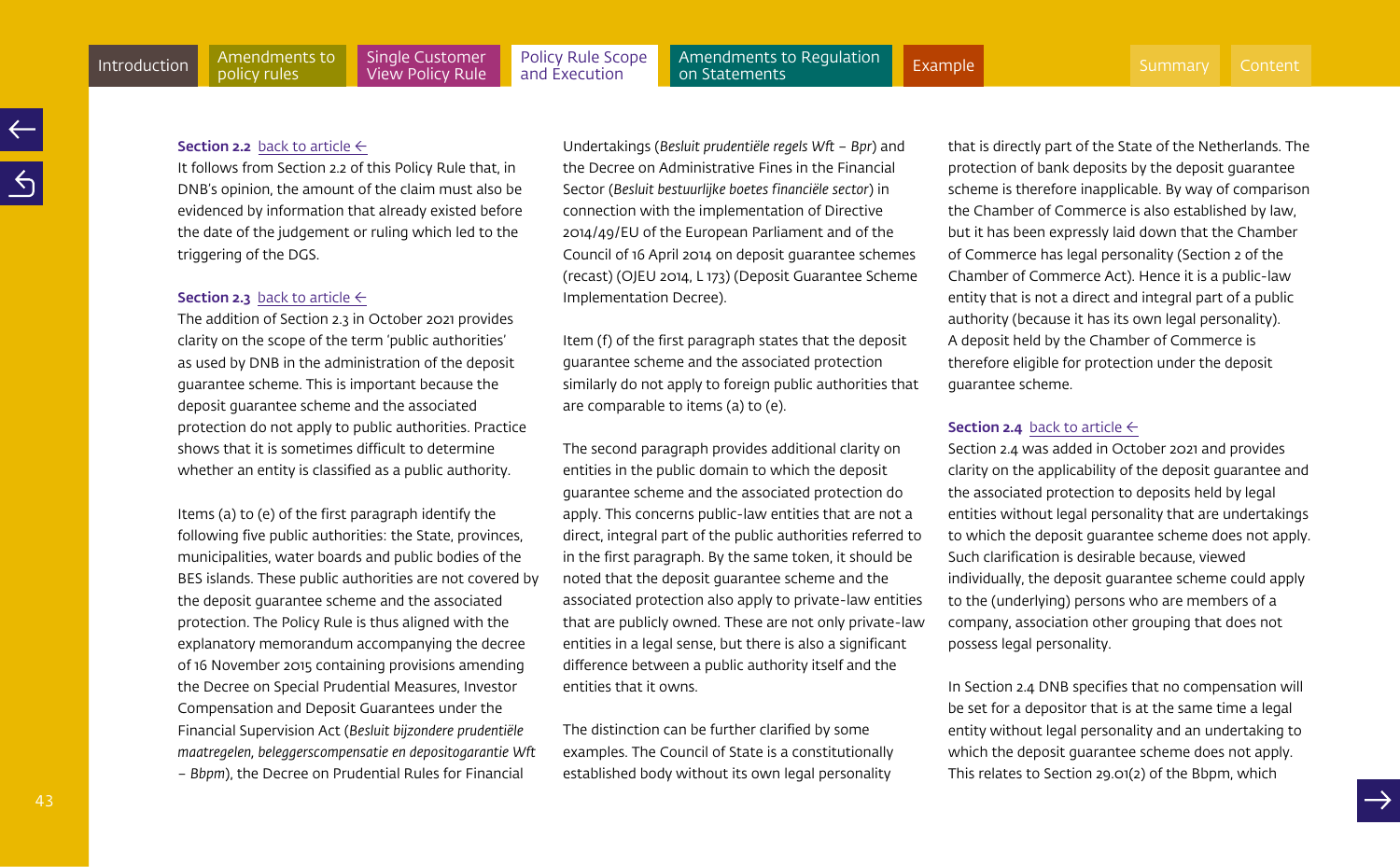<span id="page-43-0"></span>states that the deposit guarantee scheme does not apply to deposits of certain groups of undertakings. A crucial point is that Section 29.02(3) of the Bbpm does not apply to these depositors. The section concerned specifies the treatment of escrow accounts, particularly the principle that in the case of an escrow account the third party qualifies as the depositor. This escrow account structure does not apply to regular deposits held by legal entities without legal personality. It follows that the deposit guarantee scheme and the associated protection do not apply to these depositors when a legal entity without legal personality belongs

to an excluded category of undertakings.

Take, for example, a deposit of EUR 50,000 held by a general partnership in which two persons cooperate on an equal basis. At the same bank person A also has an individual account with a balance of EUR 20,000 and person B has an individual account with a balance of EUR 5,000. The partnership is classified as a financial institution within the meaning of Section 29.01(2)(a)(2).

In this example, DNB, in administering the deposit guarantee scheme, will determine that the partnership's deposit is not eligible for the deposit guarantee scheme and the associated protection because it is classified as a financial institution. Person A only receives compensation of EUR 20,000 for their individual account and the same applies to person B (compensation of EUR 5,000).

Now suppose that the general partnership is classified as an undertaking to which the deposit guarantee scheme and the associated protection do apply. Both persons' claims to the partnership's deposit will then be included in the compensation to be set for these persons. Person A will then receive compensation of EUR 45,000 and person B will receive compensation of EUR 30,000.

# Chapter 3 Execution

#### **Section 3.1** [back to article](#page-36-0)  $\leftarrow$

This section sets out how to deal with a situation in which a depositor has multiple deposits and an eligible amount that exceeds the level of cover provided by the DGS. Whether the situation involves a payout or a resolution, the question concerns the sequence that must be followed when implementing the payout or resolution.

Take, for example, the situation in which a depositor has a payment account with a balance of EUR 40,000 and a savings account with a balance of EUR 80,000. When the DGS is triggered, the depositor receives a payment of EUR 100,000, after which there is a residual claim of EUR 20,000 against the failed institution. A relevant point is whether this claim results from the payment account, the savings account or a proportionate combination of both.

To provide clarity with regard to execution, payouts under the guarantee system and resolution action, the third paragraph therefore sets out an order of priority of eligible deposits. Payment accounts rank highest, followed by savings accounts, fixed-term deposits and special accounts. The order of priority in terms of access to funds is therefore determined by the degree of liquidity.

In the above example the protective effect of the DGS therefore applies first to the payment account and only then to the savings account. This means that the depositor's residual claim of EUR 20,000 is due to the savings account, because the DGS pays full compensation for the EUR 80,000 payment account.

An accounts category was added in February 2019. This category comprises accounts on which DNB cannot establish the eligible amount – for whatever reason – on the basis of the information supplied by the bank. In this case, additional information must be obtained and an immediate payout is not possible. If a depositor holds more than one account, such an account ranks lowest in the order of priority. This addition to the ranking helps DNB establish which eligible deposits must be paid out or protected, but it does not require any administrative action on the part of the bank. The product categories referred to in Section 5(2) of the Single Customer View Policy Rule,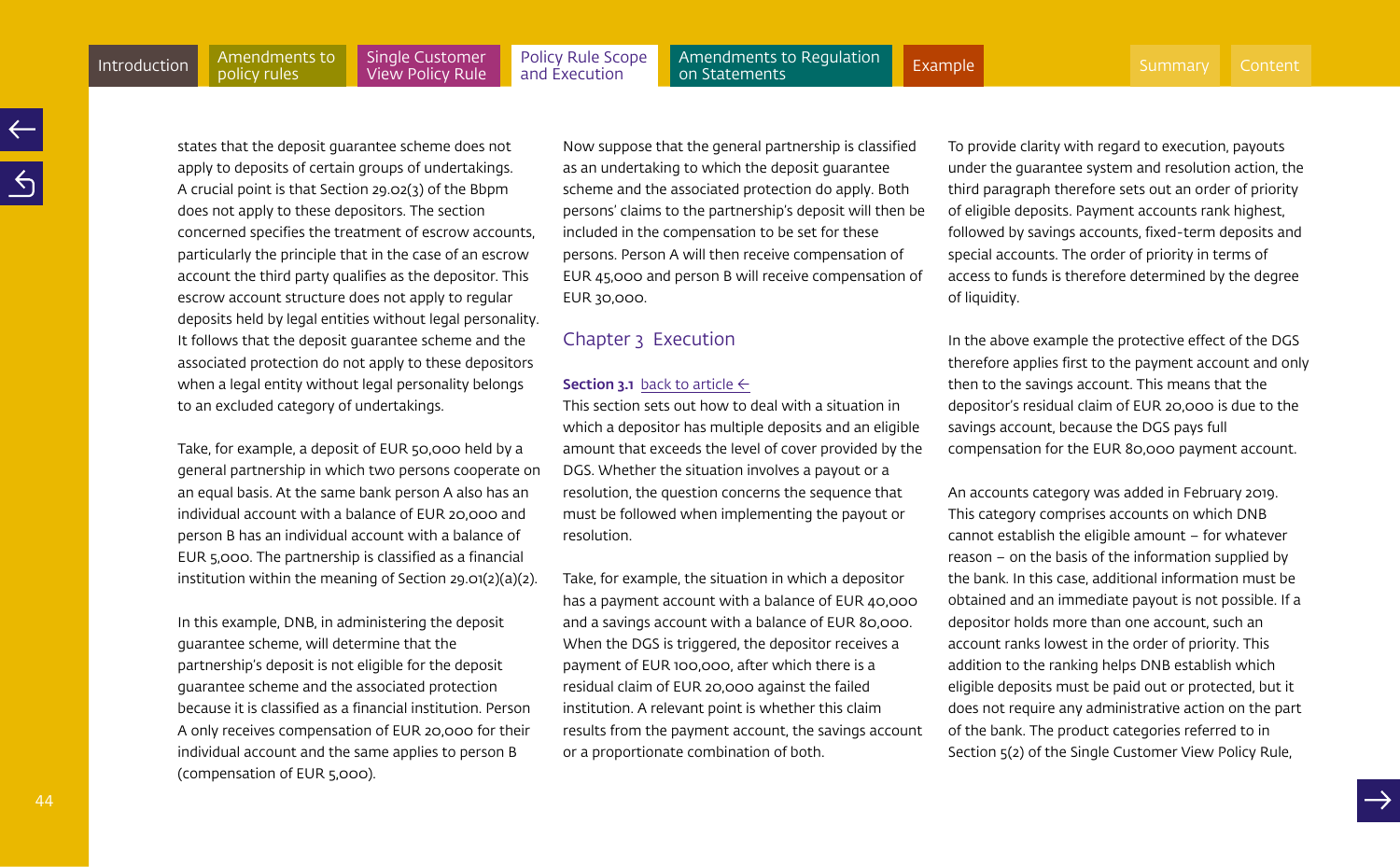<span id="page-44-0"></span>and hence the prescribed data model, will not be expanded as a result of this addition to the ranking.

policy rules

In October 2021 the item "d. Special accounts" in the third paragraph was replaced by "d. Accounts which are not payment accounts, savings accounts or fixed-term deposits and whose eligible amount DNB can determine on the basis of the data supplied by the bank." Within the ranking of eligible deposits item (d) thus now has a negative definition (stating which accounts do not fall within this category) instead of the previous positive definition. This better reflects the fact that this category includes all accounts which are not payment accounts, savings accounts or fixed-term deposits but whose eligible balance can be determined. The previous definition of special accounts was not sufficiently clear in this regard.

The fourth paragraph of Section 3.1, added in February 2019, describes how a situation is handled in which a depositor has more than one deposit in the same category in the ranking of eligible deposits. In that case the account with the lowest eligible balance is paid out first, followed by the account with the second lowest balance and so on, with due account being taken of the maximum covered amount per depositor per banking licence. This order of payout enables compensation to be paid for as many accounts as possible.

#### **Section 3.2** [back to article](#page-36-0)  $\leftarrow$

In accordance with Section 29.06(3) of the Decree, the value of deposits held in a foreign currency is based as a rule on the European Central Bank's reference rates. However, a deposit may be held in a currency for which the European Central Bank does not set any reference rates. In those cases DNB sets the reference rate. The new Section 3.2 lists the sources used for this purpose.

The first subsection provides that DNB will, where available, first use the relevant reference rate as set by the central bank that issues the currency in which the deposit is held.

In some cases, foreign central banks do not publish any reference rates, but they do publish buying and selling rates. The second paragraph states that in that case DNB will use a middle rate representing the average of the buying and selling rates.

The third paragraph states that if the options in the first and second paragraphs are unavailable, DNB can use exchange rates made available by exchange rate information providers, such as Bloomberg or Thomson Reuters, to set a reference rate.

# **Section 3.3** [back to article](#page-37-0)  $\leftarrow$

Under Article 7(4) of the DGSD, any liabilities the depositor has towards the bank are not taken into account when establishing the compensation amount. This means that a depositor's debts are not set off against credit balances when determining the covered amount, with the exception of bank savings deposits related to the purchase of a private residential property. This is also the basic principle of Section 29.07(3) of the Bbpm.

An overdraft balance on a payment account qualifies as a depositor's liability to the bank. We will similarly not set off this liability against the depositor's claim on the bank (the deposit) when establishing the compensation amount. The depositor will nonetheless still need to meet its liability towards the bank or the bank's estate in bankruptcy.

Section 3.3, added in February 2019, makes clear that this procedure applies to both the account balance and any interest accrued but not yet credited. This is because Section 29.06(2) of the Decree states that a deposit is also deemed to include any amount of accrued interest. A negative amount of interest not yet set off against the deposit also qualifies as a depositor's liability to the bank.

For example, if a depositor has a payment account with a credit balance of EUR 10 and a negative amount of EUR 30 of interest accrued but not yet debited (due to a previous overdraft), DNB deems the interest amount to be zero and sets the compensation at EUR 10. If a depositor has a payment account with a debit balance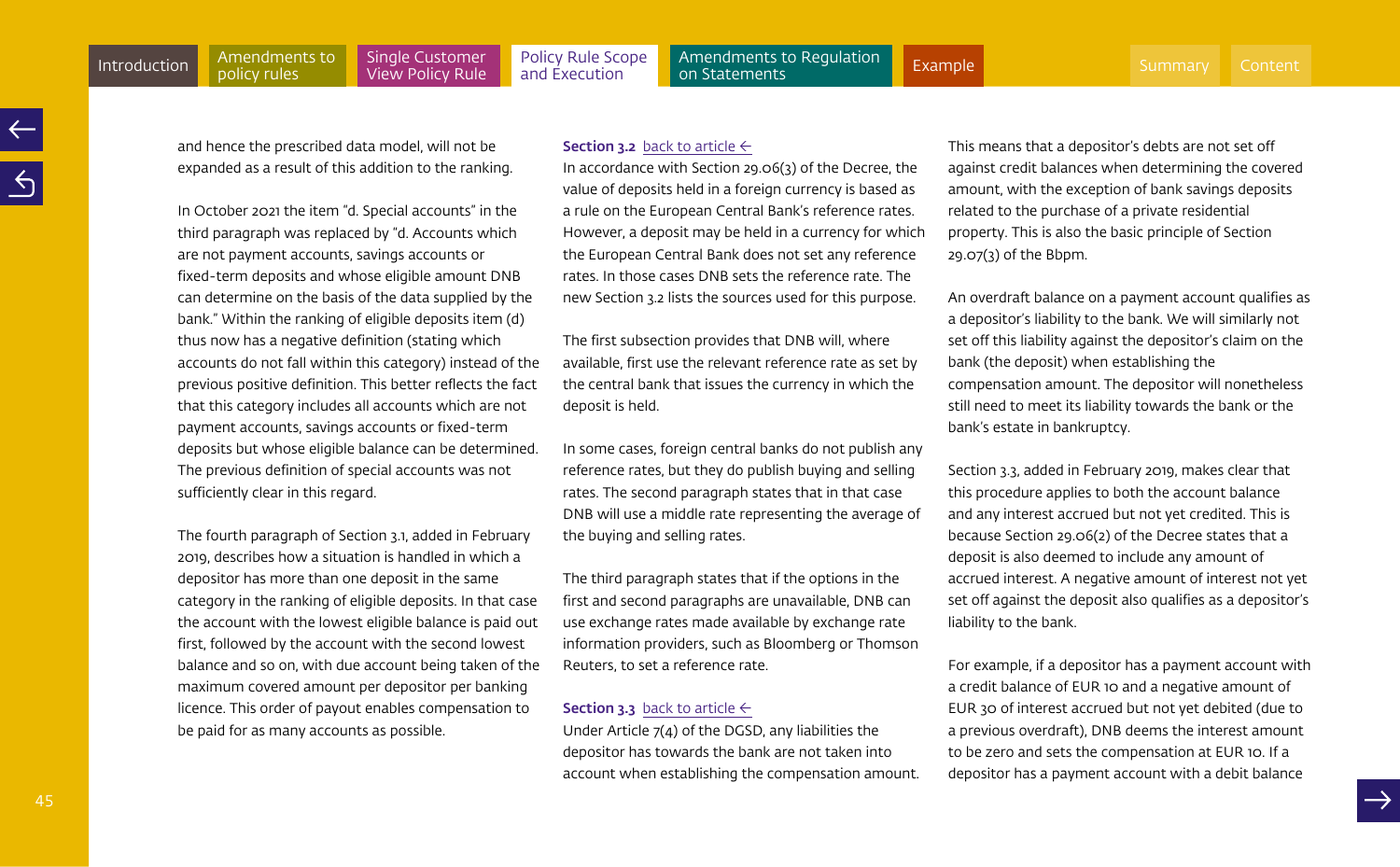[Policy Rule Scope](#page-35-0)  and Execution

Amendments to Regulation<br>on Statements [Introduction](#page-3-0) Amendments to Single Customer Policy Rule Scope Amendments to Regulation [Example](#page-60-0) [Summary](#page-2-0) [Content](#page-1-0) Amendments (Content Amendments) (Content Amendments ) (Content Amendments ) (Content Amendments ) (Content Amend

of EUR 20 and a credit balance of EUR 5 in interest accrued but not yet credited (related to a previous credit balance), DNB deems the account balance to be zero and sets the compensation amount at EUR 5.

#### **Section 3.4** [back to article](#page-37-0)  $\leftarrow$

Deposits held for the fulfilment of a contract for the purchase of a private residential property ("temporarily high deposits") are an exception to the coverage level of EUR 100,000 per depositor per bank specified in Section 29.02(1) of the Bbpm. This is laid down in Section 29.02(4) of the Bbpm. Such a temporarily high deposit is afforded additional protection up to a maximum of EUR 500,000 per depositor for three months. The newly added Section 3.4 sets out how DNB offers this additional protection in practice.

A temporarily high deposit cannot be inferred from a bank's records, so it will be up to the depositor to notify DNB when the DGS is triggered that they have a temporarily high balance resulting from the recent sale under a purchase contract for a private residential property. As stated in Section 29.05(5) of the Decree, a longer payout period is available for such a deposit.

The first paragraph describes a procedure for depositors to notify DNB that they are eligible for the additional protection relating to a temporarily high deposit. DNB provides a form to enable depositors to

report that a bank balance contains a temporarily high deposit requiring additional protection.

The second paragraph specifies how DNB incorporates the additional protection up to EUR 500,000 per depositor when setting the covered amount. Since a temporarily high deposit is not held separately, DNB cannot use the account balance to distinguish between regular deposits and temporarily high deposits. So as not to compromise the additional protection offered to depositors, DNB will calculate the amount of the additional protection in the case of a temporarily high deposit on the basis of the amount originally deposited as a result of a purchase agreement for a private residential property up to EUR 500,000 per depositor (item (a)). Naturally, the total protected amount – the sum of the regular protection up to EUR 100,000 per depositor per bank and the additional protection related to a temporarily high deposit – cannot exceed the aggregate balances held by a depositor with the bank (item (b)).

For example, on 5 January, a depositor has EUR 300,000 deposited in a payment account in relation to the sale of a home. The DGS is triggered in respect of the bank on 10 January. The protection afforded by the DGS in this situation is subject to a maximum of EUR 400,000. Suppose the account holder's aggregate balance (and share in any jointly held accounts) is EUR 400,000. The depositor will then immediately receive

EUR 100,000 and can claim EUR 300,000 as an additional payout based on the protection of temporarily high deposits.

This is because the total covered amount can never exceed the combined balance of the deposits which the depositor holds with the bank. If the account holder's total balance in this example at the time of the triggering of the DGS is EUR 300,000, they will immediately receive EUR 100,000 plus an additional EUR 200,000.

This is because the additional guarantee cannot exceed the purchase price of the private residential property. If the total balance of the depositor's accounts in this example is EUR 600,000, the depositor will receive EUR 100,000 based on the regular protection plus an additional EUR 300,000.

The third paragraph covers the situation in which a depositor transfers the temporarily high deposit to another account with the bank at which it was originally deposited or with another bank. This could be because a depositor wishes to keep the amount in a savings account that offers a higher rate of interest than the payment account in which it was originally deposited. The third paragraph makes clear that the three-month protection period commences when the depositor initially receives the temporarily high amount.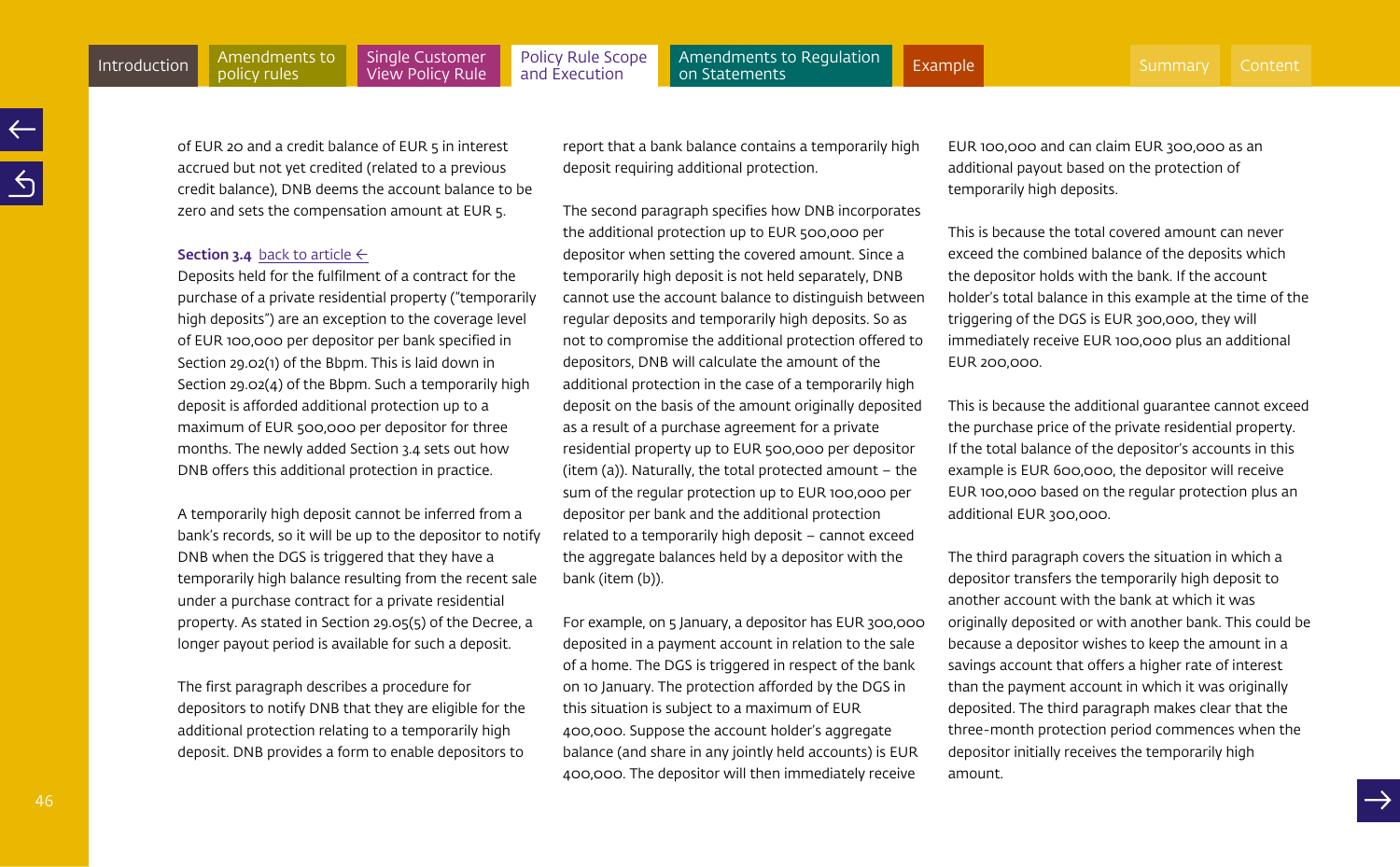<span id="page-46-0"></span>

|             | Account held at<br>Dutch main office | Account held at<br>Belgian branch | Account held at<br>German branch | The DGS authority that pays<br>out the compensation |
|-------------|--------------------------------------|-----------------------------------|----------------------------------|-----------------------------------------------------|
| Depositor 1 |                                      | х                                 |                                  | <b>Belgium</b>                                      |
| Depositor 2 |                                      | x                                 |                                  | <b>Netherlands</b>                                  |
| Depositor 3 |                                      | х                                 | х                                | <b>Netherlands</b>                                  |

The fourth paragraph emphasises that DNB may ask a depositor for information in addition to the information provided in the form referred to in the first paragraph to gain a clearer understanding of the purchase agreement on which the additional protection claim is based. Specifically, this is information needed to establish the transaction amount, the date of the agreement and the parties involved.

#### **Section 3.5** [back to article](#page-37-0)  $\leftarrow$

Under Article 14 of the DGSD, a DGS in the host Member State must compensate depositors of a branch established in that Member State on behalf of the DGS in the home Member State. The addition of Section 3.5 makes clear which DGS authority will reimburse depositors if they hold accounts at multiple branches of a bank having its registered office in the Netherlands.

If a depositor has accounts both at a branch of the bank in the Netherlands and at a branch abroad, DNB, as the DGS of the country where the banking licence was issued, will reimburse this depositor and the

payment will not go through the DGS of the Member State. This applies both to depositors in the Netherlands and to depositors in another Member State.

If a depositor does not hold any accounts with a bank's main office in the Netherlands but holds multiple accounts at two or more branches in other Member States, DNB will compensate the depositor in its capacity as the home DGS authority.

The current DGSD provides no means to deal with such situations. The solution in which a depositor in such a situation is paid out proportionately by different DGS authorities in different member states can be unclear to depositors and is therefore undesirable. The intended approach, in which the depositor receives a single payment from one DGS authority, is in the interest of the depositor. Several DGS authorities will adopt this approach in Europe at any rate.

The table below provides a number of examples to clarify the approach. Depositor 1 is compensated by the Belgian DGS authority under Article 14 of the DGSD. Depositor 2 is compensated by DNB under Section 3.5(1). Depositor 3 is compensated by DNB under Section 3.5(2).

# **Section 3.6** [back to article](#page-37-0)  $\leftarrow$

The Markets in Financial Instruments Directive (2014/65/EU, "MiFID II") defines a structured deposit as a deposit within the meaning of the DGSD that is paid out in full upon maturity (in line with Article 2(3)(B), of the DGSD). This means structured deposits are eligible for protection under the DGS.

A structured deposit differs from regular deposits in that the credit interest is not based on an agreed interest rate but on external market factors, such as indices.

In accordance with Section 29.06(2) of the Decree, which states that interest accrued but not credited is deemed part of a deposit, the new Section 3.6 describes how uncredited interest on a structured deposit should be treated when determining the covered amount.

Section 3.6 takes account of the fact that in a certain sense structured deposits do not carry any accrued interest before the reference date that is used in the definitive calculation of interest to be credited. This is because until the reference date price movements in the external factor that determines the interest due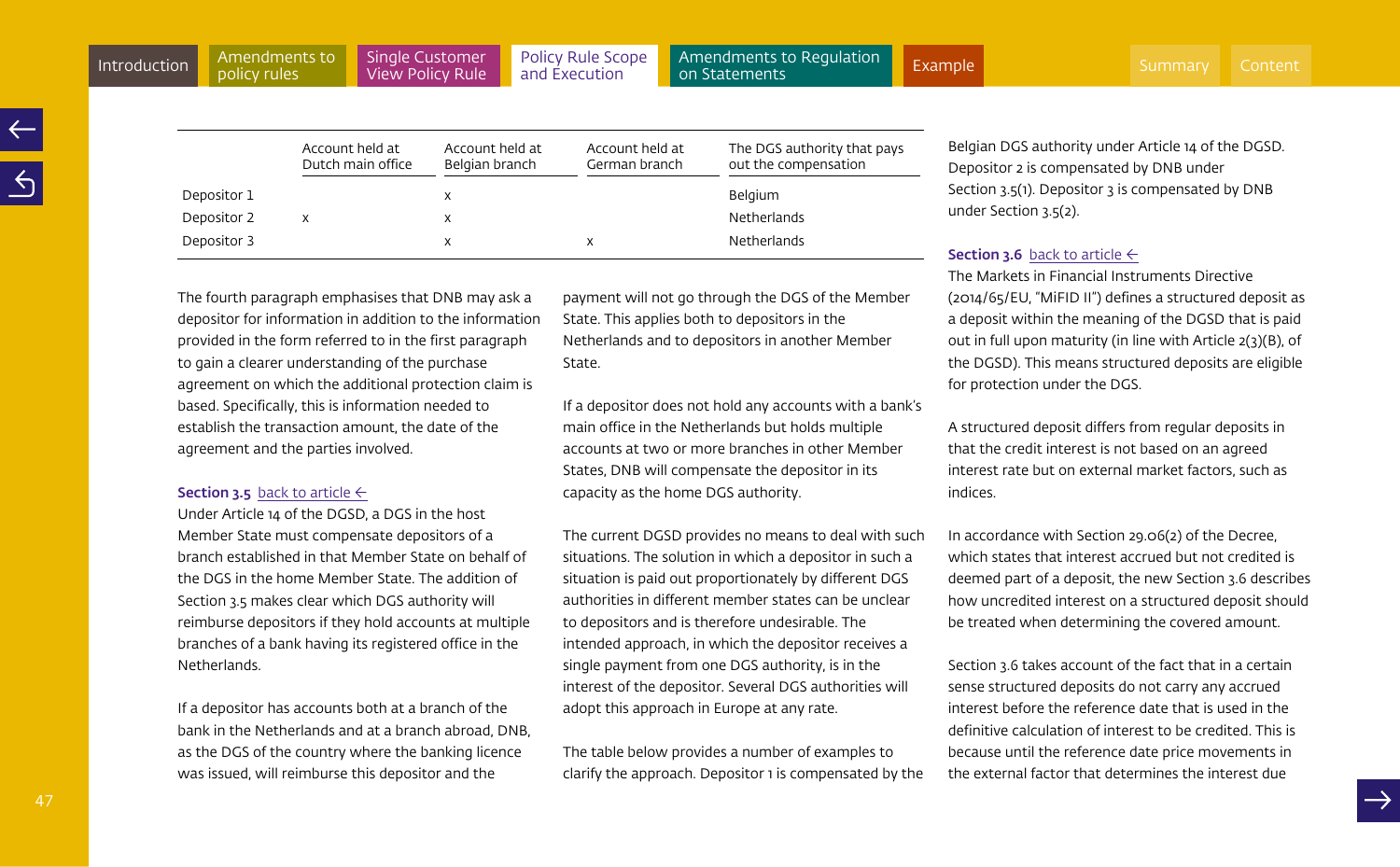<span id="page-47-0"></span>can still cause upward or downward interest adjustments. In other words this is the non-protected investment component of the structured deposit.

The following example may serve to illustrate this. On 1 January a depositor has contracted a one-year structured deposit whose interest rate is linked to an equity index. The index equals 100 on 1 January. The closing price of the index on the 28 December reference date is used to determine the amount of interest to be credited. The interest is subsequently credited on 31 December. If the closing price exceeds 105, the depositor receives annualised interest of 5%. If the closing price is between 100 and 105 on the reference date, the depositor receives annualised interest equal to the rise in the index. If the index closing price is below 100 on the reference date, the depositor receives zero interest on an annual basis.

If in this case the covered amount under the DGS has to be determined on a date prior to 28 December, there is no certainty about the amount of interest to be credited, even if the index stands at 120, for example, on that date. This is the risk inherent in the investment component. In this case, the covered amount comprises only the principal of the deposit, without any interest being due.

If the date on which the amount of cover under the DGS has to be established is between the reference date and the date of crediting, for example 30 December, there is certainty on the amount of interest to be credited. In such a case the covered amount also includes the amount that is certain to be credited.

## **Section 3.7** [back to article](#page-37-0)  $\leftarrow$

Section 3.7 was added in October 2021. Annuity accounts and standing right savings accounts receive special tax treatment under the Income Tax Act 2001 and the Wages and Salaries Tax Act 1964. The failure of a bank holding such accounts would require the payout of the accrued capital and expose depositors to the risk that the tax benefits of such accounts could be lost.

For this reason Section 3.7 introduces special treatment for annuity accounts and standing right savings accounts in the administration of the deposit guarantee scheme. Although the DGS directive states that these deposits must also be made available to the depositor within the statutory period of ten working days (seven working days from 2024), the guiding principle must be avoidance of undesirable tax consequences. Another factor is that a depositor may be unaware of these tax consequences. In order to protect the depositor's interests, we are therefore building extra caution into the payout process.

The first paragraph states that we will not make compensation for annuity accounts and standing right savings accounts available automatically on the

website of the deposit guarantee scheme. This avoids the risk that a depositor will have the compensation paid out without being aware of the possible tax consequences.

The second paragraph states that we will draw the depositor's attention to the possible tax consequences of immediate receipt of compensation. The depositor reserves the right to receive the compensation and to have it paid out to a bank account of their choice. The third paragraph states that in our administration of the deposit guarantee scheme we are prepared to cooperate in providing compensation based on a tax-neutral payout. This could be a solution in line with the Protocol on the Streamlining of Capital Transfers drawn up by the Dutch Banking Association and the Dutch Association of Insurers. We cannot provide advance assurance that this option will be available. The ability to offer this solution depends in part on banks' readiness to support it at the specific time of execution of the deposit guarantee scheme. Guaranteeing tax neutrality may also pose technical challenges. The addition of Section 3.7 to the Policy Rule on the Scope and Execution of the Deposit Guarantee Scheme in any case creates a basis on which to facilitate such a solution.

# Closing remarks

Finally, a few general comments are added below to ensure a proper understanding of this Policy Rule.

48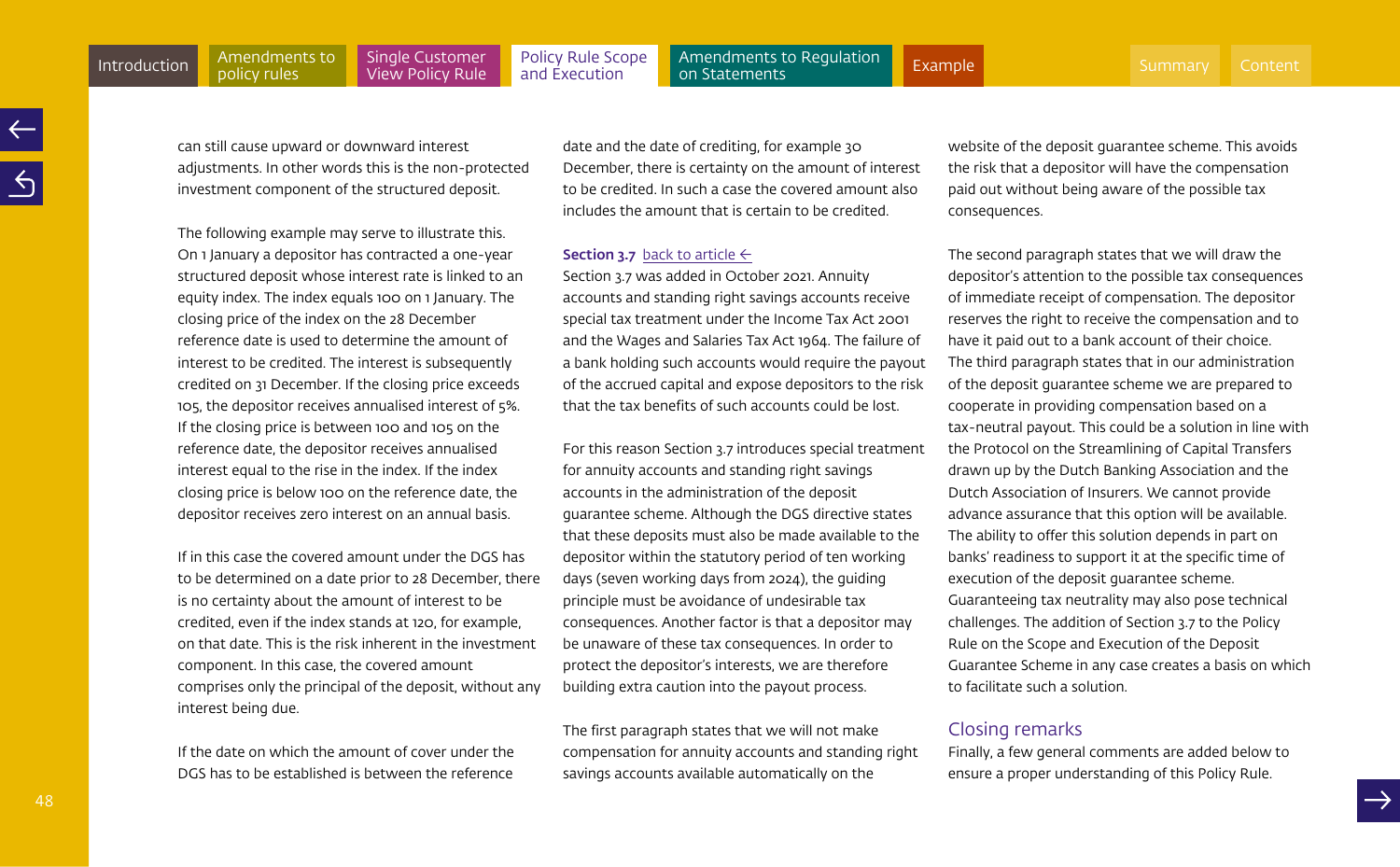With regard to the scope of the term "third-party beneficiary", the following should be noted. If the account holder encumbers a deposit with a security interest, such as a pledge, this does not mean that the account holder is holding the deposit on behalf of the pledgee for the purposes of Section 29.02(3) of the Decree. The same applies to the situation where all or any part of a deposit has been attached. In other words, the deposit in question will count towards the calculation of the account holder's aggregate covered deposits. However, rules of civil law will apply in answering the question of who would be entitled to a payout under the DGS.

The Directive requires the DGS payout deadline to be reduced in stages. In order to allow a payout to be made within the shorter payout period, DNB has drawn up the Single Customer View Policy Rule. The Policy Rule determines how a bank should administer deposits held for third parties. So as not to place an unreasonably high burden on banks, that Policy Rule and the present one are without prejudice to the provisions of the Regulation on Statements of Financial Institutions under the Financial Supervision Act (*Regeling staten financiële ondernemingen Wft*), according to which a bank does not need to consider the extent to which a deposit is held on behalf of third parties in its DGS reporting.

Finally, we note that the third party itself can ensure that compensation awarded under the DGS is actually paid. This is provided for in Section 29.07(1) of the Bbpm, which essentially states that "depositors" can ensure that compensation amounts awarded and made available are paid out. As noted, if a deposit is held on behalf of a third party, the third party is treated as the depositor. Under Section 29.05(4) of the Decree compensation payable to a third party must be paid within three months.

Amsterdam, 10 July 2017

De Nederlandsche Bank N.V.,

F. Elderson, Director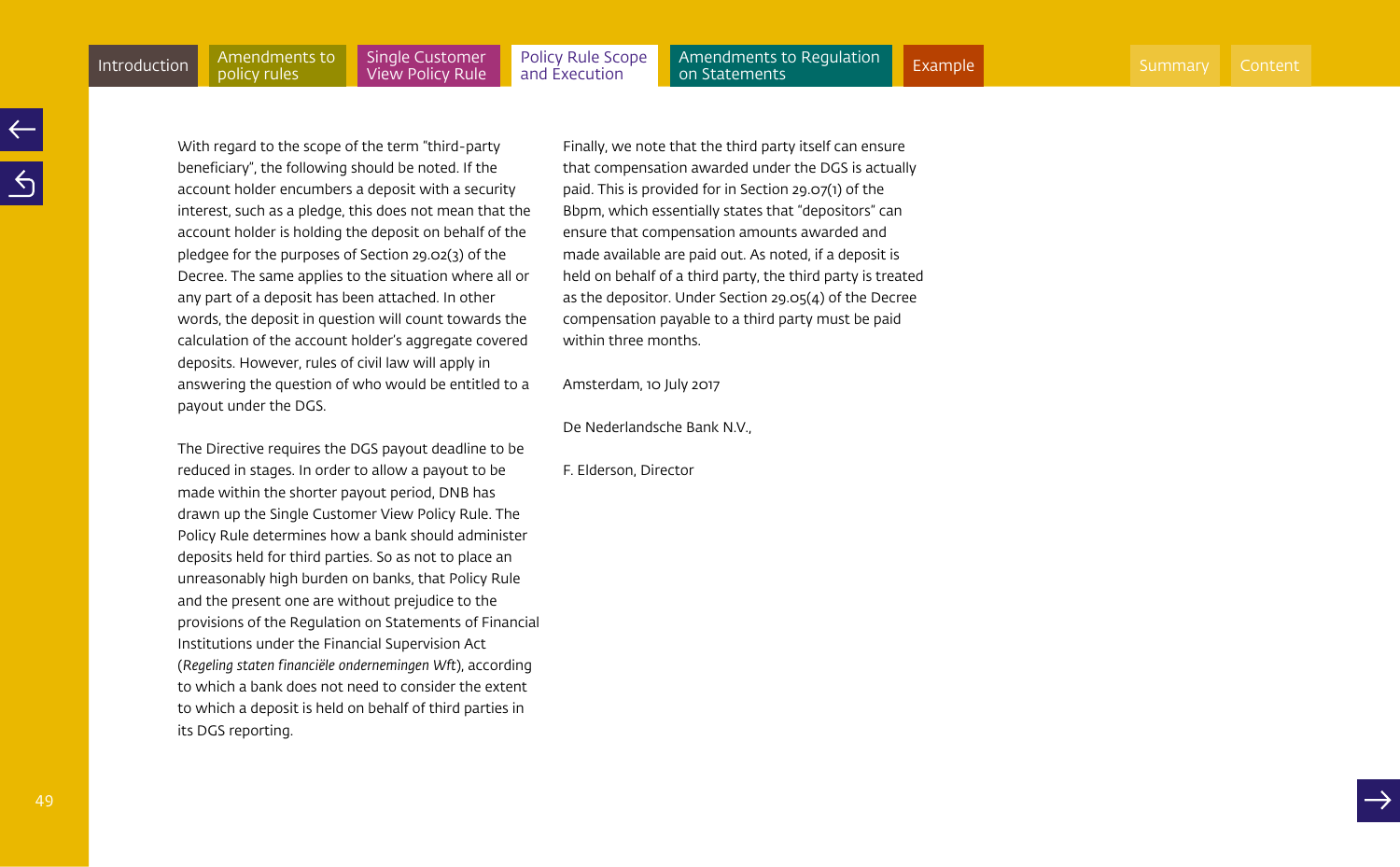# <span id="page-49-1"></span><span id="page-49-0"></span>5 Amendments to the Regulation on Statements of Financial Institutions

Regulation amending the Regulation on Statements of Financial Institutions under Financial Supervision Act 2011 (*Regeling staten financiële ondernemingen Wft 2011*) in connection with the execution of the deposit guarantee scheme.

Regulation adopted by De Nederlandsche Bank N.V. on 28 June 2021, reference 2016/856173, amending the Regulation on Statements of Financial Institutions under the Financial Supervision Act 2011

De Nederlandsche Bank N.V; Having regard to Section 131 of the Decree on Prudential Rules for Financial Institutions 2011 (*Besluit prudentiële regels Wft 2011*);

Having consulted the representative organisations involved;

Decrees as follows:

#### Section i

The Regulation on Statements of Financial Institutions under the Financial Supervision Act 2011 is amended to read as follows:

#### A

Annex 6.7 will read:

# B

In Annex 15 the Tables A, B and C including explanatory notes are replaced by three new tables and explanatory notes.

# 6.7. Banks in the Netherlands other than unlicensed banks within the meaning of Section 2:11 of the Financial Supervision Act (DGS banks)

| Statement                                                                                                       | Frequency              | <b>Submission deadline</b>                                                                                                                   |  |  |  |  |  |  |  |
|-----------------------------------------------------------------------------------------------------------------|------------------------|----------------------------------------------------------------------------------------------------------------------------------------------|--|--|--|--|--|--|--|
| A - Liabilities eligible under the deposit quarantee scheme<br>(DGS) – consolidated                             | Every calendar quarter | No later than on 28 April, 28 July, 28 October and 28 January; or, if this is a Saturday,<br>Sunday or public holiday, the next working day. |  |  |  |  |  |  |  |
| B - Liabilities eligible under the deposit quarantee scheme<br>(DGS) - per licensee (individual)                | Every calendar quarter | No later than on 28 April, 28 July, 28 October and 28 January; or, if this is a Saturday,<br>Sunday or public holiday, the next working day. |  |  |  |  |  |  |  |
| C - Liabilities eligible under the deposit guarantee scheme<br>(DGS) – per licensee (individual)                | Every calendar year    | No later than on 28 January; or, if this is a Saturday, Sunday or public holiday, the next<br>working day.                                   |  |  |  |  |  |  |  |
| D - Liabilities eligible under the deposit quarantee scheme<br>(DGS) - cross-border service by EEA Member State | Every calendar year    | No later than on 28 January; or, if this is a Saturday, Sunday or public holiday, the next<br>working day.                                   |  |  |  |  |  |  |  |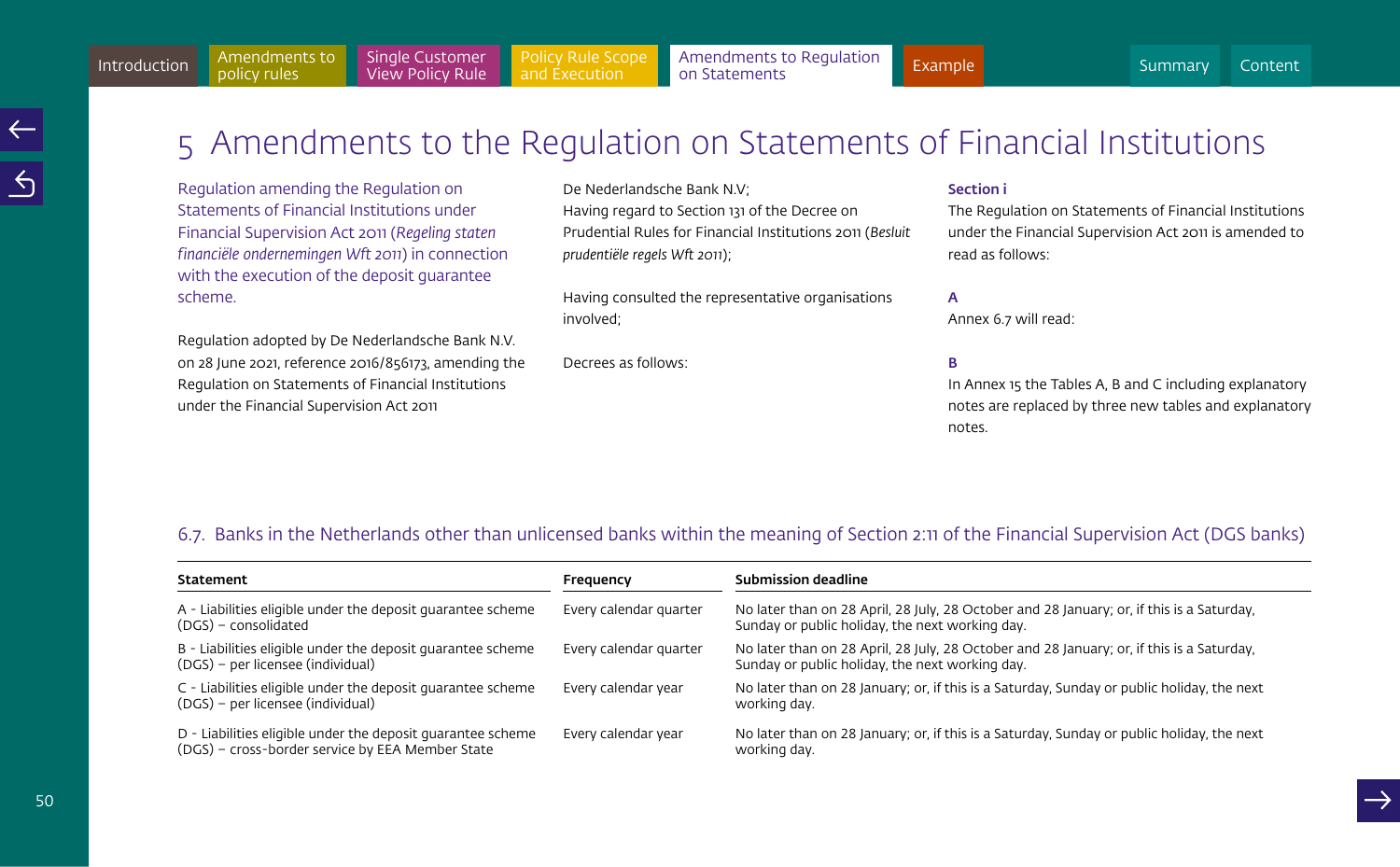Covered

bank record **"** 

|                                                                               |      |                             | Numbers of accounts in units <sup>10</sup> |                          | Amounts in euros            |                             |                                  |                             |                    |           |  |  |
|-------------------------------------------------------------------------------|------|-----------------------------|--------------------------------------------|--------------------------|-----------------------------|-----------------------------|----------------------------------|-----------------------------|--------------------|-----------|--|--|
|                                                                               |      |                             |                                            | Total number             |                             |                             | Total for the<br>Netherlands and | Foreign<br>subsidiaries,    |                    | Co<br>de  |  |  |
| Liabilities eligible under the deposit quarantee                              |      | At Dutch<br><b>branches</b> | At EEA<br><b>branches</b>                  | of accounts<br>$(O1+O2)$ | l From the<br>l Netherlands | From EEA<br><b>branches</b> | <b>EEA</b> branches<br>$(04+05)$ | and branches<br>outside EEA | Total<br>$(06+07)$ | aco<br>ba |  |  |
| scheme (DGS) - consolidated                                                   |      |                             |                                            |                          | O <sub>4</sub>              | O <sub>5</sub>              | O <sub>6</sub>                   | <b>O7</b>                   | O <sub>8</sub>     | OQ        |  |  |
| Deposits (excluding deposits of credit institutions) as defined in the DGSD 1 | 0010 |                             |                                            |                          |                             |                             |                                  |                             |                    |           |  |  |
| of which from the Netherlands or EEA branches respectively <sup>2</sup>       | 0020 |                             |                                            | B                        |                             |                             | B                                |                             |                    |           |  |  |
|                                                                               |      |                             |                                            |                          |                             |                             |                                  |                             |                    |           |  |  |
| Pulgan status of craditors                                                    |      |                             |                                            |                          |                             |                             |                                  |                             |                    |           |  |  |

| By legal status of creditors                                                   |      |               |        |   |                |               |   |  |        |
|--------------------------------------------------------------------------------|------|---------------|--------|---|----------------|---------------|---|--|--------|
| - public authorities                                                           | 0030 | $\mathcal{U}$ | $\vee$ | B | $\overline{V}$ | $\vee$        | B |  |        |
| - other financial undertakings 3                                               | 0040 | $\sqrt{}$     | $\vee$ | B | $\sqrt{}$      | $\sqrt{}$     | B |  |        |
| - business customers except financial undertakings - corporates 4              | 0051 | $\sqrt{}$     | $\vee$ | B | $\vee$         | $\sqrt{}$     | B |  | $\vee$ |
| - business customers except financial undertakings - others 4                  | 0052 | $\sqrt{}$     | $\vee$ | B | $\mathcal{U}$  | $\mathcal{U}$ | B |  |        |
| - retail customers                                                             | 0060 | $\sqrt{}$     | $\vee$ | B | $\mathcal{U}$  | $\sqrt{}$     | B |  | $\vee$ |
| Total of lines 0030 to 0060 inclusive                                          | 0070 | B             | B      | B | B              | B             | B |  | B      |
| of which bank savings deposits for a private residential property <sup>5</sup> | 0080 | $\vee$        | $\vee$ | B | $\mathcal{U}$  | V             | B |  |        |
|                                                                                |      |               |        |   |                |               |   |  |        |
| Total eligible for DGS according to this return (0051+0052+0060-0080)          | 0100 | B             | B      | B | B              | B             | B |  |        |
|                                                                                |      |               |        |   |                |               |   |  |        |
| Total eligible for DGS (010) by balance size and account type <sup>6</sup>     |      |               |        |   |                |               |   |  |        |
| of which $=<$ EUR 100,000                                                      | 0170 | $\vee$        | $\vee$ | B | $\vee$         | $\vee$        | B |  |        |
| EUR 100,000 - 200,000 (accounts with one beneficiary)                          | 0180 | $\vee$        | $\vee$ | B | $\vee$         | V             | B |  |        |
| EUR 100,000 - 200,000 (joint and other accounts) 7                             | 0190 | $\vee$        | $\vee$ | B | $\mathcal{U}$  | $\vee$        | B |  |        |
| >= EUR 200,000 (accounts with one beneficiary)                                 | 0200 | $\vee$        | $\vee$ | B | $\vee$         | $\vee$        | B |  |        |
| >= EUR 200,000 (joint and other accounts)                                      | 0210 | $\vee$        | $\vee$ | B | $\mathcal{U}$  | $\mathcal{U}$ | B |  |        |
| Total of lines 0170 to 0210 inclusive 8                                        | 0220 | B             | B      | B | B              | B             | B |  |        |
|                                                                                |      |               |        |   |                |               |   |  |        |
| Total size of covered deposits based on numbers of deposits and balances 9     | 1000 |               |        |   |                |               | B |  |        |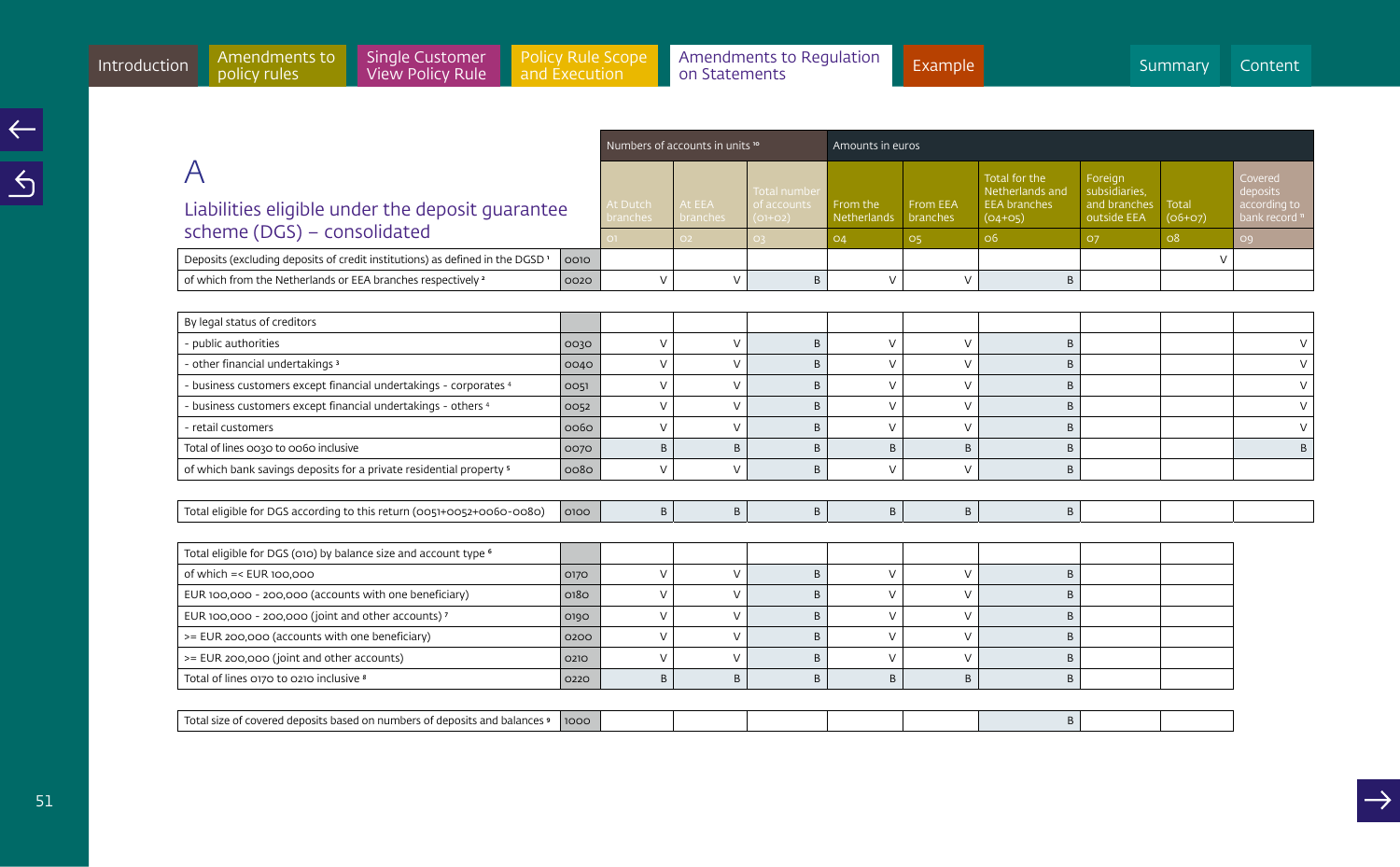Numbers of accounts in units <sup>10</sup> Amounts in euros

B Liabilities

scheme

|                                                                                                  |                                         |                    | Total number                           |                           |                             | Total for the<br>Netherlands and | Foreian<br>subsidiaries.                        |           | Covered<br>deposits           |
|--------------------------------------------------------------------------------------------------|-----------------------------------------|--------------------|----------------------------------------|---------------------------|-----------------------------|----------------------------------|-------------------------------------------------|-----------|-------------------------------|
| Liabilities eligible under the deposit quarantee                                                 | $\mathsf I$ At Dutch<br><b>branches</b> | At EEA<br>branches | of accounts<br>$\vert$ (01+02) $\vert$ | l From the<br>Netherlands | From EEA<br><b>branches</b> | <b>EEA</b> branches<br>$(O4+O5)$ | and branches   Total<br>outside $EEA$ $(06+07)$ |           | according to<br>bank record " |
| scheme (DGS) – per licensee (individual)                                                         |                                         | $\bigcap$          |                                        | O4                        |                             | <b>O</b>                         |                                                 | <b>08</b> |                               |
| Deposits (excluding deposits of credit institutions) as defined in the DGSD <sup>1</sup><br>0010 |                                         |                    |                                        |                           |                             |                                  |                                                 |           |                               |
| of which from the Netherlands or EEA branches respectively <sup>2</sup><br>0020                  |                                         |                    |                                        |                           |                             |                                  |                                                 |           |                               |

| By legal status of creditors                                                   |      |   |               |   |               |            |   |  |        |
|--------------------------------------------------------------------------------|------|---|---------------|---|---------------|------------|---|--|--------|
| - public authorities                                                           | 0030 | V | $\vee$        | B | $\mathcal{U}$ | $\vee$     | B |  | $\vee$ |
| - other financial undertakings 3                                               | 0040 | V | $\sqrt{}$     | B | $\sqrt{ }$    | $\vee$     | B |  | $\vee$ |
| - business customers except financial undertakings - corporates 4              | 0051 | V | $\vee$        | B | $\mathcal{U}$ | $\vee$     | B |  | V      |
| - business customers except financial undertakings - others 4                  | 0052 | V | $\sqrt{}$     | B | $\mathcal{U}$ | $\vee$     | B |  | V      |
| - retail customers                                                             | 0060 | V | $\sqrt{}$     | B | $\sqrt{ }$    | $\vee$     | B |  | $\vee$ |
| Total of lines 0030 to 0060 inclusive                                          | 0070 | B | B             | B | B             | B          | B |  | B      |
| of which bank savings deposits for a private residential property <sup>5</sup> | 0080 | V | $\sqrt{}$     | B | $\vee$        | $\vee$     | B |  |        |
|                                                                                |      |   |               |   |               |            |   |  |        |
| Total eligible for DGS according to this return (0051+0052+0060-0080)          | 0100 | B | B             | B | B             | B          | B |  |        |
|                                                                                |      |   |               |   |               |            |   |  |        |
| Total eligible for DGS (010) by balance size and account type <sup>6</sup>     |      |   |               |   |               |            |   |  |        |
| of which $=<$ EUR 100,000                                                      | 0170 | V | $\vee$        | B | $\sqrt{ }$    | $\vee$     | B |  |        |
| EUR 100,000 - 200,000 (accounts with one beneficiary)                          | 0180 | V | $\vee$        | B | $\lambda$     | $\vee$     | R |  |        |
| EUR 100,000 - 200,000 (joint and other accounts) 7                             | 0190 | V | $\vee$        | B | $\mathcal{U}$ | $\vee$     | B |  |        |
| >= EUR 200,000 (accounts with one beneficiary)                                 | 0200 | V | $\mathcal{U}$ | B | $\mathcal{U}$ | $\vee$     | B |  |        |
| >= EUR 200,000 (joint and other accounts)                                      | 0210 |   | $\mathcal{U}$ | B |               | $\sqrt{ }$ | B |  |        |
| Total of lines 0170 to 0210 inclusive 8                                        | 0220 | B | B             | B | B             | B          | B |  |        |
|                                                                                |      |   |               |   |               |            |   |  |        |
| Total size of covered deposits based on numbers of deposits and balances 9     | 1000 |   |               |   |               |            | B |  |        |
|                                                                                |      |   |               |   |               |            |   |  |        |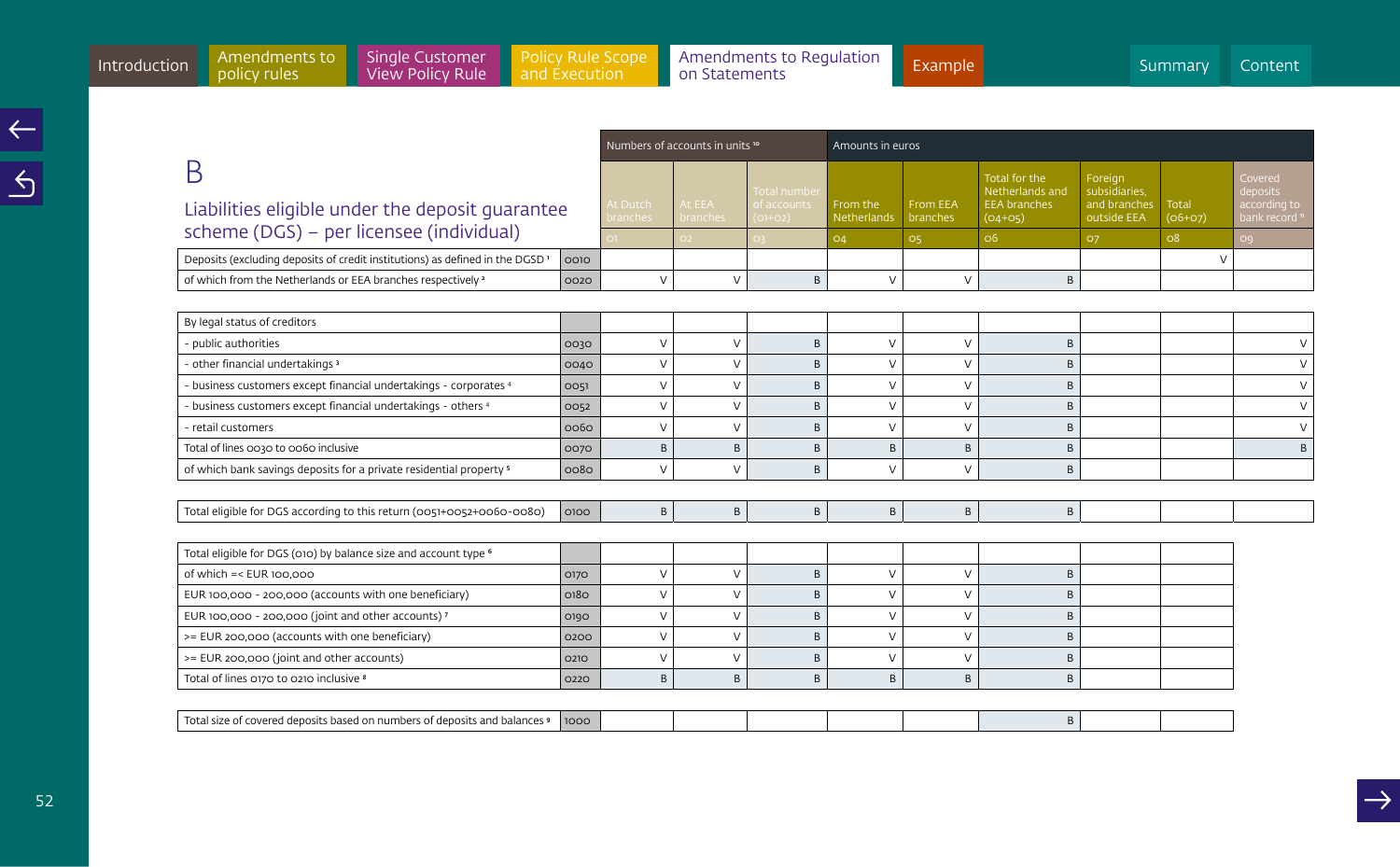#### Notes to Tables A and B

- $\blacksquare$  These reports provide a list of deposits as defined in Section 1:1, Part 1.1.1. of the Wft, regardless of whether and to what extent the liabilities and/or customers are eligible for the DGS and are covered once the DGS has been activated.
- $\blacksquare$  Deposits held at the central bank, interbank deposits and deposits held through foreign subsidiaries or non-EEA branches must not be included in the list (column 07 must not be completed).
- $\blacksquare$  Account balances denominated in currencies other than euro must be converted at the reference rates published by the ECB on the final day of the reporting period. A bank can also perform this calculation using exchange rates published by exchange rate information providers.
- $\blacksquare$  All fields marked with a (V) must be completed. The fields marked with a (B) are calculated.
- 1. The basis is the total amount of deposits (excluding deposits of credit institutions) as defined in the DGSD. The amounts in line 0010 are in principle equal to the obligations in table 08.01.a. in FINREP: line 050 -/- 060 -/- 160 (for columns 010 + 020 + 030 where IFRS is used or columns 034 + 035 where GAAP is used), although this is not necessarily always the case, due to differences in specific regulations (IFRS/GAAP). If the amount in accordance with the definition in the DGSD (line 0010) differs from the liabilities in FINREP, the

reporting entity may, at the request of DNB, issue a quantitative explanation of the difference between the two returns.

- 2. Line 0020 concerns obligations (numbers and balances) assumed through Dutch-based branches/ offices (columns 01 and 04), including through the provision of cross-border services, and obligations assumed through branches located in an EEA country (columns 02 and 05).
- 3. Other financial undertakings are financial undertakings that are excluded from cover under Section 29.01(2)(a) of the Decree on Special Prudential Measures, Investor Compensation and Deposit Guarantees under the Financial Supervision Act. Escrow accounts in the name of a financial undertaking are included in line 0040, with the covered amount of these accounts being included in column 09.
- 4. Line 0051 contains all accounts and amounts of corporates. Corporates are all enterprises with an annual turnover that exceeds the criterion defined in Article 2 of the European Commission Recommendation of 6 May 2003 concerning the definition of micro, small and medium-sized enterprises (OJEU 2003, L 124/16 (2003/361/EC)). Line 0052 contains the accounts and amounts of enterprises which fulfil the annual turnover criterion, as well as business customers that are not enterprises.
- 5. These are bank savings deposits relating to private residential property, insofar as these are set off against a home loan pursuant to Section 3:265d of the Wft. These deposits are not paid out in accordance with Section 29.01(2)(e) of the Decree on Special Prudential Measures, Investor Compensation and Deposit Guarantees under the Financial Supervision Act.
- 6. Account balances must be entered on one line only. For example, if an account has a balance of EUR 110,000, an amount of 110 must be reported on line 0180 or 0190, rather than an amount of 100 on line 0170 and 10 on line 0180 or 0190.
- 7. "Other accounts" refers to all other accounts that have more than one beneficiary.
- 8. The amounts shown on lines 0100 and 0220 must be the same and comprise both business and retail customers.
- 9. This is a calculation of the total amount in covered deposits based on the number of deposits and balances, without taking account of depositors that have more than one account.
- 10.The number of accounts (in units) held with Dutchbased offices/branches must be reported in column 01 and the number of accounts (in units) held with EEA branch offices in column 02 in each of the different balance categories, as specified in columns 04 and 05. If an individual account holder holds multiple accounts, the number of accounts per account holder and the balances on those accounts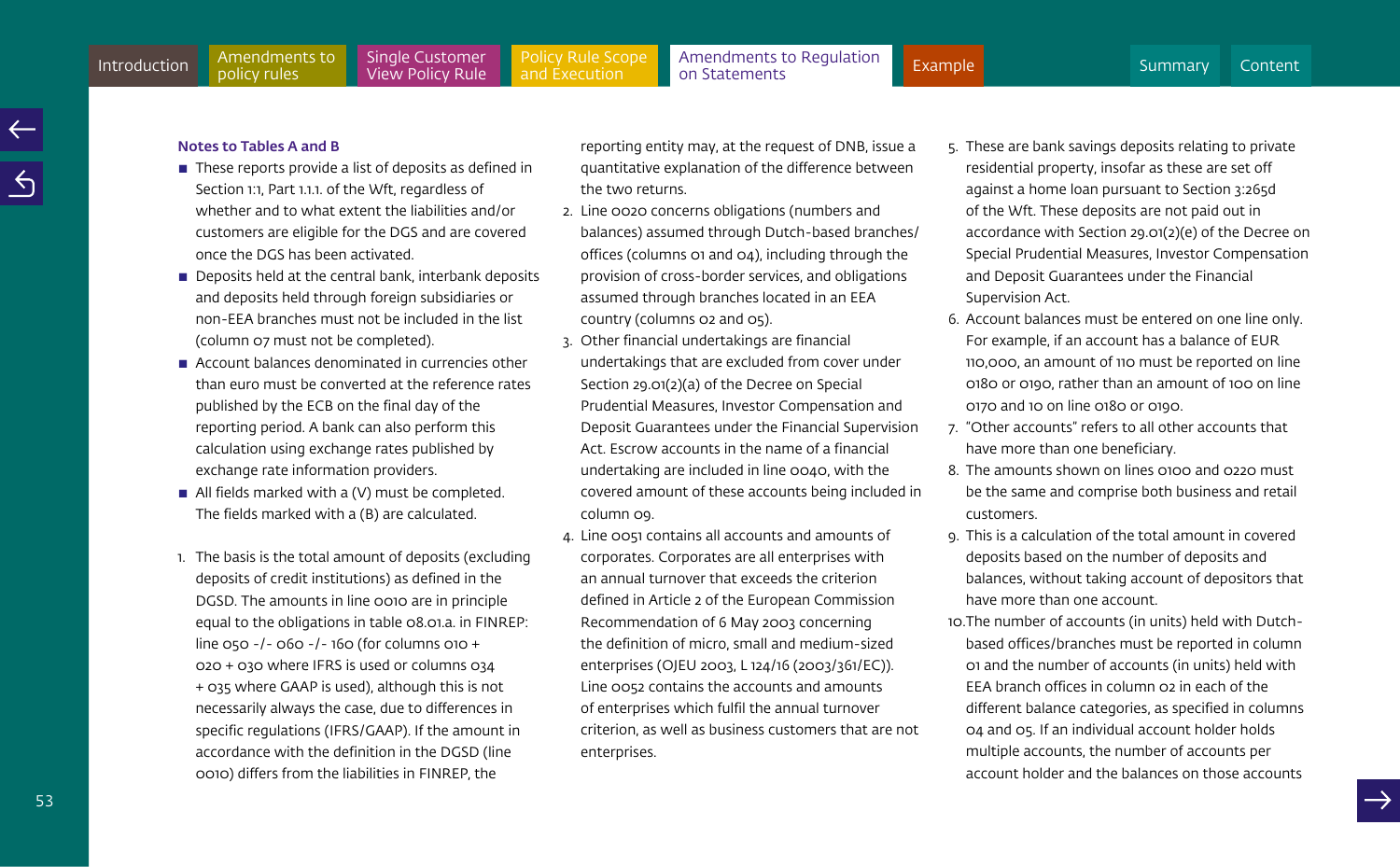must not be aggregated. For example, one account holder has three accounts with balances of EUR 30,000, EUR 60,000 and EUR 120,000 respectively. On line 0170, up to EUR 100,000, you must enter the account with EUR 30,000 and the account with EUR 60,000, and enter the number of accounts, i.e. 2, on the same line in column 01 or 02. The account with EUR 120,000 must be reported on the line for balances > EUR 100,000, with the number of accounts, i.e. 1, being entered in column 01 or 02.

11. This represents the aggregate covered amount per depositor, as shown in the single customer view.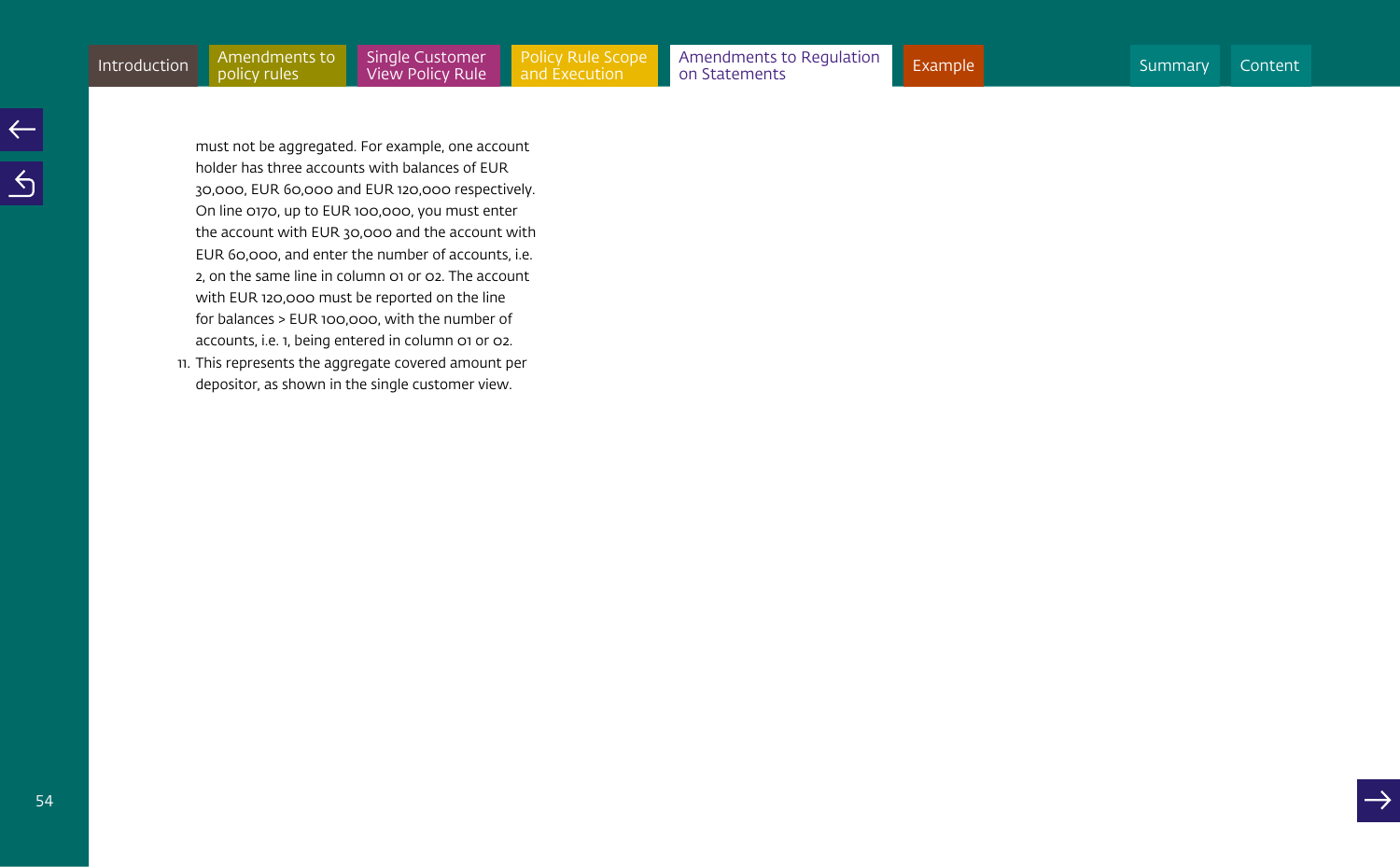|                                        |      |                        | Numbers of accounts in units 5       |           |                        | Amounts in euros                    |                                       |                        |                        |                        |                              |
|----------------------------------------|------|------------------------|--------------------------------------|-----------|------------------------|-------------------------------------|---------------------------------------|------------------------|------------------------|------------------------|------------------------------|
|                                        |      | At EEA                 | At EEA                               | At EEA    | At EEA                 | Total number<br>of accounts         | At EEA                                | At EEA                 | At EEA                 | At EEA                 | Total at                     |
| Liabilities eligible under the deposit |      | branch in<br>country A | branch in<br>  country B   country C | branch in | branch in<br>country Z | at EEA<br>$\parallel$ branches $^6$ | $\blacksquare$ branch in<br>country A | branch in<br>country B | branch in<br>country C | branch in<br>country Z | EEA<br>branches <sup>6</sup> |
| quarantee scheme (DGS) – by EEA branch |      |                        | റാ                                   |           |                        |                                     |                                       |                        |                        | -61                    | -62                          |
| EEA country (ISO code)                 | ZOO1 |                        |                                      |           |                        |                                     |                                       |                        |                        |                        |                              |
| Name of branch:                        | 0010 |                        |                                      |           |                        |                                     |                                       |                        |                        |                        |                              |

| By legal status of creditors                                      |      |   |  |  |  |  |  |
|-------------------------------------------------------------------|------|---|--|--|--|--|--|
| - business customers except financial undertakings - corporates 1 | 0051 |   |  |  |  |  |  |
| - business customers except financial undertakings - others 1     | 0052 |   |  |  |  |  |  |
| - retail customers                                                | 0060 |   |  |  |  |  |  |
| Total eligible for DGS according to this return (0051+0052+0060)  | 0100 | B |  |  |  |  |  |

| By balance size and account type <sup>2</sup>         |      |  |   |  |  |  |  |
|-------------------------------------------------------|------|--|---|--|--|--|--|
| of which =< 100,000 euro (                            | 0170 |  |   |  |  |  |  |
| EUR 100,000 - 200,000 (accounts with one beneficiary) | 0180 |  |   |  |  |  |  |
| EUR 100,000 - 200,000 (joint and other accounts 3     | 0190 |  |   |  |  |  |  |
| >= EUR 200,000 (accounts with one beneficiary)        | 0200 |  |   |  |  |  |  |
| >= EUR 200,000 (joint and other accounts)             | 0210 |  |   |  |  |  |  |
| Total of lines 0170 to 0210 inclusive 4               | 0220 |  | B |  |  |  |  |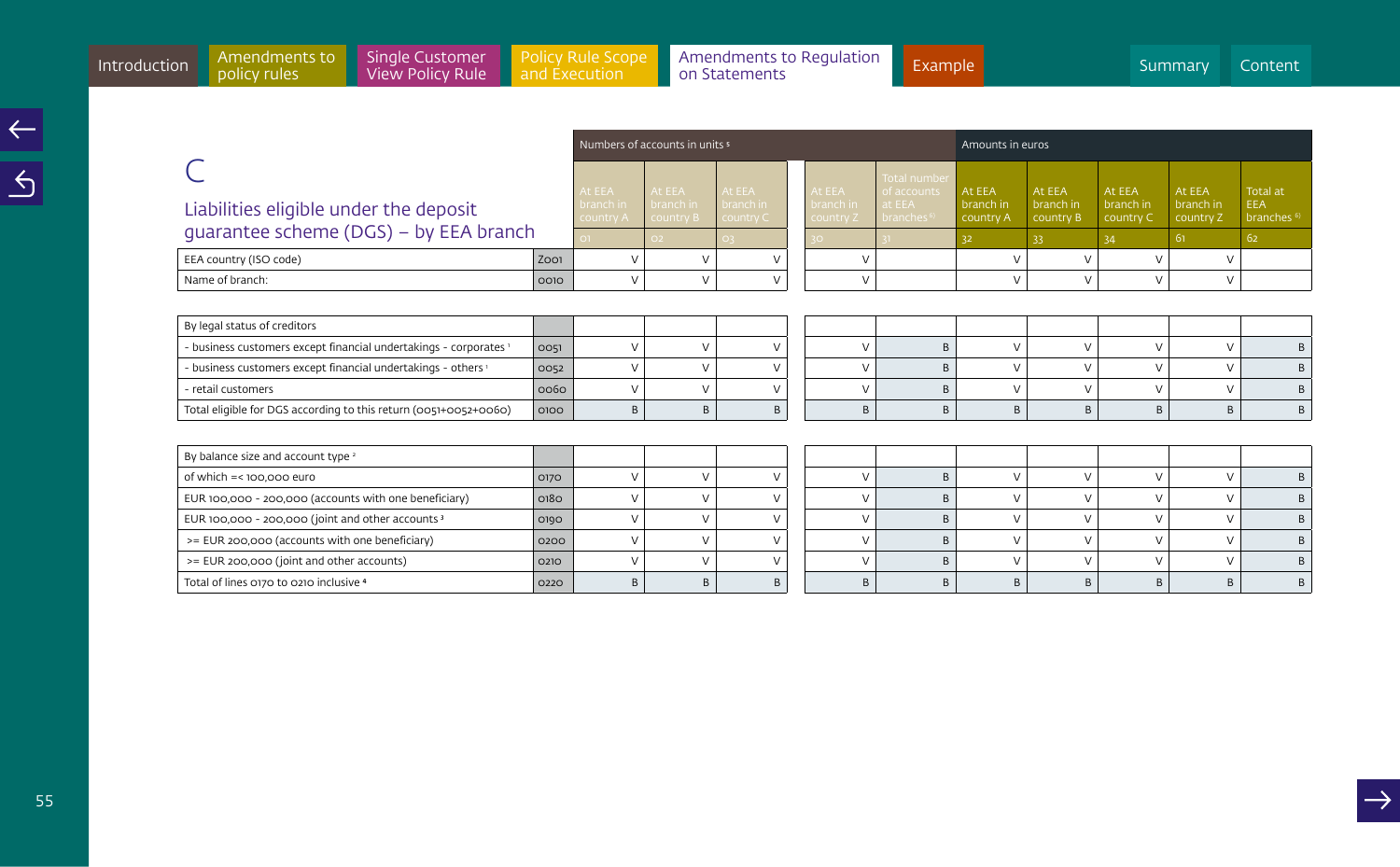#### Explanatory notes for Table C

- $\blacksquare$  These reports provide a list of deposits as defined in Section 1:1, Part 1.1.1, of the Wft, for each EEA branch, regardless of whether and to what extent the liabilities and/or customers are eligible for the DGS and are covered once the DGS has been activated.
- $\blacksquare$  Account balances denominated in currencies other than euro must be converted at the reference rates published by the ECB on the final day of the reporting period. A bank can also perform this calculation using exchange rates published by exchange rate information providers.
- $\blacksquare$  All fields marked with a (V) must be completed. The fields marked with a (B) are calculated.
- $\blacksquare$  For all countries where your institution has no EEA branch, a '0' must be entered in every yellow field.
- 1. Line 0051 contains all accounts and amounts of corporates. Corporates are all enterprises with an annual turnover that exceeds the criterion defined in Article 2 of the European Commission Recommendation of 6 May 2003 concerning the definition of micro, small and medium-sized enterprises (OJEU 2003, L 124/16 (2003/361/EC)). Line 0052 contains the accounts and amounts of enterprises which fulfil the annual turnover criterion, as well as business customers that are not enterprises.
- 2. Account balances must be entered on one line only. For example, if an account has a balance of

EUR 110,000, an amount of 110 must be reported on line 0180 or 0190, rather than an amount of 100 on line 0170 and 10 on line 0180 or 0190.

- 3. "Other accounts" refers to all other accounts that have more than one beneficiary.
- 4. The amounts shown on lines 0100 and 0220 must be the same and comprise both business and retail customers.
- 5. In column 01 (and the following columns, depending on the number of branches) the number of accounts (in units) held at EEA-based branches in each of the different balance categories must be reported. If an individual account holder holds multiple accounts, the number of accounts per account holder and the balances on those accounts must not be aggregated. For example, one account holder at the Belgian branch has three accounts with balances of EUR 30,000, EUR 60,000 and EUR 120,000 respectively. On line 0170, up to EUR 100,000, you must enter the account with EUR 30,000 and the account with EUR 60,000, and enter the number of accounts, i.e. 2, on the same line in column 01. The account with EUR 120,000 must be reported on the line for balances > EUR 100,000, with the number of accounts, i.e. 1, being entered in column 01.
- 6. The totals in columns 31 en 62 are equal to the respective returns in columns 02 and 05 in Table A.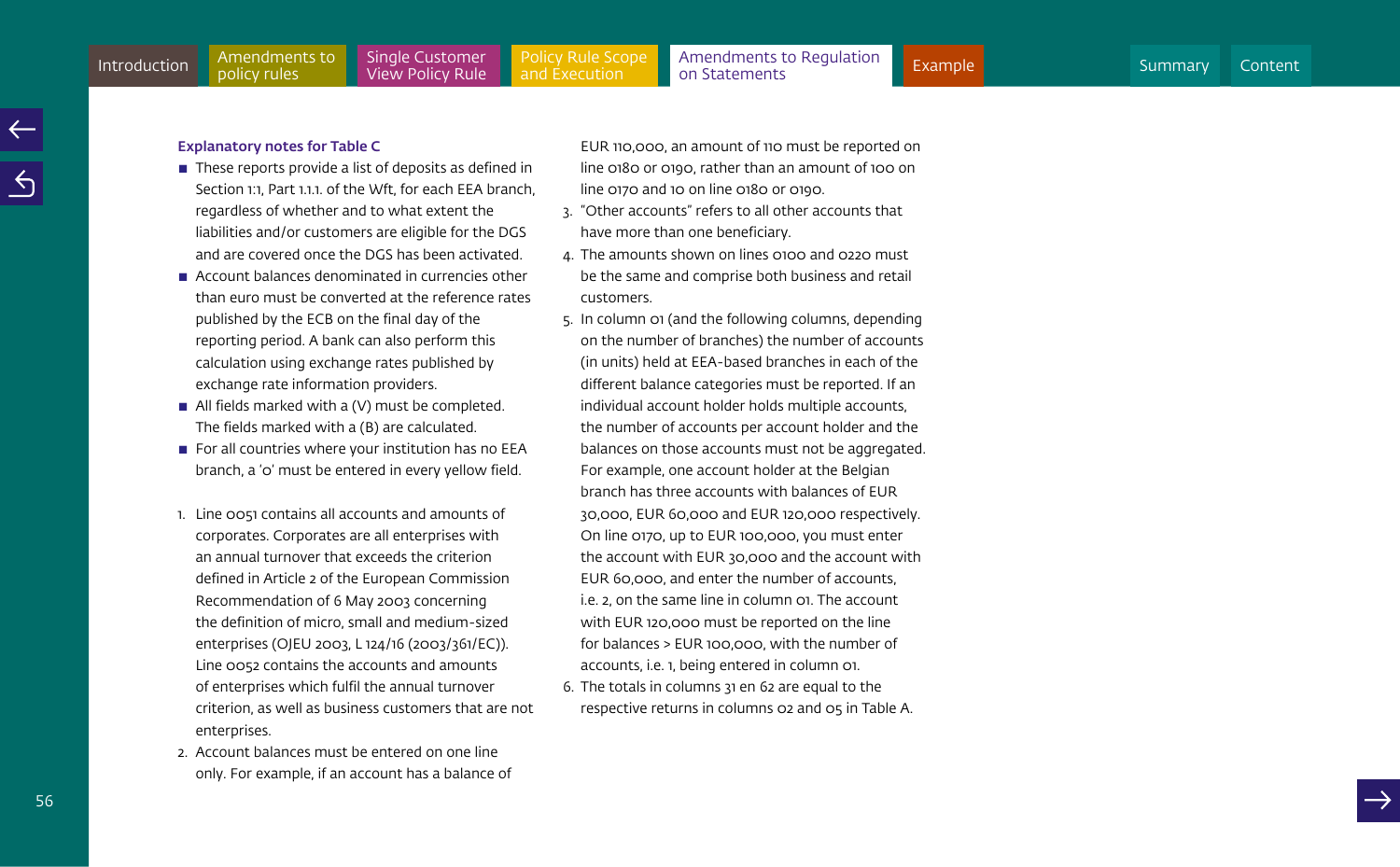|                                                                                                                                                                 |      | Numbers of accounts in units <sup>5</sup> |                                              |                                       | Amounts in euros                             |                                                       |                                              |                                              |                                              |                                              |                                        |
|-----------------------------------------------------------------------------------------------------------------------------------------------------------------|------|-------------------------------------------|----------------------------------------------|---------------------------------------|----------------------------------------------|-------------------------------------------------------|----------------------------------------------|----------------------------------------------|----------------------------------------------|----------------------------------------------|----------------------------------------|
| Liabilities eligible under the deposit<br><b>Under EEA</b><br>quarantee scheme (DGS) - cross-border<br>passport in<br>country A<br>services by EEA Member State |      |                                           | <b>Under EEA</b><br>passport in<br>country B | Under EEA<br>passport in<br>country C | <b>Under EEA</b><br>passport in<br>country Z | Total number<br>of accounts<br>under EEA<br>passports | <b>Under EEA</b><br>passport in<br>country A | <b>Under EEA</b><br>passport in<br>country B | <b>Under EEA</b><br>passport in<br>country C | <b>Under EEA</b><br>passport in<br>country Z | <b>Total</b><br>under EEA<br>passports |
|                                                                                                                                                                 |      | $\vee$                                    | O2                                           | O <sub>3</sub>                        |                                              |                                                       | 32                                           | 33                                           | 34                                           | 61                                           | 62                                     |
| EEA country (ISO code)                                                                                                                                          | ZOO1 |                                           | $\vee$                                       | $\vee$                                | $\vee$                                       |                                                       | $\vee$                                       | $\vee$                                       | $\sqrt{}$                                    | $\vee$                                       |                                        |
|                                                                                                                                                                 |      |                                           |                                              |                                       |                                              |                                                       |                                              |                                              |                                              |                                              |                                        |
| By legal status of creditors                                                                                                                                    |      |                                           |                                              |                                       |                                              |                                                       |                                              |                                              |                                              |                                              |                                        |
| - business customers except financial undertakings - corporates 1                                                                                               | 0051 | $\vee$                                    | $\vee$                                       | $\vee$                                | $\vee$                                       | B                                                     | $\vee$                                       | $\vee$                                       | $\vee$                                       | $\vee$                                       | B                                      |
| - business customers except financial undertakings - others <sup>1</sup>                                                                                        | 0052 | V                                         | $\sqrt{ }$                                   | $\vee$                                | $\vee$                                       | B                                                     | $\sqrt{ }$                                   | $\vee$                                       | $\sqrt{ }$                                   | $\vee$                                       | B                                      |
| - retail customers                                                                                                                                              | 0060 | $\vee$                                    | $\sqrt{ }$                                   | $\vee$                                | V                                            | B                                                     | $\sqrt{}$                                    | $\vee$                                       | $\sqrt{}$                                    | $\vee$                                       | B                                      |
| Total eligible for DGS according to this return (0051+0052+0060)                                                                                                | 0100 |                                           | B                                            | B                                     | B                                            | B                                                     | B                                            | B                                            | B                                            | B                                            | B                                      |
|                                                                                                                                                                 |      |                                           |                                              |                                       |                                              |                                                       |                                              |                                              |                                              |                                              |                                        |
| By balance size and account type <sup>2</sup>                                                                                                                   |      |                                           |                                              |                                       |                                              |                                                       |                                              |                                              |                                              |                                              |                                        |
| of which $=$ <100.000 euro                                                                                                                                      | 0170 | $\vee$                                    | $\vee$                                       | $\vee$                                | $\vee$                                       | B                                                     | $\vee$                                       | $\vee$                                       | $\vee$                                       | $\vee$                                       | B                                      |
| EUR 100,000 - 200,000 (accounts with one beneficiary)                                                                                                           | 0180 | $\vee$                                    | $\vee$                                       | $\vee$                                | $\vee$                                       | B                                                     | $\vee$                                       | $\vee$                                       | $\vee$                                       | $\vee$                                       | B                                      |
| EUR 100,000 - 200,000 (joint and other accounts) <sup>3</sup>                                                                                                   | 0190 | $\vee$                                    | $\vee$                                       | $\vee$                                | $\vee$                                       | B                                                     | $\vee$                                       | $\vee$                                       | $\vee$                                       | $\vee$                                       | B                                      |
| >= EUR 200,000 (accounts with one beneficiary)                                                                                                                  | 0200 | $\vee$                                    | $\vee$                                       | $\vee$                                | V                                            | B                                                     | $\vee$                                       | $\vee$                                       | $\sqrt{}$                                    | $\vee$                                       | B                                      |
| >= EUR 200,000 (joint and other accounts)                                                                                                                       | 0210 | $\vee$                                    | $\mathcal{U}$                                | $\vee$                                | $\vee$                                       | B                                                     | $\sqrt{ }$                                   | $\vee$                                       | $\sqrt{ }$                                   | $\vee$                                       | B                                      |
| Total of lines 0170 to 0210 inclusive 4                                                                                                                         | 0220 | B                                         | B                                            | B                                     | B                                            | B                                                     | B                                            | B                                            | B                                            | B                                            | B                                      |

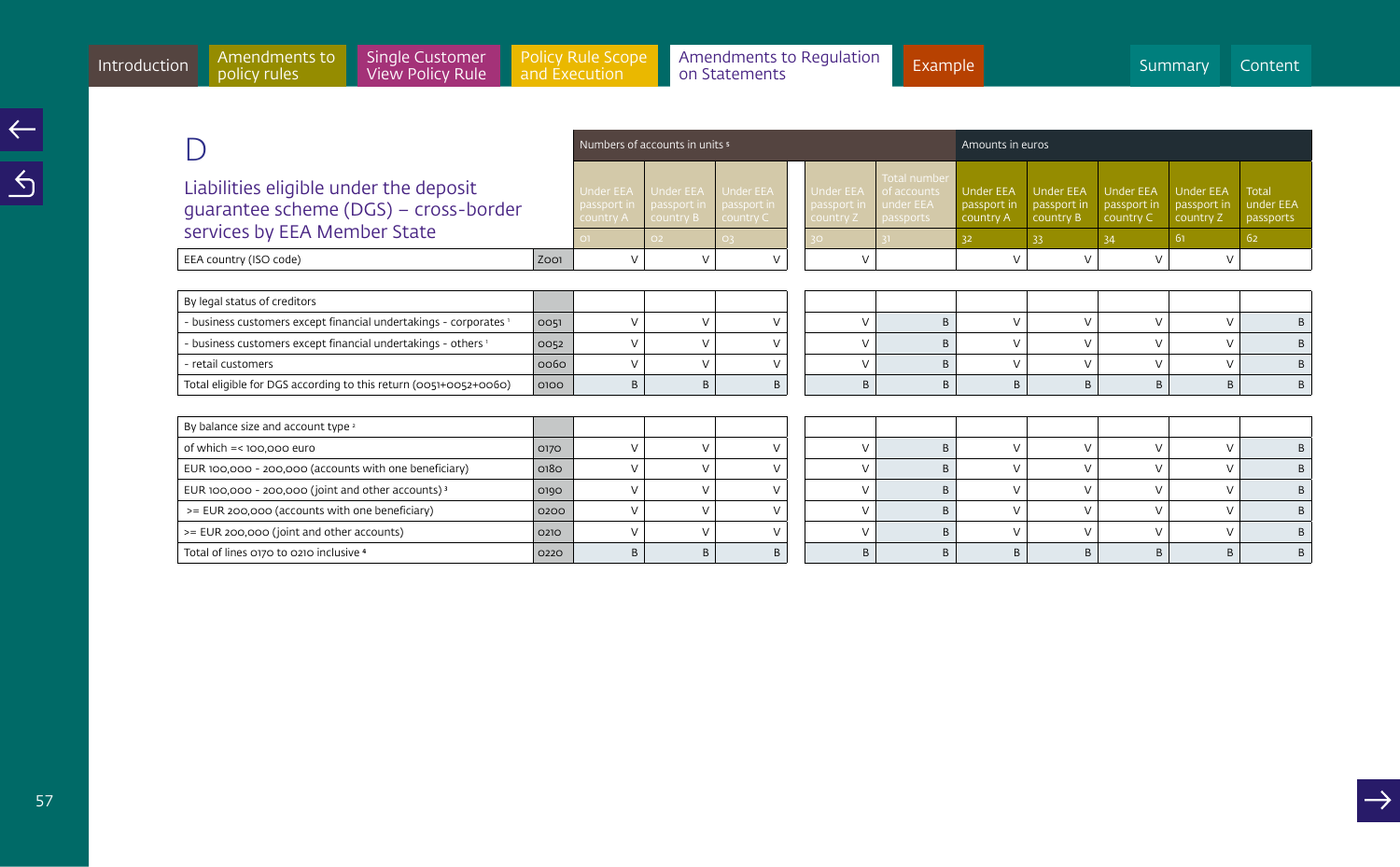58

In Annex 15, after the notes to table C, a new table with explanatory notes is added, worded as follows:

#### Explanatory notes for Table D

- $\blacksquare$  These reports provide a list of deposits as defined in Section 1:1, Part 1.1.1. of the Wft, regardless of whether and to what extent the liabilities and/or customers are eligible for the DGS and are covered once the DGS has been activated, under an EEA passport for the provision of services (Section 2:110 of the Financial Supervision Act).
- $\blacksquare$  Account balances denominated in currencies other than euro must be converted at the reference rates published by the ECB on the final day of the reporting period. A bank can also perform this calculation using exchange rates published by exchange rate information providers.
- $\blacksquare$  All fields marked with a (V) must be completed. The fields marked with a (B) are calculated.
- $\blacksquare$  For all countries where your institution does not collect deposits under an EEA passport, a '0' must be entered in every yellow field.
- 1. Line 0051 contains all accounts and amounts of corporates. Corporates are all enterprises with an annual turnover that exceeds the criterion defined in Article 2 of the European Commission Recommendation of 6 May 2003 concerning the definition of micro, small and medium-sized

enterprises (OJEU 2003, L 124/16 (2003/361/EC)). Line 0052 contains the accounts and amounts of enterprises which fulfil the annual turnover criterion, as well as business customers that are not enterprises.

- 2. Account balances must be entered on one line only. For example, if an account has a balance of EUR 110,000, an amount of 110 must be reported on line 0180 or 0190, rather than an amount of 100 on line 0170 and 10 on line 0180 or 0190.
- 3. "Other accounts" refers to all other accounts that have more than one beneficiary.
- 4. The amounts shown on lines 0100 and 0220 must be the same and comprise both business and retail customers.
- 5. In column 01 (and the following columns, depending on the number of branches) the number of accounts (in units) held at EEA-based branches in each of the different balance categories must be reported. If an individual account holder holds multiple accounts, the number of accounts per account holder and the balances on those accounts must not be aggregated. For example, one account holder at the Belgian branch has three accounts with balances of EUR 30,000, EUR 60,000 and EUR 120,000 respectively. On line 0170, up to EUR 100,000, you must enter the account with EUR 30,000 and the account with EUR 60,000, and enter the number of accounts, i.e. 2, on the same line in column 01.

The account with EUR 120,000 must be reported on the line for balances > EUR 100,000, with the number of accounts, i.e. 1, being entered in column 01.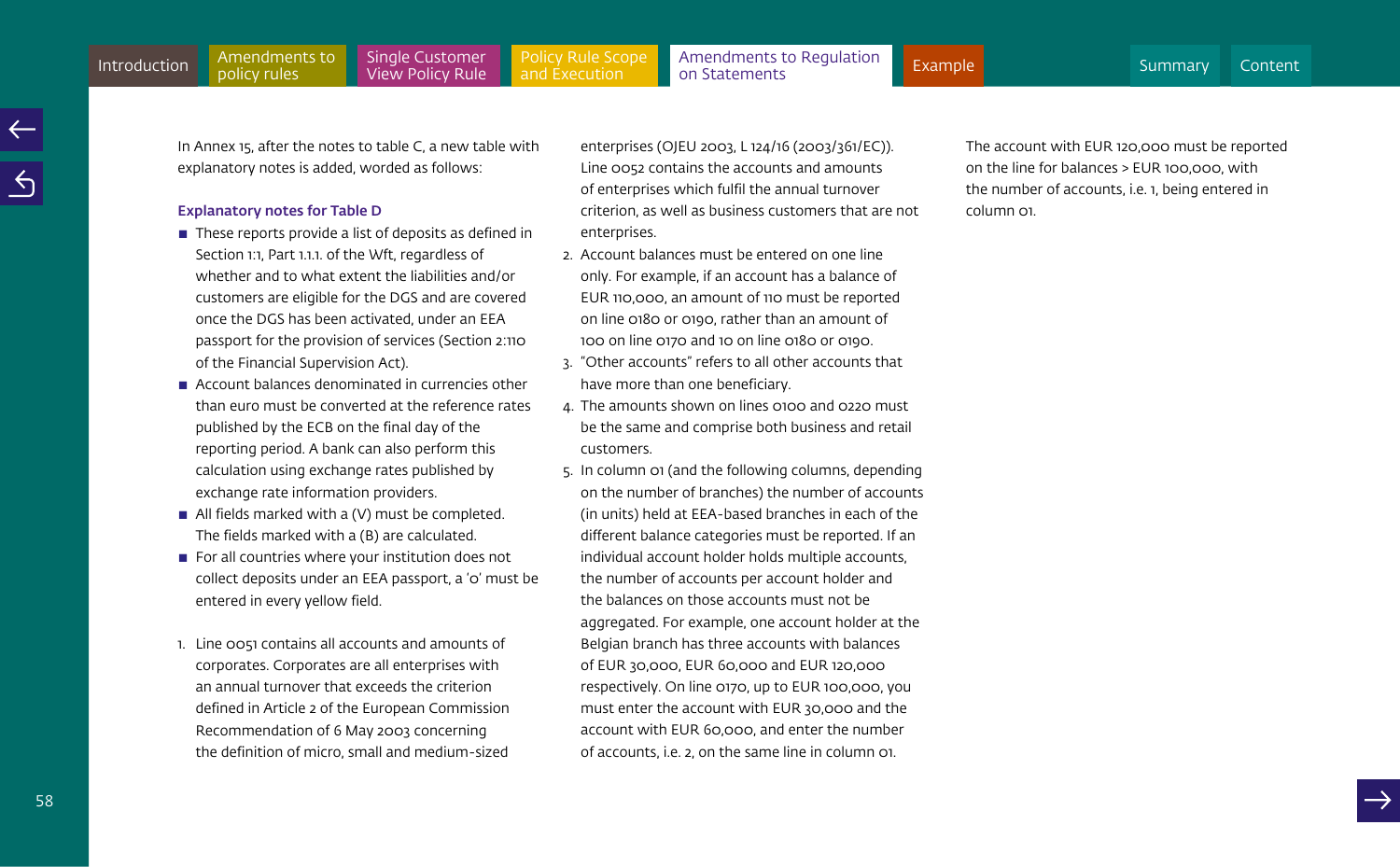# SECTION II

This Regulation will come into force on 1 October 2021.

This Regulation and the accompanying explanatory notes will be published in the Government Gazette.

Amsterdam, 28 June 2021

De Nederlandsche Bank N.V.

N.C. Stolk-Luyten

Director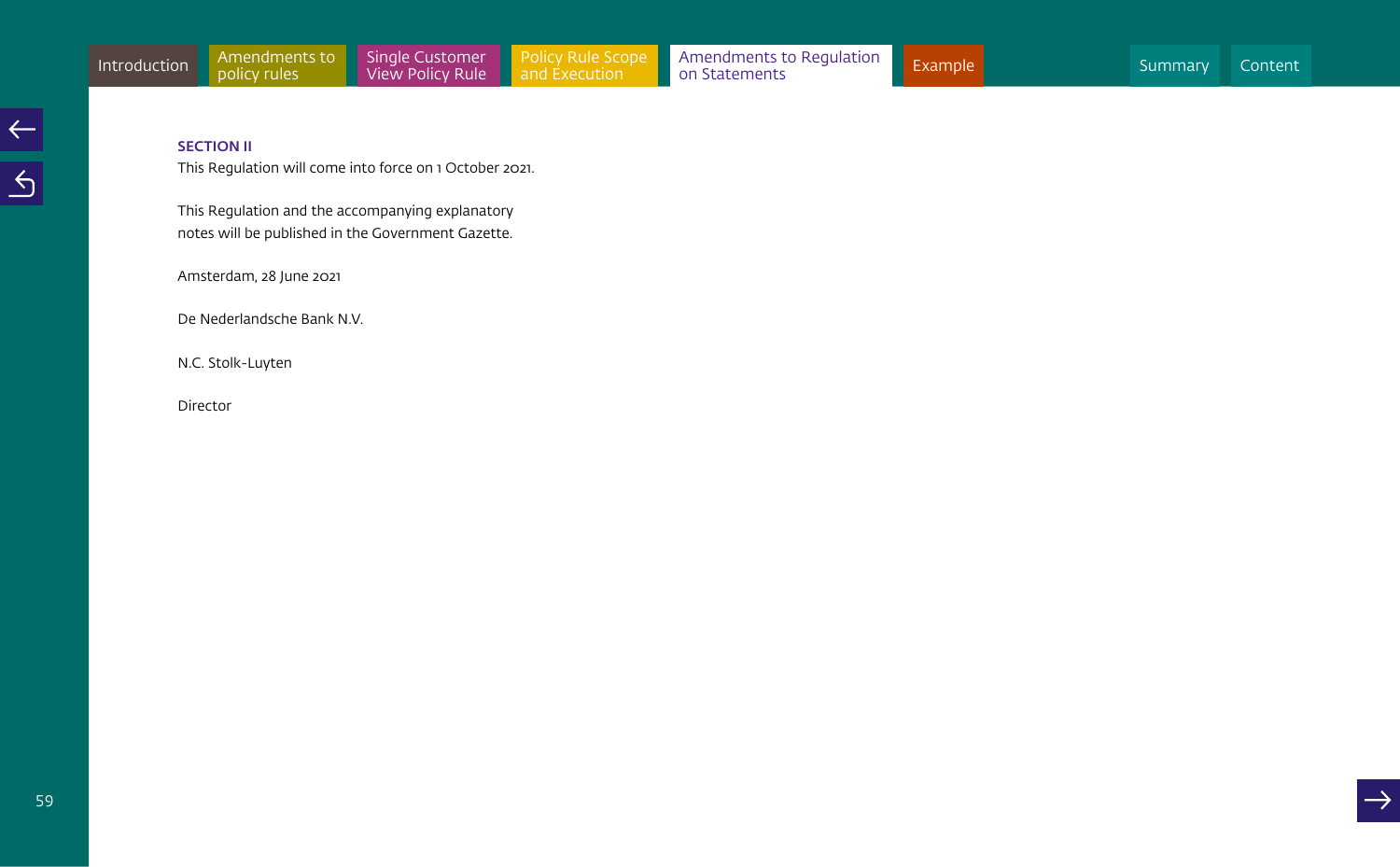#### Explanatory notes

in July 2017 the Regulation on Statements of Financial Institutions under the Financial Supervision Act 2011 was expanded to include Annex 15, which comprises tables for the DGS reports. Banks must provide information on the deposits covered under the deposit guarantee scheme based on Tables A and B. With Table C a bank issues data on deposits collected through branches in EEA countries.

These tables include a statement of the deposits of business customers other than financial undertakings. This return is split into two lines, so a subdivision is made into deposits of corporates and other business customers. This amendment contributes to the resolution of banks, since corporates' eligible deposits rank lower in the hierarchy of creditors. The classification is consistent with the marker in the SCV file referred to in section 7(2)(a) of the Single Customer View Policy Rule. This division means the line numbering is increased to 4 digits.

In Tables A and B column 09 can from now on be completed for lines 0030 and 0040. This provides flexibility for future changes in customers' eligibility. It also becomes possible to enter in line 0040 the amount of covered deposits on escrow accounts held in the name of financial undertakings.

Table D is also added, whereby banks make an annual return of deposits collected through cross-border services under an EEA passport. This report was already requested on an ad hoc basis.

The submission deadlines are amended to ensure compliance with the reporting obligation laid down in Article 16(1) of Delegated Regulation (EU) 2015/63, which stipulates that by 31 January each year deposit guarantee schemes must provide resolution authorities with the amount of covered deposits in the previous year of all their member credit institutions. Since the submission deadlines thus differ from the submission deadlines for FINREP, the obligations in Table 08.01.a. in FINREP (line 200 and the old Tables A and B) no longer have to be reported. As soon as the FINREP report has been submitted, however, banks must be able to provide, at DNB's request, a quantitative explanation of the difference between the amounts as defined in the DGSD (line 0010) and the obligations in FINREP.

The following should be noted with regard to the date on which the Regulation comes into effect. Banks are required to report for the first time in accordance with the amended regulation on the period ending on 31 December 2021.

Amsterdam, 28 June 2021

De Nederlandsche Bank N.V.

N.C. Stolk-Luyten Director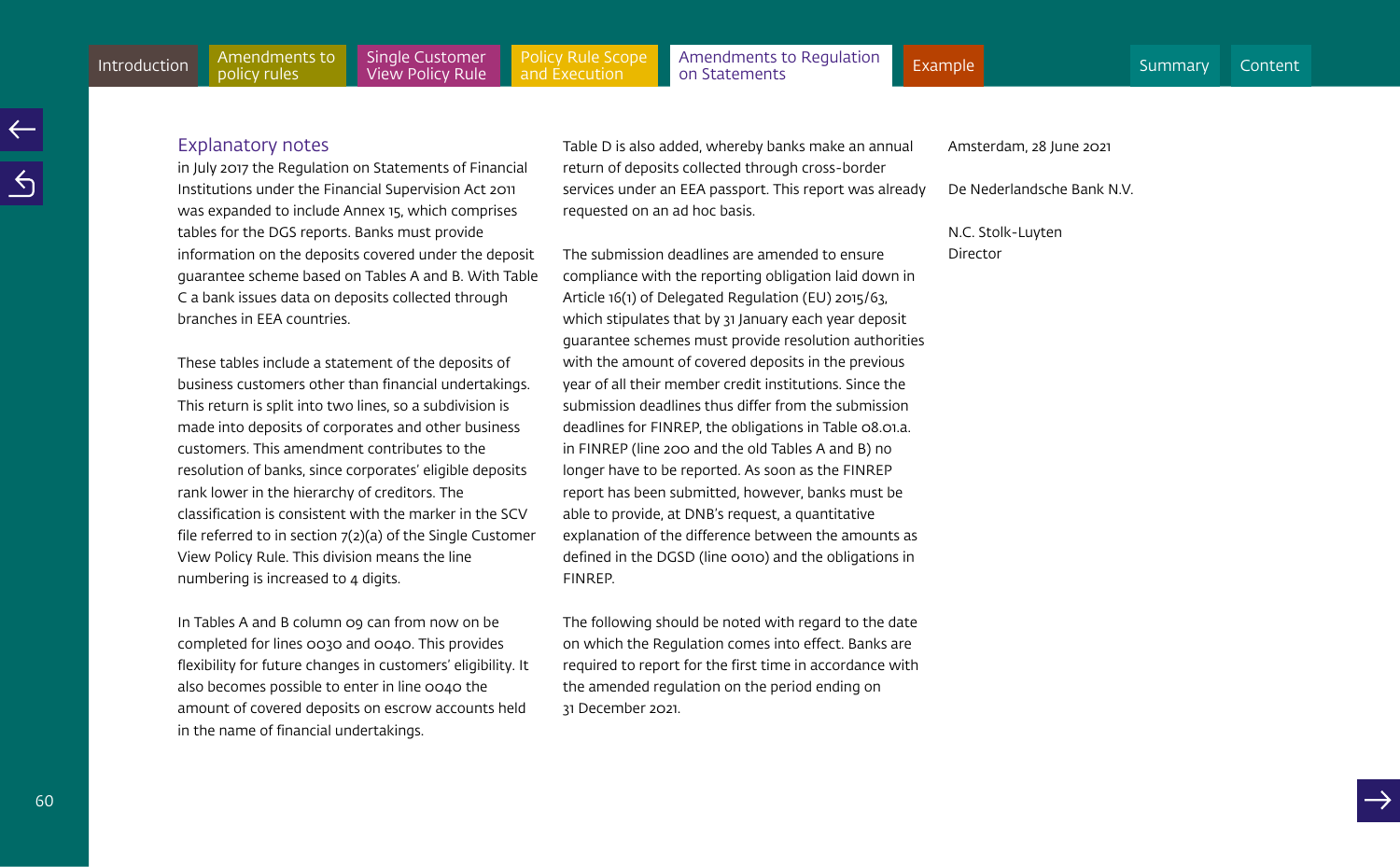# <span id="page-60-1"></span><span id="page-60-0"></span>6 Example

# Annex – Worked example

This annex provides a worked example of how a bank, in this case the fictitious ABC Bank, should deal with markers for the different purposes for which the SCV is used.

In the example, ABC Bank has 14 customers and 30 accounts.1 Most customers have multiple accounts, as shown in the (simplified) single customer view. The customers and the products they hold have different characteristics. This is reflected in the markers that a bank must apply on the basis of the Single Customer View Policy Rule.

On the basis of these markers, a bank will calculate the covered amount for each depositor in accordance with the various rules that govern the calculation of (i) the deposit base (from which the quarterly levies are derived)2 and (ii) the amounts of compensation to be paid, automatically or otherwise.3

The example explains how the markers are to be used in the different reports. For example, customer 7 will see the full amount held in the escrow account (EUR 140,000) registered in their name included in the deposit base for the purpose of calculating the quarterly levies. At the same time, the bank's records do not show who the underlying third-party beneficiaries are. This deposit does not allow for automatic payout and hence the account balance will not count in the calculation of the eligible and covered amounts as requested in preparation for a DGS payout or resolution.

The example report shows ABC Bank's report based on the simplified SCV.

<sup>1</sup> This example is a simplified SCV. Not all data fields are included.

<sup>2</sup> Section 4(3) of the Single Customer View Policy Rule.

<sup>3</sup> Section 4(2) of the Single Customer View Policy Rule.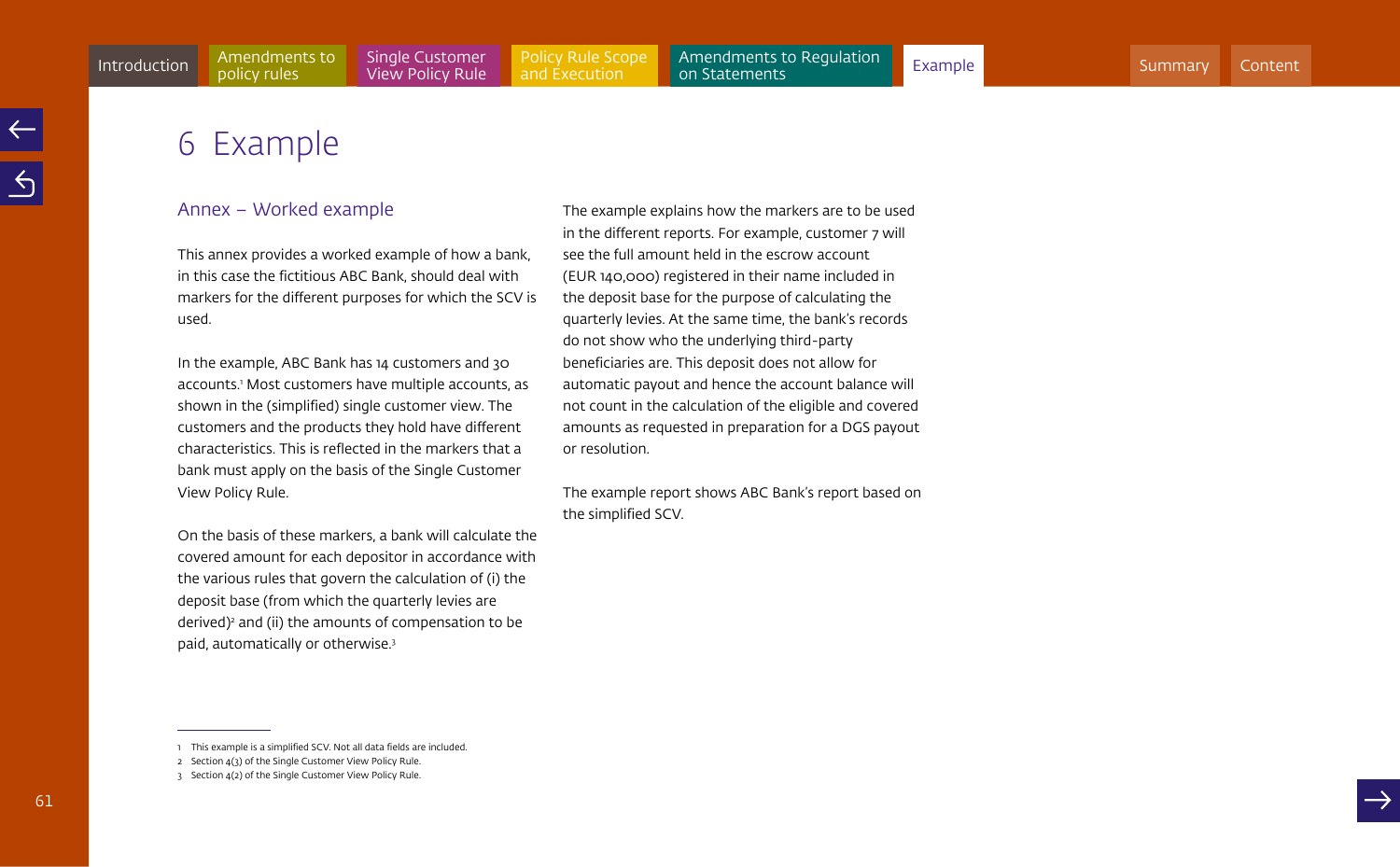[Policy Rule Scope](#page-35-0)  and Execution

Introduction Amendments to Single Customer Policy Rule Scope [Amendments to Regulation](#page-49-0) Example Summary Content A<br>[Introduction](#page-3-0) policy rules View Policy Rule and Execution on Statements [Summary](#page-2-0) Summary [Content](#page-1-0) &

| Data in SCV file<br>Information derived from SCV file data |                       |                          |                                                     |                                      |                         |                       |                                        |                                                       |                        |                |                                           |                                                             |                                             |                                          |                                                                                               |
|------------------------------------------------------------|-----------------------|--------------------------|-----------------------------------------------------|--------------------------------------|-------------------------|-----------------------|----------------------------------------|-------------------------------------------------------|------------------------|----------------|-------------------------------------------|-------------------------------------------------------------|---------------------------------------------|------------------------------------------|-----------------------------------------------------------------------------------------------|
| SCV-ID                                                     | Depositor             | <b>Country</b><br>branch | Customer<br>identified<br>unam-<br><b>biguously</b> | Type of<br>depositor                 | Customer<br>is eligible | Client is<br>deceased | Product<br>(deposit)                   | Product type                                          | Product<br>is eligible | <b>Blocked</b> | <b>Balance</b><br>(including<br>interest) | Covered<br>amount in<br>accordance with<br>quarterly report | Automatic<br>processing<br>of DGS<br>payout | Manual<br>processing<br>of DGS<br>payout | <b>Note</b>                                                                                   |
| O1                                                         | Customer 1            | <b>NL</b>                | Yes                                                 | Government   No<br>authority         |                         | Na                    | Account 1<br>Account 2                 | Current account<br>Savings account                    | Na<br>Na               |                | 200.000<br>30.000<br>230.000              | ᅙ                                                           | <u>ក</u>                                    |                                          | Government bodies are<br>not eligible under DGS                                               |
| O <sub>2</sub>                                             | Customer 2            | NL                       | Yes                                                 | Government   No<br>authority         |                         | Na                    | Account 3                              | Current account                                       | l Na                   |                | 45.000                                    | $\overline{\circ}$                                          | <u>ਨ</u>                                    |                                          | Government bodies are<br>not eligible under DGS                                               |
| O <sub>3</sub>                                             | Customer 3            | <b>NL</b>                | Yes                                                 | Financial<br>corporation             | <b>No</b>               | Na                    | Account 4<br>Account 5                 | Current account<br>Fixed-term<br>deposit              | Na<br>Na               |                | 400.000<br>35.000<br>435.000              | ᅙ                                                           | ᅙ                                           | $\overline{\circ}$                       | Financial corporations<br>are not eligible under<br><b>DGS</b>                                |
| O <sub>4</sub>                                             | Customer 4            | NL                       | Yes                                                 | Financial<br>corporation             | No                      | Na                    | Account 6<br>Account 7<br>Account 8    | Current account<br>Savings account<br>Escrow account  | Na<br>Na<br>Na         |                | 10.000<br>240.000<br>20.000<br>270.000    | 20.000                                                      | ᅙ                                           | 20.000                                   | Financial corporations<br>are not eligible under<br><b>DGS</b>                                |
| 05                                                         | Customer <sub>5</sub> | NL                       | Yes                                                 | Corporate<br>customer<br>- corporate | Yes                     | Na                    | Account 9<br>Account 10                | Current account<br>Current account                    | Yes<br>Yes             |                | 30.000<br>40.000<br>70.000                | 70.000                                                      | 70.000                                      | $\circ$                                  |                                                                                               |
| O <sub>6</sub>                                             | Customer 6            | NL                       | Yes                                                 | Corporate<br>customer<br>- other     | Doubt                   | Na                    | Account 11<br>Account 12               | Savings account<br>Fixed-term<br>deposit              | Yes<br>Yes             |                | 20.000<br>300.000<br>320.000              | 100.000                                                     | ᅙ                                           | 100.000                                  | Doubt as to whether<br>customer is eligible, but<br>amount is shown in<br>quarterly report    |
| 07                                                         | Customer 7            | <b>NL</b>                | Yes                                                 | Corporate<br>customer<br>- other     | Yes                     | Na                    | Account 13                             | Escrow account                                        | Yes                    |                | 140.000                                   | 140.000                                                     | ᅙ                                           | 140.000                                  | Escrow account to be<br>shown fully in quarterly<br>report                                    |
| O8                                                         | Customer 8            | <b>DU</b>                | Yes                                                 | Corporate<br>customer<br>- other     | Yes                     | Na                    | Account 14<br>Account 15<br>Account 16 | Current account<br>Savings account<br>Savings account | Yes<br>Yes<br>Yes      |                | 30.000<br>1.000<br>15.000<br>46.000       | 46.000                                                      | 46.000                                      | $\overline{O}$                           | Customer through EEA<br>branch                                                                |
| O9                                                         | Customer 9            | NL                       | <b>No</b>                                           | Retail<br>customer                   | Yes                     | <b>No</b>             | Account 17                             | Current account                                       | Yes                    |                | 10,000                                    | 10,000                                                      | ०                                           | 10.000                                   | Doubt about<br>unambiguous<br>identification, but<br>amount is shown in<br>  quarterly report |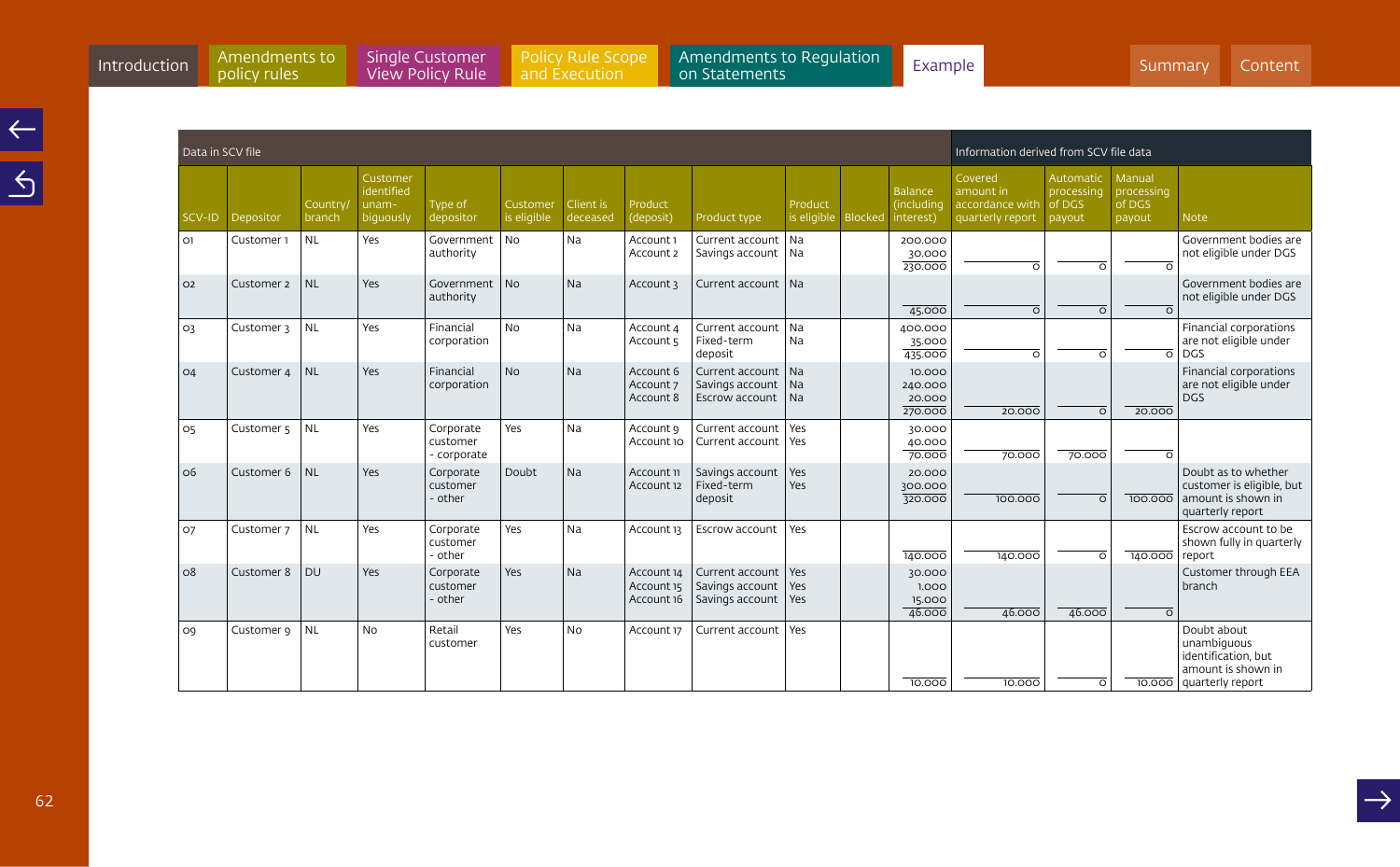[Policy Rule Scope](#page-35-0)  and Execution

Introduction Amendments to Single Customer Policy Rule Scope [Amendments to Regulation](#page-49-0) Example Summary Content A<br>[Introduction](#page-3-0) policy rules View Policy Rule and Execution on Statements [Summary](#page-2-0) Summary [Content](#page-1-0) &

|                 | Data in SCV file |                    |                                              |                      |                         |                       |                                        |                                                                                             |                        |                |                                           | Information derived from SCV file data                      |                                             |                                          |                                                                                                                                                                                                                                                |  |
|-----------------|------------------|--------------------|----------------------------------------------|----------------------|-------------------------|-----------------------|----------------------------------------|---------------------------------------------------------------------------------------------|------------------------|----------------|-------------------------------------------|-------------------------------------------------------------|---------------------------------------------|------------------------------------------|------------------------------------------------------------------------------------------------------------------------------------------------------------------------------------------------------------------------------------------------|--|
| SCV-ID          | Depositor        | Country,<br>branch | Customer<br>identified<br>unam-<br>biquously | Type of<br>depositor | Customer<br>is eligible | Client is<br>deceased | Product<br>(deposit)                   | Product type                                                                                | Product<br>is eligible | <b>Blocked</b> | <b>Balance</b><br>(including<br>interest) | Covered<br>amount in<br>accordance with<br>quarterly report | Automatic<br>processing<br>of DGS<br>payout | Manual<br>processing<br>of DGS<br>payout | <b>Note</b>                                                                                                                                                                                                                                    |  |
| 10 <sup>°</sup> | Customer 10   NL |                    | Yes                                          | Retail<br>customer   | Yes                     | <b>No</b>             | Account 18<br>Account 19<br>Account 20 | Current account<br>Savings account<br>Other fiscal<br>accounts                              | Yes<br>Yes<br>Doubt    |                | $-500$<br>2.000<br>10.000<br>11.500       | 12.000                                                      | 2.000                                       | 10,000                                   | Negative balance is debt<br>and will not be settled<br>with DGS compensation<br>Doubt as to whether<br>deposit is eligible, but<br>amount is shown in<br>quarterly report<br>Negative total amounts<br>are set to o for<br>quarterly reporting |  |
| 11              | Customer 11      | <b>NL</b>          | Yes                                          | Retail<br>customer   | Yes                     | <b>No</b>             | Account 21<br>Account 22<br>Account 23 | Current account<br>Savings account<br>Other fiscal<br>accounts                              | Yes<br>Yes<br>Yes      |                | 10.000<br>20,000<br>300<br>30.300         | 30.300                                                      | 30.300                                      | $\circ$                                  | Correct SCV, no special<br>comments                                                                                                                                                                                                            |  |
| 12              | Customer 12   NL |                    | Yes                                          | Retail<br>customer   | Yes                     | <b>No</b>             | Account 24<br>Account 25<br>Account 26 | Current account<br>Current account<br>Savings account                                       | Yes<br>Yes<br>Yes      | Yes            | 30.000<br>3.000<br>15.000<br>48.000       | 48.000                                                      | 18.000                                      | 30.000                                   | Blocked account is<br>shown in quarterly<br>report                                                                                                                                                                                             |  |
| 13              | Customer $13$ BE |                    | Yes                                          | Retail<br>customer   | Yes                     | Yes                   | Account 27<br>Account 28               | Savings account<br>Savings account                                                          | Yes<br><b>Yes</b>      |                | 5.000<br>300<br>5.300                     | 5.300                                                       | 5.300                                       | $\epsilon$                               | Customer is deceased.<br>amount is shown in<br>quarterly report.<br>Customer through EEA<br>branch                                                                                                                                             |  |
| 14              | Customer $14$ NL |                    | Yes                                          | Retail<br>customer   | Yes                     | <b>No</b>             | Account 29<br>Account 30               | Savings account<br><b>Bank savings</b><br>deposit for<br>private<br>residential<br>property | Yes<br><b>No</b>       |                | 5.000<br>150.000<br>155.000               | 5.000                                                       | 5.000                                       | $\Omega$                                 | Account 30 is a bank<br>savings deposit for<br>private residential<br>property                                                                                                                                                                 |  |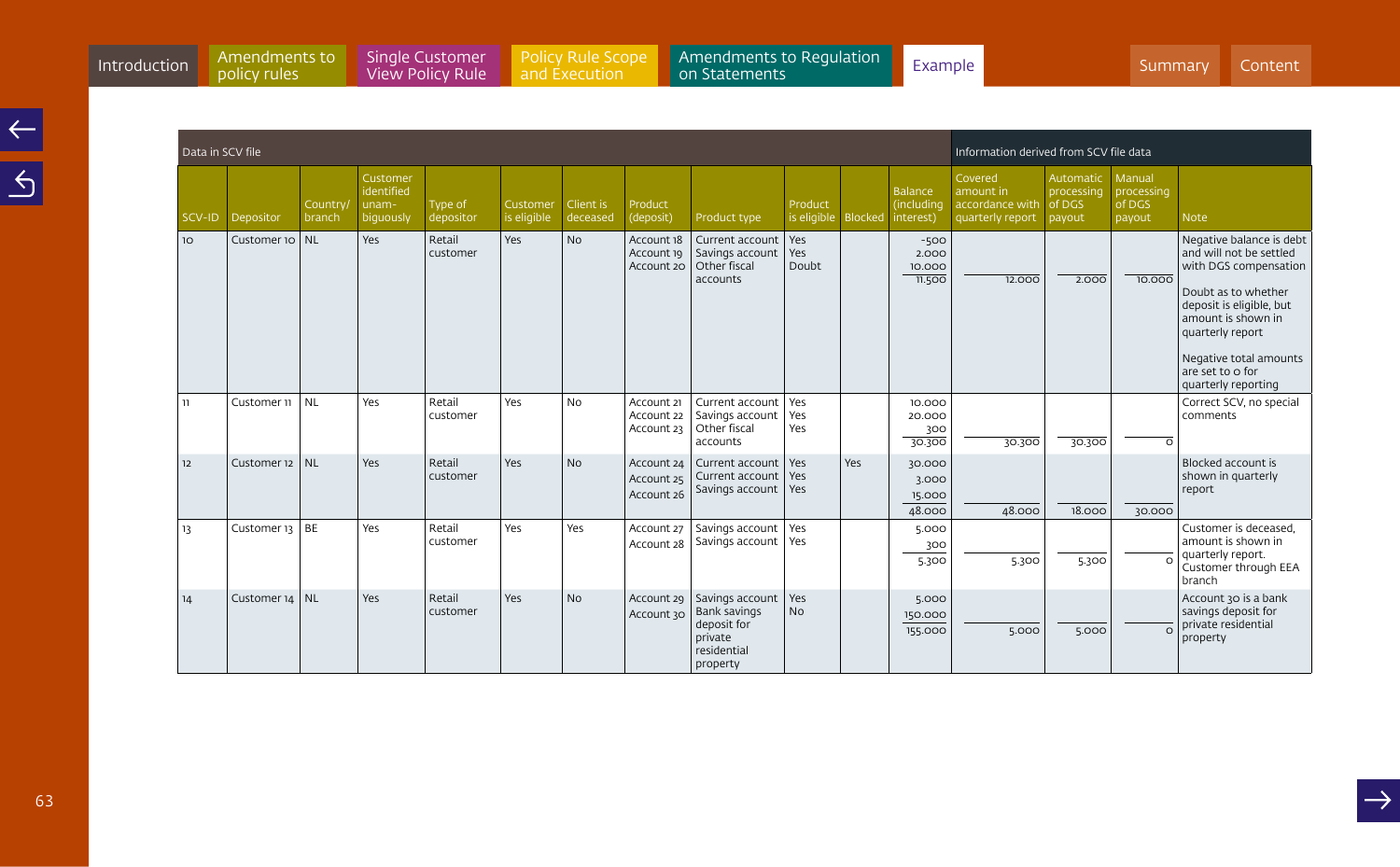|                                                                                           |     |                                                 |                                               |                                       | Amounts in thousands of euros |                                   |                                                                       |                                                    |                           |                                                                   |  |  |  |
|-------------------------------------------------------------------------------------------|-----|-------------------------------------------------|-----------------------------------------------|---------------------------------------|-------------------------------|-----------------------------------|-----------------------------------------------------------------------|----------------------------------------------------|---------------------------|-------------------------------------------------------------------|--|--|--|
|                                                                                           |     |                                                 | Number of accounts (in units) <sup>8</sup>    |                                       |                               |                                   |                                                                       |                                                    |                           |                                                                   |  |  |  |
|                                                                                           |     | Number of<br>accounts<br>with Dutch<br>branches | Number of<br>accounts<br>with EEA<br>branches | <b>Total</b><br>number of<br>accounts | Through<br>Dutch<br>branches  | Through<br><b>EEA</b><br>branches | <b>Total through</b><br>Dutch and EEA<br><b>branches</b><br>$(04+05)$ | Foreign<br>subsidiaries and<br>non-EEA<br>branches | <b>Total</b><br>$(06+07)$ | Covered<br>deposits as<br>shown in bank's<br>records <sup>9</sup> |  |  |  |
|                                                                                           |     | O1                                              | O <sub>2</sub>                                |                                       | O <sub>4</sub>                | 05                                | O6                                                                    | 07                                                 | O8                        | O9                                                                |  |  |  |
| Deposits (other than from credit institutions) <sup>1</sup>                               | 001 |                                                 |                                               |                                       |                               |                                   |                                                                       |                                                    | 1,816,100                 |                                                                   |  |  |  |
| of which through Dutch branches and EEA branches respectively <sup>2</sup>                | 002 | 28                                              | $\overline{2}$                                | 30                                    | 1,764,800                     | 51,300                            | 1,816,100                                                             |                                                    |                           |                                                                   |  |  |  |
|                                                                                           |     |                                                 |                                               |                                       |                               |                                   |                                                                       |                                                    |                           |                                                                   |  |  |  |
| Creditors by legal status                                                                 | 002 |                                                 |                                               |                                       |                               |                                   |                                                                       |                                                    |                           |                                                                   |  |  |  |
| - government authorities                                                                  | 003 | $\overline{3}$                                  | $\circ$                                       | $\overline{3}$                        | 275,000                       | $\circ$                           | 275,000                                                               |                                                    |                           | $\circ$                                                           |  |  |  |
| - other financial corporations 3                                                          | 004 | 5                                               | $\circ$                                       | 5                                     | 705,000                       | $\circ$                           | 705,000                                                               |                                                    |                           | $\circ$                                                           |  |  |  |
| - corporate customers other than financial corporations                                   | 005 | 5                                               | $\overline{3}$                                | $\,8\,$                               | 530,000                       | 46,000                            | 576,000                                                               |                                                    |                           | 356,000                                                           |  |  |  |
| - retail customers                                                                        | 006 | 12                                              | $\overline{2}$                                | 14                                    | 254,800                       | 5,300                             | 260,100                                                               |                                                    |                           | 110,600                                                           |  |  |  |
| Total of lines 003 to 006 (equal to line 001a column 08)                                  | 007 | 25                                              | 5                                             | 30                                    | 1,764,800                     | 51300                             | 1,816,100                                                             |                                                    | 1,816,100                 | 466,600                                                           |  |  |  |
| of which bank savings deposits for private residential property                           | 008 |                                                 | $\circ$                                       | $\overline{1}$                        | 150,000                       | $\circ$                           | 150,000                                                               |                                                    |                           |                                                                   |  |  |  |
|                                                                                           |     |                                                 |                                               |                                       |                               |                                   |                                                                       |                                                    |                           |                                                                   |  |  |  |
| Total eligible under DGS as shown in this statement (005+006-008) <sup>4</sup>            | 010 | 16                                              | 5                                             | 21                                    | 634,800                       | 51,300                            | 686,100                                                               |                                                    |                           |                                                                   |  |  |  |
|                                                                                           |     |                                                 |                                               |                                       |                               |                                   |                                                                       |                                                    |                           |                                                                   |  |  |  |
| Total eligible under DGS by account balance (010) and type of account 5) 5                |     |                                                 |                                               |                                       |                               |                                   |                                                                       |                                                    |                           |                                                                   |  |  |  |
| of which $\leq$ EUR 100.000                                                               | 017 | 14                                              | 5                                             | 19                                    | 194,800                       | 51,300                            | 246,100                                                               |                                                    |                           |                                                                   |  |  |  |
| EUR 100,000 - EUR 200,000 (accounts held by one beneficiary                               | 018 | $\circ$                                         | $\circ$                                       | $\circ$                               | $\circ$                       | $\circ$                           | $\circ$                                                               |                                                    |                           |                                                                   |  |  |  |
| EUR 100,000 - EUR 200,000 (joint accounts and other accounts) <sup>6</sup>                | 019 | $\circ$                                         | $\circ$                                       | $\circ$                               | $\circ$                       | $\circ$                           | $\circ$                                                               |                                                    |                           |                                                                   |  |  |  |
| $\ge$ EUR 200,000 (accounts held by one beneficiary)                                      | 020 | $\overline{2}$                                  | $\circ$                                       | $\overline{2}$                        | 440,000                       | $\circ$                           | 440,000                                                               |                                                    |                           |                                                                   |  |  |  |
| ≥ EUR 200,000 (joint accounts and other accounts)                                         | O21 | $\circ$                                         | $\circ$                                       | $\circ$                               | $\circ$                       | $\circ$                           | $\circ$                                                               |                                                    |                           |                                                                   |  |  |  |
| Total of lines 017 to 0217                                                                | O22 | 16                                              | 5                                             | 21                                    | 634,800                       | 51,300                            | 686,100                                                               |                                                    |                           |                                                                   |  |  |  |
|                                                                                           |     |                                                 |                                               |                                       |                               |                                   |                                                                       |                                                    |                           |                                                                   |  |  |  |
| Total covered deposits based on number of deposits and account balances <sup>10</sup> 100 |     |                                                 |                                               |                                       |                               |                                   | 486,100                                                               |                                                    |                           |                                                                   |  |  |  |
|                                                                                           |     |                                                 |                                               |                                       |                               |                                   |                                                                       |                                                    |                           |                                                                   |  |  |  |

Introduction Amendments to Single Customer Policy Rule Scope [Amendments to Regulation](#page-49-0) Example Summary Content A<br>[Introduction](#page-3-0) policy rules View Policy Rule and Execution on Statements [Summary](#page-2-0) Summary [Content](#page-1-0) &

[Single Customer](#page-11-0)  View Policy Rule

Amendments to<br>policy rules

[Policy Rule Scope](#page-35-0)  and Execution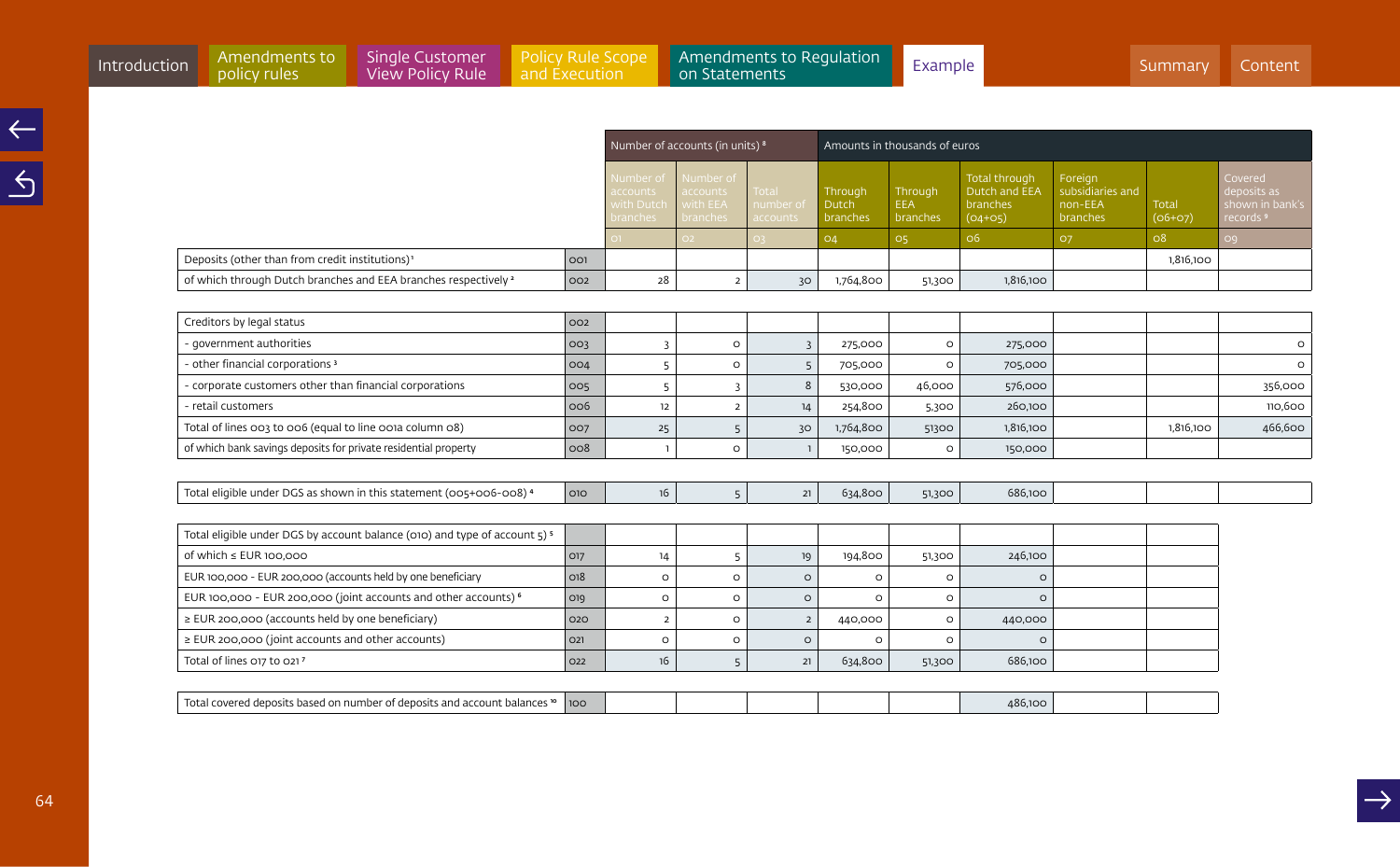# Consistency between SCV file and quarterly reports

### Guiding principles:

- $\blacksquare$  A bank must create the SCV file using an SCV system. The bank must ensure that the SCV system reconciles with its source systems (see Chapter 5 of the Single Customer View Policy Rule).
- $\blacksquare$  The SCV file must contain all single customer views (SCVs), including those of depositors ineligible for the DGS (see Section 2 of the Single Customer View Policy Rule). The SCV file must contain the required data for all of the bank's depositors, i.e. their deposits (accounts), the account balances and the interest accrued but not yet credited as at the reference date (in accordance with Section 29.06(2) of the Bbpm).
- $\blacksquare$  The SCV file must contain the markers required for each SCV. These are important for processing in quarterly reports and in an actual payout situation.
- $\blacksquare$  The SCV file must also specify the country where the deposits are held (if they are held at a branch in an EEA Member State).

The following rules apply, subject to the EUR 100,000 maximum per SCV, for calculating the amount of the covered deposits for quarterly reporting purposes, i.e. the return referred to in Section  $4(3)$  of the Single Customer View Policy Rule).

- $\blacksquare$  The balances shown in the quarterly reports include the interest accrued but not yet credited on the reference date.
- $\blacksquare$  A bank can use exchange rates published by exchange rate information providers in order to calculate the eligible and covered amounts.
- $\blacksquare$  Accounts with a debit balance are included in the SCV file with the actual balance. In the quarterly reports, these accounts are included with a balance of €0. They are included in the total number of accounts, so the number of accounts in the quarterly report matches the number of accounts in the SCV file.
- $\blacksquare$  Deposits held by depositors (customers) whose identity cannot be established with a high degree of certainty must be included.
- $\blacksquare$  Deposits held by depositors (customers) whose eligibility for the DGS is doubtful must be included.
- $\blacksquare$  Deposits held by deceased depositors (customers) must be included.
- Deposits (products) whose eligibility for the DGS is doubtful must be included.
- $\blacksquare$  Deposits with the following markers (blockings) must be included:
	- deposits arising from transactions associated with a criminal conviction for money laundering, as referred to in Section 29.01(2) of the Bbpm;
	- deposits that are the subject of a legal dispute, as referred to in Article 8(5)(a) of the Deposit Guarantee Schemes Directive;
- deposits that are subject to restrictive measures imposed by national governments or international bodies, as referred to in Article 8(5) (b) of the Deposit Guarantee Schemes Directive;
- deposits which have been pledged in favour of a third party, which have been attached or which are being managed by an administrator;
- deposits that are blocked under the laws of the country where the deposit is held, to the extent that the blocking is relevant to a deposit guarantee scheme payout.
- $\blacksquare$  The full account balance must be included for deposits held on behalf of third-party beneficiaries under a contract or a statutory requirement (escrow accounts), unless the bank can perform an accurate calculation in accordance with Section 4(3)(e) of the Single Customer View Policy Rule. The alternatives are:
	- The number of third parties multiplied by the maximum covered amount.
	- The sum of the covered amounts of each third party individually, taking into account the maximum covered amount per depositor per banking licence, with no requirement for the bank to take into account other deposits that the third party holds at the bank.
	- Including the covered amount of each third party individually, taking into account the maximum covered amount.